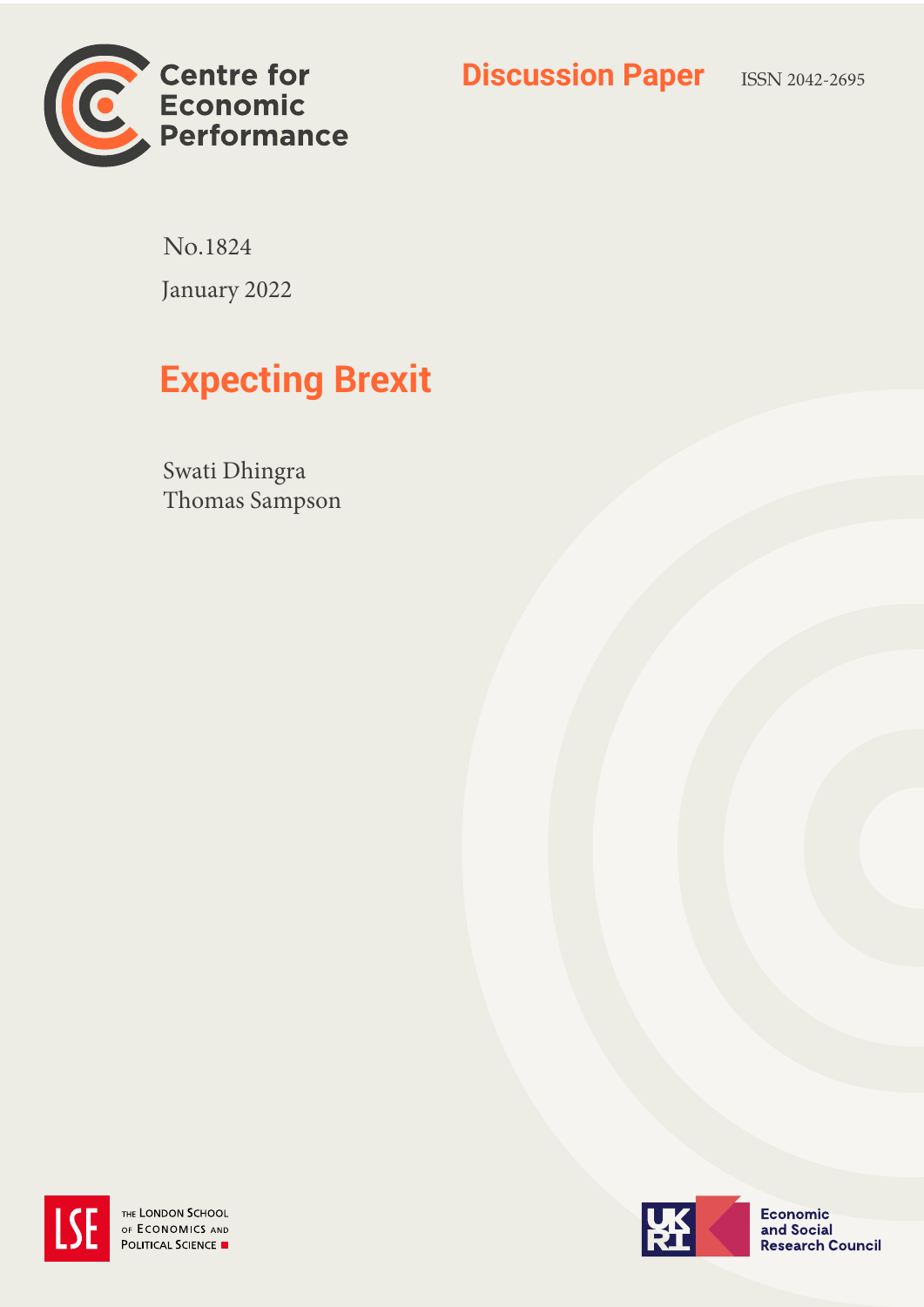#### **Abstract**

The Brexit vote precipitated the unravelling of the UK's membership of the world's deepest economic integration agreement. This paper reviews evidence on the realized economic effects of Brexit. The 2016 Brexit referendum changed expectations about future UK-EU relations. Studying its consequences provides new insights regarding the economic impacts of news and uncertainty shocks. Voting for Brexit had large negative effects on the UK economy between 2016 and 2019, leading to higher import and consumer prices, lower investment, and slower real wage and GDP growth. However, at the aggregate level, there was little or no trade diversion away from the EU, implying that many of the anticipated long-run effects of Brexit did not materialize before the new UK-EU trade relationship came into force in 2021.

Key words: Brexit, UK economy, import prices, consumer prices

This paper was produced as part of the Centre's Trade Programme. The Centre for Economic Performance is financed by the Economic and Social Research Council.

We are grateful to Richard Baldwin, Holger Breinlich, Dennis Novy and the editor Gene Grossman for helpful comments and suggestions. This work was supported by the Economic and Social Research Council through grants ES/V004514/1 and ES/V007270/1.

Swati Dhingra, and Thomas Sampson, London School of Economics and Centre for Economic Performance, London School of Economics.

Published by Centre for Economic Performance London School of Economics and Political Science Houghton Street London WC2A 2AE

All rights reserved. No part of this publication may be reproduced, stored in a retrieval system or transmitted in any form or by any means without the prior permission in writing of the publisher nor be issued to the public or circulated in any form other than that in which it is published.

Requests for permission to reproduce any article or part of the Working Paper should be sent to the editor at the above address.

© S. Dhingra and T. Sampson, submitted 2022.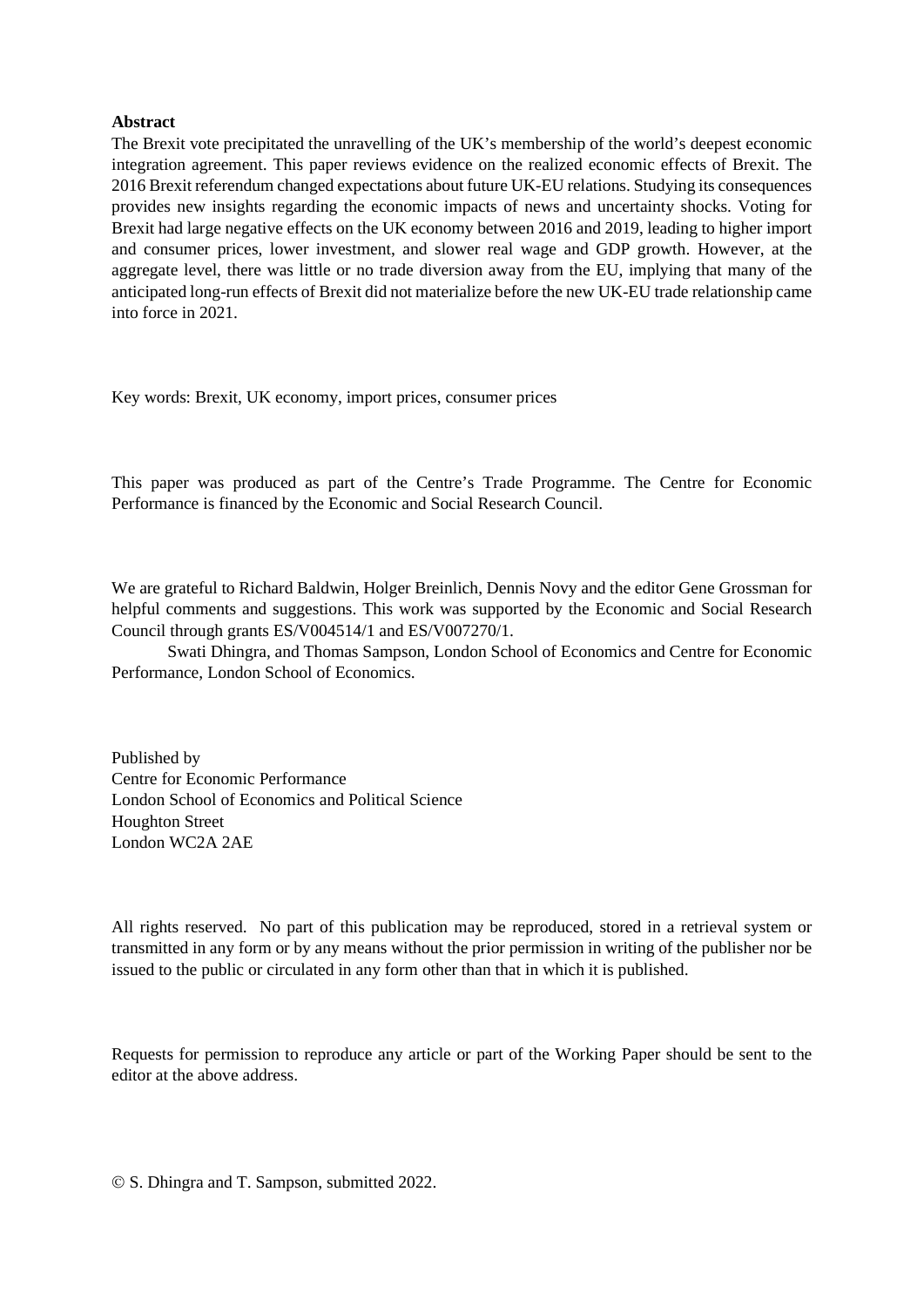### 1 Introduction

On 23rd June 2016 the United Kingdom (UK) unexpectedly voted to leave the European Union (EU). The Leave vote provided a popular mandate for Brexit, but left uncertain the date and terms of the UK's departure and what the UK's future relationship with the EU would be. Attempts to resolve this uncertainty in a way acceptable to both the UK and the EU dominated UK politics and society for the next four years leading to acrimonious debates both inside and outside of parliament, fractious negotiations with the EU and bitter divisions between Leave and Remain supporters.

Brexit finally took place on 31st January 2020. However, the economic relationship between the UK and the EU did not change until the start of 2021, when a new UK-EU free trade agreement entered into force. The Trade and Cooperation Agreement (TCA) provides for tariff-free and quota-free trade between the UK and the EU in all products. But under the TCA the UK is no longer a member of the EU's Single Market or Customs Union.<sup>1</sup> Consequently, Brexit has resulted in a reversal of the deep integration fostered by EU membership and the re-introduction of a customs and regulatory border between the UK and the EU.

This paper reviews the literature studying the economic consequences of the Brexit referendum before the UK's new economic relationship with the EU came into effect. During this waiting period, which lasted until the end of 2020, Brexit can be conceptualized as a shock to expectations about future economic policy. In particular, the Leave vote raised the probability of economic disintegration, leading to a decline in the expected future openness of the UK to trade, investment and migration with the EU. In addition, it increased uncertainty over future UK and EU economic policy, creating a higher risk environment for decision makers.

Studying Brexit is important because it is the biggest reversal of deep international economic integration in the modern era. There is no precedent for an industrialized economy leaving an economic area like the EU's common market. Trade agreements generally seek to strengthen economic integration and lower barriers to trade. Brexit does the reverse.

<sup>&</sup>lt;sup>1</sup>The Single Market aims to guarantee the free movement of goods, services, people and capital throughout the EU. The Customs Union requires that EU countries have a common external trade policy and ensures that there are no tariffs or other customs barriers between member states.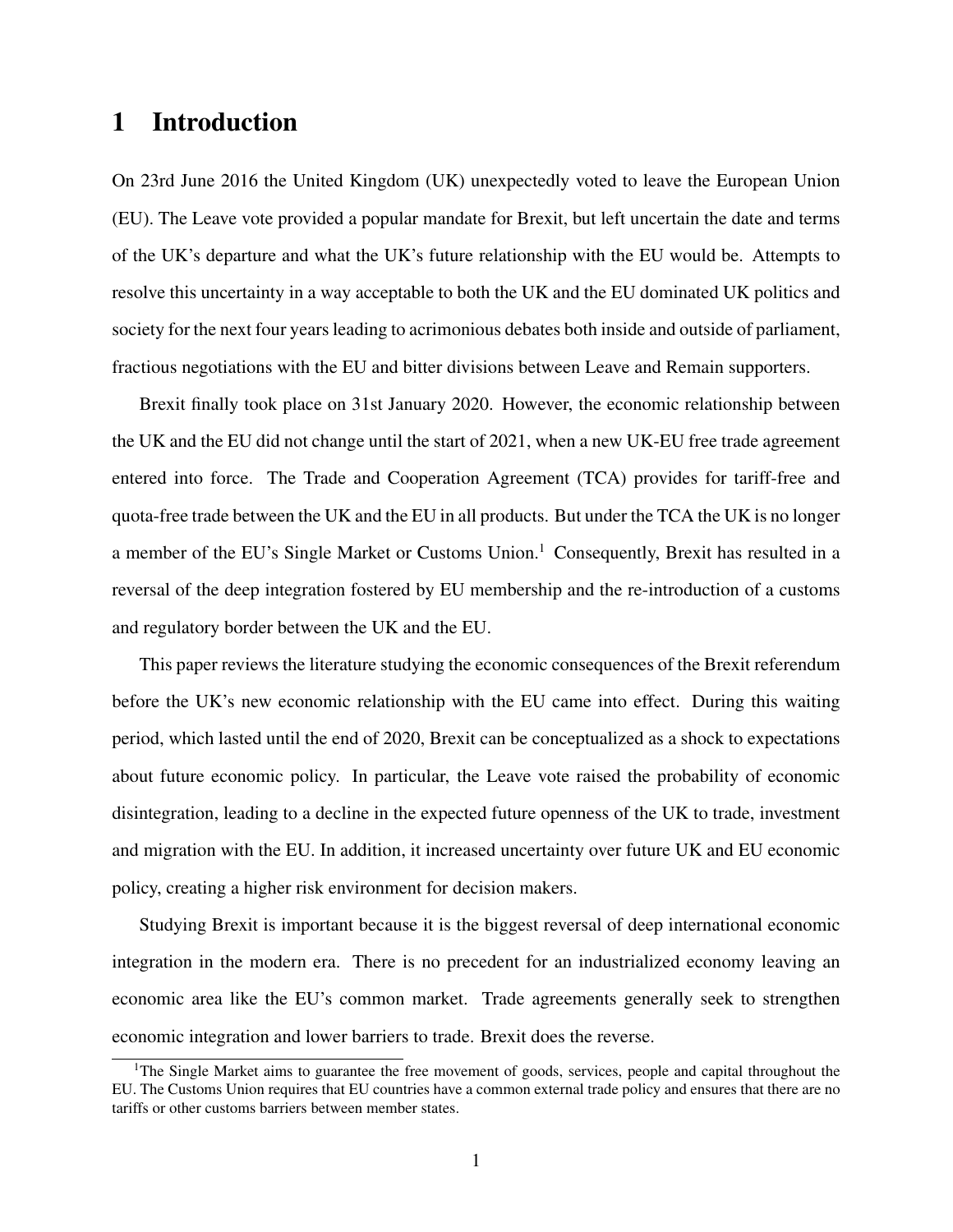The unusual nature of Brexit provides novel evidence on the channels through which shocks to deep integration and changes in expectations affect economic behaviour. We document how Brexit has contributed to understanding the mechanisms through which forward-looking economic decisions respond to changes in expectations and to studying the relative importance of first versus second moment shifts in expectations. We also describe how the large depreciation of sterling following the Leave vote has been used to provide new estimates of exchange rate pass-through, the nature of price setting and the labour market effects of international trade.

Brexit is a macroeconomic shock that affects not only the manufacturing sector, which constitutes a small share of the aggregate economy, but also services, investment flows, the exchange rate and international policy coordination. Brexit studies have improved our understanding of how these aspects of openness affect both microeconomic and macroeconomic outcomes. In the process, they have also revealed where future research is needed to fill gaps in our knowledge.

The fact that Brexit has consequences for almost all parts of the UK's economy has allowed researchers to use a wide variety of data sources and empirical methods to measure exposure to Brexit and estimate the impacts of the Leave vote – from differences-in-differences analysis with microdata to synthetic control studies of aggregate output. We discuss the strengths and weaknesses of alternative approaches and highlight the consistency (or lack thereof) between findings using different data, methodologies and levels of aggregation. A recurrent theme that will be important for future theoretical and empirical modelling is the importance of reconciling micro-level estimates with aggregate outcomes when quantifying the effects of Brexit.

Existing research constitutes the first draft of an economic history of Brexit. What does it tell us? We conclude that the Leave vote had a sizable negative effect on the UK economy even before the UK left the EU. The fall in sterling following the referendum raised consumer prices and imported input costs leading to a decline in real wages. Uncertainty and the prospect of higher future barriers to trade and migration led to lower capital investment, reduced demand and slower GDP growth. Based on the available evidence, our judgment is that the UK economy was around 2 to 3 percent smaller at the end of 2019 than it would have been if voters had opted to remain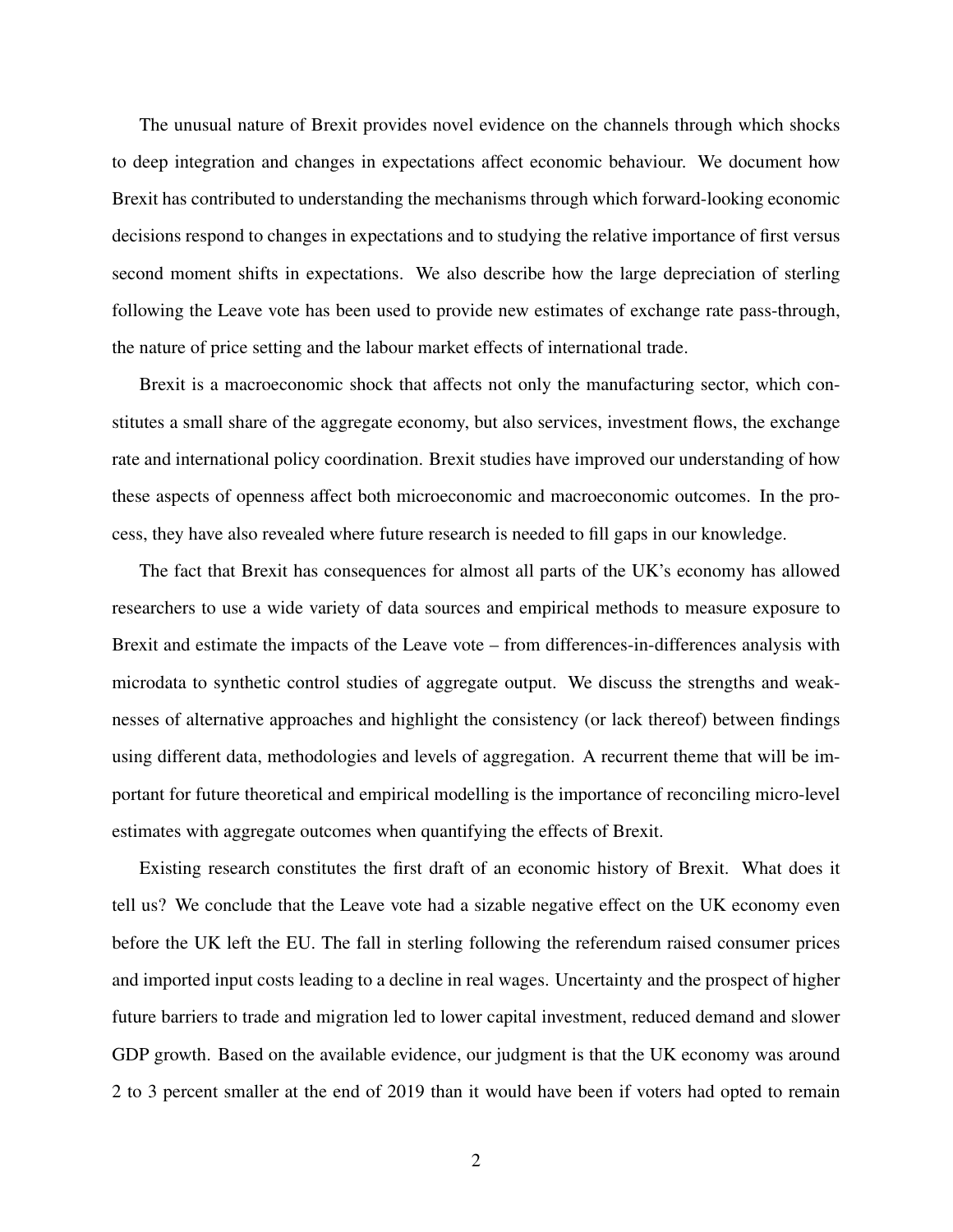in the EU. This fall is an order of magnitude larger than US losses from the trade war with China initiated by President Trump and equates to a GDP decline of between 650 and 1000 pounds per person per year at 2019 prices.

An important determinant of the long-run effects of Brexit will be how trade and investment flows respond to the rise in barriers caused by the TCA. Interestingly, despite evidence that firm and product level trade was affected by the threat of higher trade costs, there is little sign of aggregate trade diversion away from the EU prior to the implementation of the TCA. The EU's share of UK imports and exports remained roughly stable between 2016 and 2020, suggesting aggregate trade is relatively unresponsive to news of future increases in trade barriers. However, there is already evidence that the TCA has reduced UK-EU trade in 2021, particularly UK imports from the EU. Tracing how the UK and EU economies respond to this trade shock is an important agenda for future research, especially given wider concerns about the effects of the Covid-19 pandemic on international openness.

The remainder of the paper is organised as follows. We start in Section 2 with a short history of Brexit, before briefly summarizing the expected economic effects of Brexit in Section 3. Sections 4-8 review the literature on the observed consequences of the Leave vote, considering its impact on financial markets, prices, labour markets, investment and output, and finally trade. Section 8 also discusses early evidence on the trade effects of the TCA in 2021. Finally, Section 9 concludes with an agenda for future trade policy research. For want of space, we do not consider the political economy literature on why the UK voted for Brexit. Becker, Fetzer and Novy (2017) and Sobolewska and Ford (2020) are good introductions to this literature that illustrate the differing approaches economists and political scientists have taken to understanding why voters supported Brexit.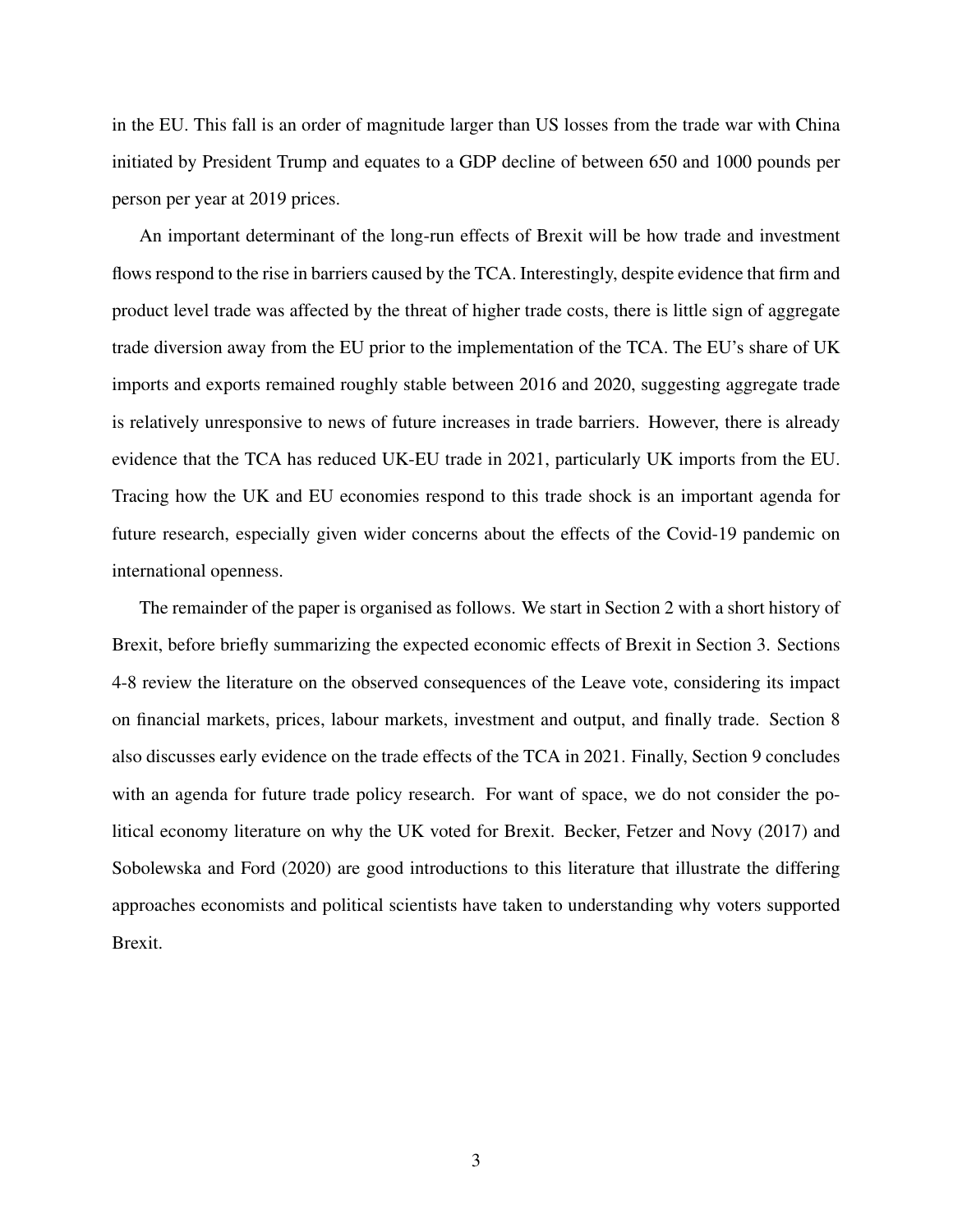### 2 Brexit: A brief history

The political movement that eventually led to Brexit began in the 1990s as opposition to the deepening of European integration that accompanied the creation of the Single Market and establishment of the European Union. Initially a fringe right-wing campaign with little support even in the Conservative Party, it grew in popularity after EU expansion in the 2000s led to a wave of immigration to the UK from eastern Europe (Sobolewska and Ford 2020). In an attempt to stave off competition from the United Kingdom Independence Party (UKIP) – a single issue party established to advocate for Brexit, which drew much of its support from traditional Conservative voters – Prime Minister David Cameron pledged to hold a referendum on EU membership if his Conservative Party won the 2015 election. The appendix provides a timeline of key events in the Brexit process.

After the Conservatives unexpectedly won a majority in 2015, the referendum was held on 23rd June 2016. The vote took place against a backdrop of long-run economic decline in many regions outside the prosperous south-east of England, which was exacerbated by real wage stagnation following the global financial crisis (Dorling 2018, Elliot Major and Machin 2018). Under Cameron, the UK government had also embraced fiscal austerity. Welfare payments, such as housing and child benefits, were reduced by up to 23 percent per person between 2010 and 2015. The intensity of the cuts differed substantially across regions, with poorer areas facing larger reductions on average (Beatty and Fothergill 2014, Dhingra 2016). Austerity alienated voters from the main political parties and increased support for UKIP, whose vote share rose by between 3.5 and 11.9 percentage points in areas more exposed to benefit cuts (Fetzer 2019). Since the referendum was decided by a margin of only 3.8 percentage points, this suggests the UK may not have voted to leave the EU in the absence of austerity.

The referendum campaign reflected and reinforced social and cultural divisions between more educated and cosmopolitan Remain supporters, and Leave voters, who tended to be older and have more authoritarian worldviews and a stronger sense of national identity (Sampson 2017). Opinion polls predicted a close vote. But with Cameron and the opposition Labour Party opposed to Brexit,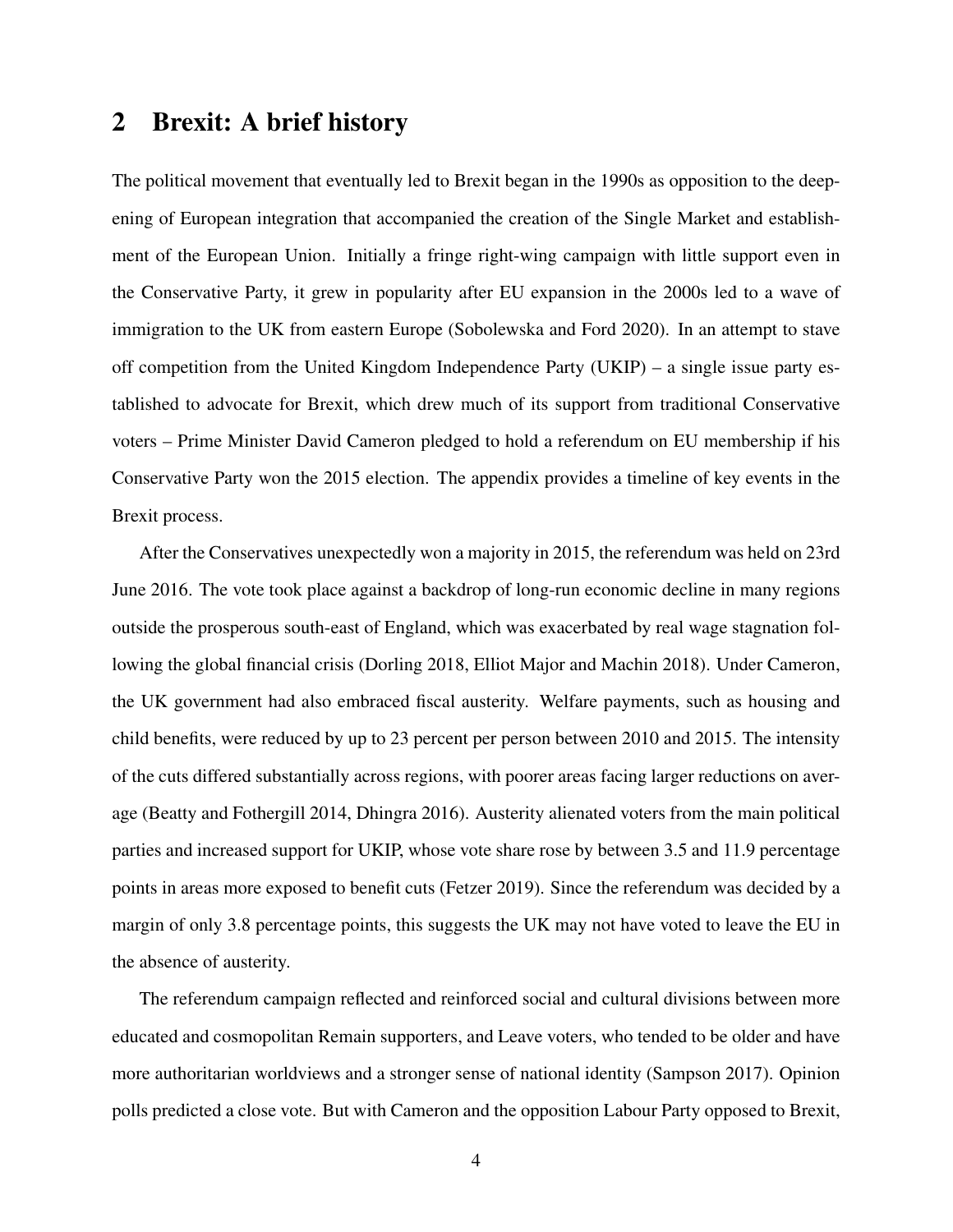the conventional wisdom was that voters would opt for the status quo. Betting markets implied around an 85 percent probability the UK would choose to remain in the EU (The Economist 2016). However, a narrow majority of voters disagreed and 51.9 percent voted in favour of Brexit.

The Leave vote was a major, unanticipated, political and economic shock. Cameron announced his resignation as Prime Minster the next day and both the stock market and sterling fell sharply, as discussed further in Sections 4 and 5. There is even evidence the referendum affected the happiness of the UK population and led to an increase in hate crime.<sup>2</sup>

The referendum outcome did not lead to any immediate change in the UK's relationship with the EU or the rest of the world. Instead, it shifted expectations. Expected future openness declined and policy uncertainty increased. Although the referendum gave a popular mandate for leaving the EU, it provided no guidance over when Brexit should occur or what form future UK-EU relations should take – a question on which the Leave campaign had maintained a strategic ambiguity.

Some Leave supporters advocated cutting all ties and dealing with the EU simply as another member of the World Trade Organization (WTO). Under this option not only would the UK lose access to the EU's Single Market, but UK-EU trade would face the most-favored nation (MFN) tariffs that EU countries apply to WTO members with which they do not have a preferential trade agreement. Others hoped Brexit would be a political rather than an economic act and that the UK would remain in the EU's Single Market and Customs Union. Debates over Brexit dominated UK politics for the next four years, with politicians and society split over the meaning of the Leave vote and what should come after Brexit. O'Rourke (2019) traces how this split echoes a long history of ambivalence in UK relations with continental Europe.

For its part, the EU stressed that the nature of the future relationship would depend upon the UK's willingness to commit to constraints on its sovereignty over economic policy. For example, Single Market membership would require accepting free movement of labour and remaining subject to EU regulatory policy and the jurisdiction of European courts. Customs Union membership would require relinquishing an independent trade policy for goods. And a deep free trade agree-

<sup>&</sup>lt;sup>2</sup>See Powdthavee et al. (2019) and Kavetsos et al. (2021) on happiness and Albornoz, Bradley and Sonderegger (2021) on hate crime.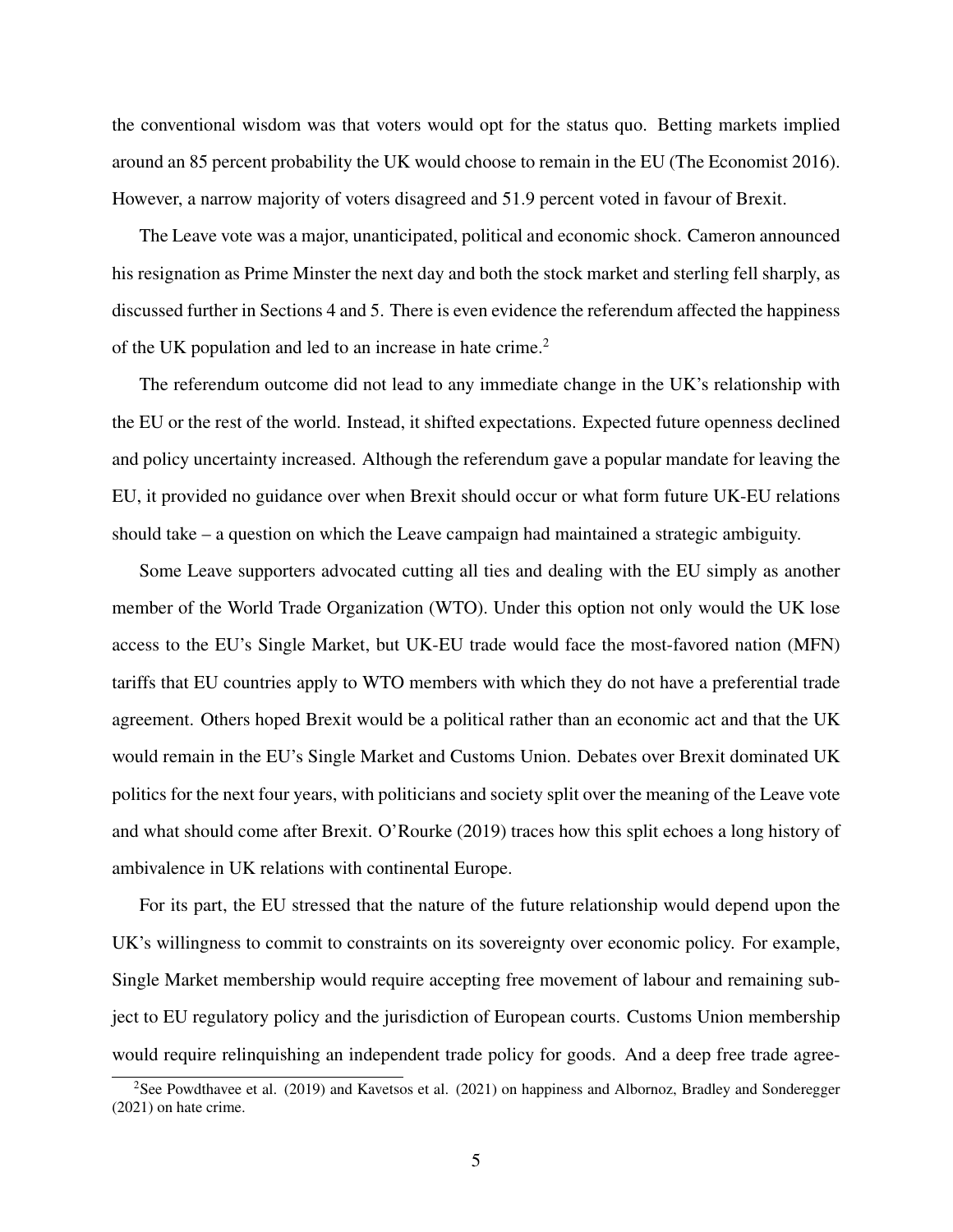ment would require committing not to undercut EU labour, state aid and environmental standards. A full account of the Brexit negotiations and the UK's debate over the integration-sovereignty trade-off lies far beyond the scope of this paper.<sup>3</sup> But driven by the demands of Leave supporters on the right of the Conservative Party, the government edged towards prioritising domestic control over economic integration.

Theresa May, who succeeded Cameron as Prime Minister and Conservative leader, pledged to take the UK out of the Single Market in order to end free movement of labour. She also sought a deal that would maintain close trade relations with the EU and avoid regulatory barriers to goods trade, while allowing the UK to pursue an independent trade policy. However, May lost her parliamentary majority after calling an election in 2017 and subsequently failed to consolidate support for her approach from either side of the Leave-Remain divide. A draft Withdrawal Agreement setting out the terms of the UK's departure and shared aspirations for the future UK-EU relationship was reached in late 2018, but it was thrice voted down by parliament.<sup>4</sup> Consequently, it was May's turn to resign and the Brexit date, which had been scheduled for March 2019, was postponed.

When Boris Johnson replaced May as Prime Minister in July 2019 it remained uncertain whether Brexit would ever take place and, if it did, what form it would take. Unlike May, Johnson supported Brexit in the referendum and he led Conservative opposition to May's deal on the grounds that it would not give the UK sufficient control over economic and trade policy. To general surprise, Johnson quickly proved to have the political skills needed to cut the gordian knot and make Brexit happen. He renegotiated the Withdrawal Agreement to promise a more distant future relationship based on a free trade agreement, and to ensure that Britain would not be required to remain in a customs partnership with the EU in order to maintain an open border between Northern and southern Ireland. In December 2019 Johnson won public support for his deal in yet another election. This allowed the UK to finally leave the EU on 31st January 2020, after which it entered a 'transition' period, scheduled to last until the end of 2020, during which trade and economic

<sup>&</sup>lt;sup>3</sup>Informative accounts of how the negotiations unfolded can be found in O'Rourke (2019) and Grey (2021).

<sup>&</sup>lt;sup>4</sup>Under EU rules, negotiations over the future UK-EU relationship could not start until after the UK left the EU. However, the Withdrawal Agreement was accompanied by a non-binding joint declaration setting out an intended framework for future relations.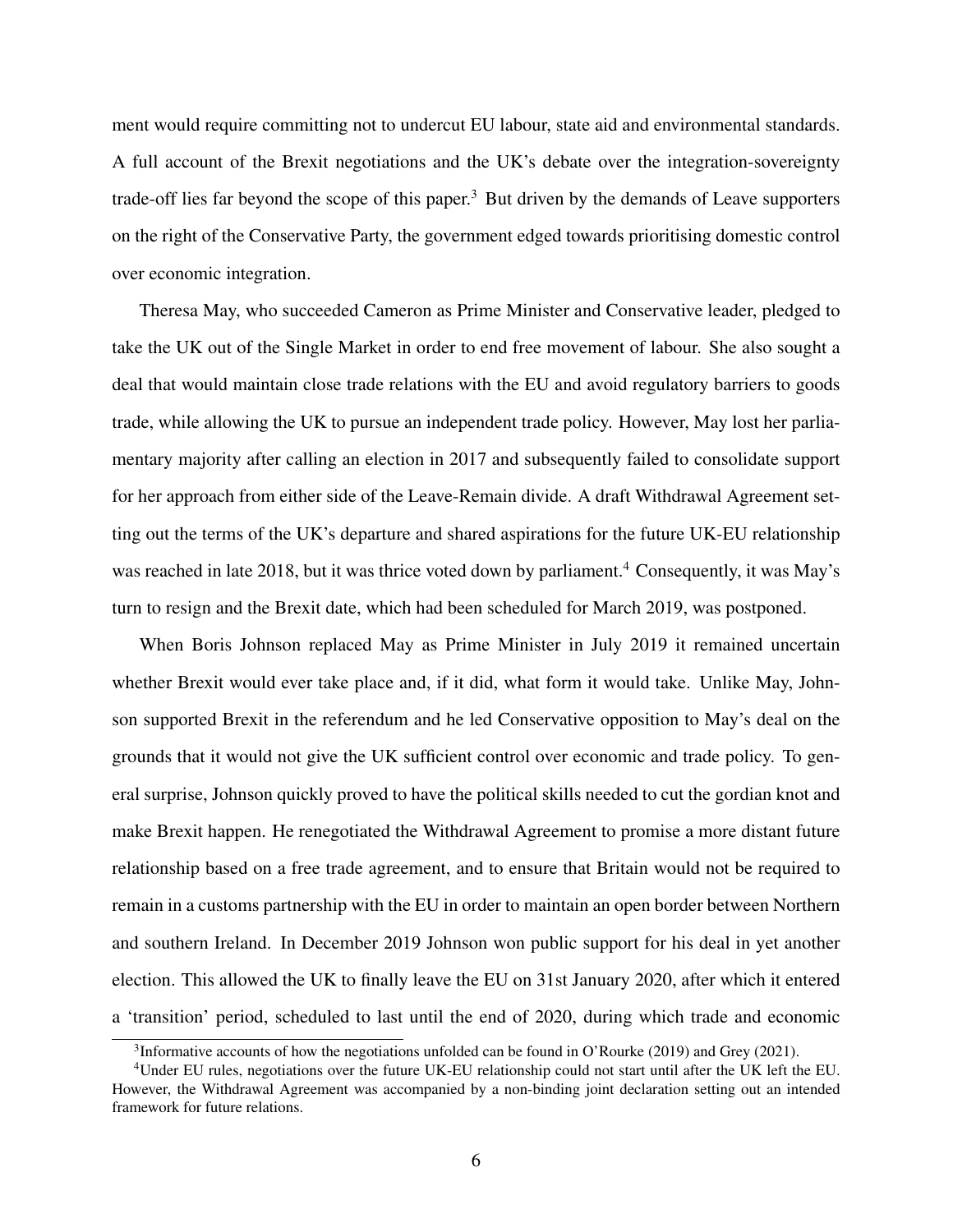relations with the EU did not change.

The Covid-19 pandemic began in early 2020, but the UK government would not countenance a delay in the future relationship talks. Despite fears that talks would breakdown and trade would revert to WTO terms, a deal was eventually struck on 24th December, coming into provisional effect just eight days later at the start of 2021. The Trade and Cooperation Agreement (TCA) is a free trade agreement that provides for zero tariffs and zero quotas on UK-EU trade for all goods, but does little to promote deeper integration by reducing non-tariff barriers or guaranteeing market access for services. Under the TCA, the UK is no longer a member of the EU's Single Market or Customs Union.<sup>5</sup> Consequently, free movement of labour has ceased and there is now a customs and regulatory border with the EU. In Section 8 we present early evidence on how the TCA has affected UK-EU trade.

The agreement also includes level playing field provisions designed to ensure that neither side uses subsidies or changes in labour or environmental standards to obtain an 'unfair' competitive advantage. These provisions include commitments not to weaken current labour and environmental standards, as well as a novel rebalancing mechanism that allows for retaliatory tariffs or suspension of parts of the TCA if future divergence in standards affects trade and investment between the two sides (Lydgate et al. 2021). However, the dispute resolution mechanisms established to enforce these commitments are yet to be tested.<sup>6</sup>

<sup>5</sup>An important caveat to this statement is the status of Northern Ireland, which was one of the most controversial aspects of the Brexit negotiations. The Withdrawal Agreement gives Northern Ireland an unusual (and extremely complex) hybrid status, whereby it is effectively part of the customs territories of both the UK and the EU and remains part of the EU's Single Market for goods. This arrangement was designed to support the peace process by avoiding the introduction of a physical border between Northern Ireland and the Republic of Ireland, but has created a border in the Irish Sea between Britain and Northern Ireland. See Hayward (2021) for an overview. Since the introduction of the TCA, there has been an ongoing UK-EU dispute over how the Irish Sea border should be implemented.

 $6A$  useful summary of the TCA is available at: https://www.instituteforgovernment.org.uk/ publication/future-relationship-trade-deal/level-playing-field.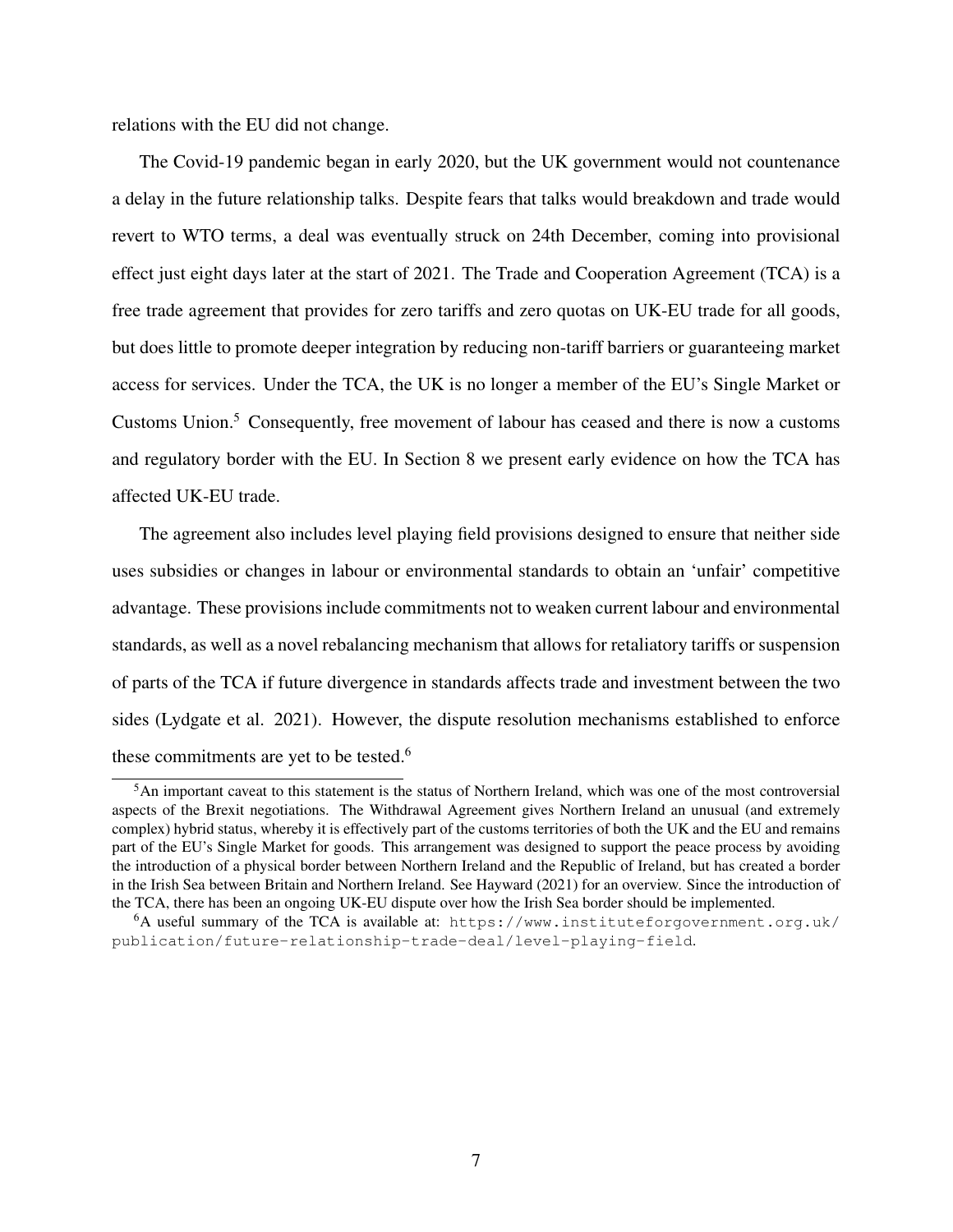## 3 Expected effects of Brexit

This paper primarily focuses on the window before the TCA came into force in 2021. In policy terms, economic integration between the UK and the EU did not change during this period. Nevertheless, the Brexit referendum immediately impacted the economy by changing expectations. The shift in expectations affected both the first and second moments of beliefs about economic policy. The expected future openness of the UK to the economic exchanges with the EU declined (first moment news shock). At the same time, uncertainty over both the future of UK-EU relations and the UK's domestic economic policy increased (second moment uncertainty shock). To better understand the shock to expectations, this section discusses the anticipated economic consequences of Brexit and how the Leave vote affected uncertainty.

The consensus, shared by most researchers, policy institutions and businesses, is that Brexit will have a negative long-run effect on the UK economy by raising barriers to trade, migration and investment between the UK and EU. EU countries are also expected to face costs, though these are usually forecast to be much smaller than UK losses because the EU is less dependent on UK-EU trade. This consensus is based on historical evidence of how joining the European Communities in 1973 affected the UK economy (Griffith, Harrison and Macartney 2007, Crafts 2010, Campos, Coricelli and Moretti 2014), simulations of Brexit using general equilibrium trade and investment models (Dhingra et al. 2017; Steinberg 2019; McGrattan and Waddle 2020), empirical gravity analysis of the effects of EU membership on trade and income (Dhingra et al. 2017) and surveys of businesses' expectations (Bloom et al. 2018). The Leave campaign dismissed this consensus as 'project fear', but made little effort to engage with the substance of the economic arguments.<sup>7</sup>

There is less agreement over how large the costs of Brexit will be. Office for Budget Responsibility (2020, p.27) lists thirteen estimates of the long-run effect of Brexit on UK productivity based on the assumption that UK-EU trade is governed by a free trade agreement. The estimates vary from negative 1.8 percent to negative 6.4 percent, apart from one outlier that predicts a 10 percent fall. These declines are expected to take around a decade to materialize. The range of expected

 ${}^{7}$ A partial exception is Economists for Brexit (2016). See Sampson et al. (2016) for a critique of their analysis.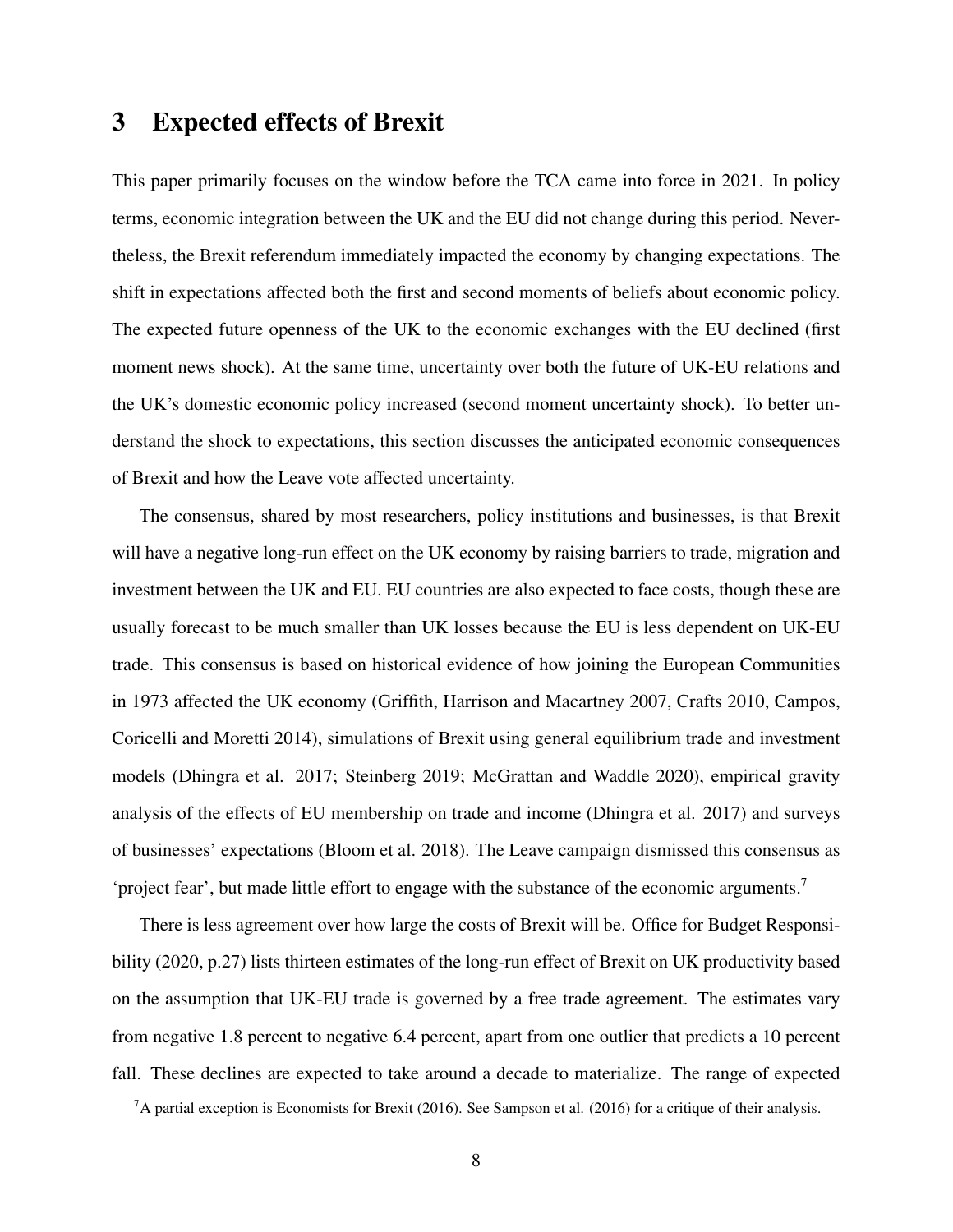outcomes reflects both uncertainty over the magnitude of trade costs generated by the non-tariff barriers that exist under a free trade agreement, and differences in modelling strategies. Studies that allow for dynamic effects of trade on production technologies often find losses that are two to three times larger than static trade models. Van Reenen (2016), Sampson (2017) and Campos (2019) review the literature on the long-run economic consequences of Brexit.

Looking at shorter horizons, most forecasters predicted that a Leave vote would reduce UK growth even before the UK left the EU. These forecasts were driven by the expectation that higher uncertainty and forward-looking adjustments to expected future disintegration would reduce investment and final demand. For example, Baker et al. (2016) forecasted that a Leave vote would cause an immediate 20 percent depreciation of sterling and would reduce UK GDP by around 1 percent in 2017 and a little over 2 percent in 2018. They also predicted double digit declines in investment in 2017 and 2018. Qualitatively at least, these predictions are consistent with the observed effects of the Leave vote documented in Sections 5 and 7.<sup>8</sup>

The UK's high levels of spatial inequality have motivated interest in forecasting the regional effects of Brexit (McCann 2018). However, studies using different theoretically motivated measures of Brexit exposure give conflicting answers about which regions are likely to be hardest hit. Dhingra, Machin and Overman (2017) estimate the impact of Brexit on local gross value added by interacting sectoral estimates of the impact of future trade barriers at the national level from Dhingra et al. (2017) with sectoral employment shares by local authority and metropolitan areas. They find that areas with larger services sectors, such as London and the south east, would be worse hit. Interestingly, these areas also had lower Leave vote shares on average. By contrast, using regionalized input-output tables to measure the share of domestic value-added embodied in UK-EU trade, Chen et al. (2018) find that poorer regions in the midlands and north of England are more exposed to Brexit.

Valuable information on private sector attitudes to Brexit is provided by surveys of firms' ex-

<sup>8</sup>Financial Times' (2018, 2019) analysis of short-run Brexit forecasts concludes that, although the slowdown in UK growth took longer to materialize than predicted, independent forecasts performed well from 2017 onwards. But politically motivated forecasts by HM Treasury (too pessimistic) and Economists for Brexit (too optimistic) performed poorly.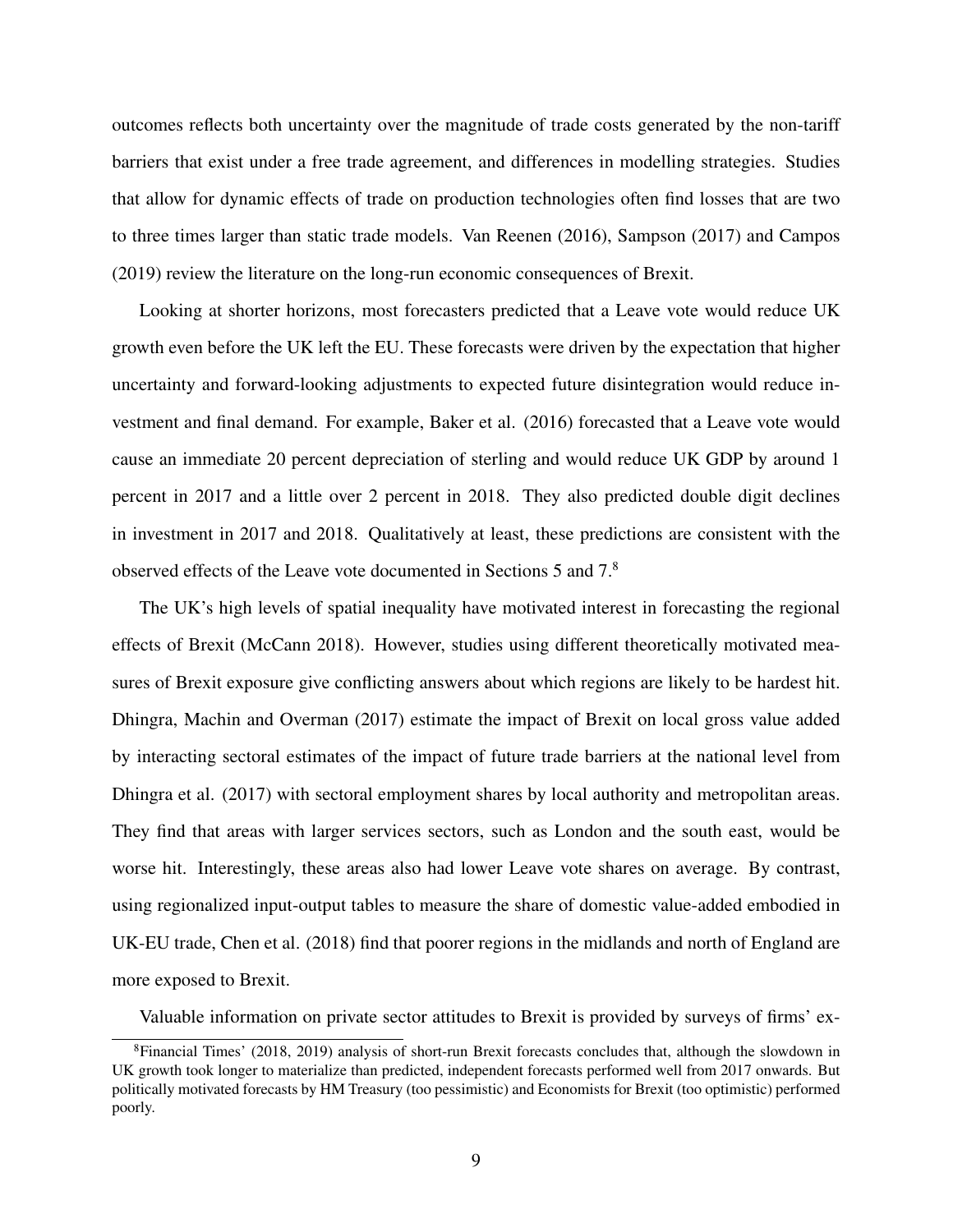pectations of future policy and economic outcomes. Confederation of British Industry surveys covering before and after the referendum reveal a large spike in businesses with negative expectations of future output changes following the Brexit vote (Costa, Dhingra and Machin 2019). After the referendum, the Bank of England also established the Decision Maker Panel (DMP), which provides monthly data on businesses' expectations obtained from a survey of financial officers at a representative sample of UK firms.<sup>9</sup> DMP data shows that firms perceive Brexit as a major source of uncertainty and, on average, expect Brexit to reduce future sales and investment. Faccini and Palombo (2021) use DMP data on sales expectations to calibrate how firms expect Brexit to affect the productivity distribution. Their calibration implies that, if Brexit resulted in the UK and EU trading on WTO terms, it would reduce UK GDP by 7.6 percent in the long-run.

The DMP also enables construction of a Brexit Uncertainty Index, calculated as the share of respondents that say the referendum outcome is either the largest, or among the top two or three, sources of uncertainty affecting their business. The index increased sharply to above 50 percent in late 2018 and early 2019 when parliament debated and rejected the Withdrawal Agreement negotiated by Theresa May's government, during the second half of 2019 when Boris Johnson's government flirted with the possibility of leaving the EU without an exit deal, and in September 2020 after the UK threatened to breach commitments made in the Withdrawal Agreement.

While researchers and the business community expect Brexit to have negative economic consequences, voters' expectations are more mixed. Prior to the referendum, the British Election Study asked how leaving the EU would affect the UK's 'general economic situation'. Curtice (2017) reports that 23 percent of respondents thought that leaving would have a positive economic impact, whereas 35 percent thought it would be negative and 32 percent thought the economic situation would be about the same post-Brexit. Interestingly, 90 percent of respondents who thought Brexit would make the economy better voted Leave, while 93 percent of those who expected negative economic effects voted Remain. This data cannot tell us the direction of causality between economic expectations and support for Brexit, but it illustrates how views regarding the economic

 $9$ Decision Maker Panel data can be downloaded from: https://decisionmakerpanel.co.uk/. See Bloom et al. (2018) for an overview.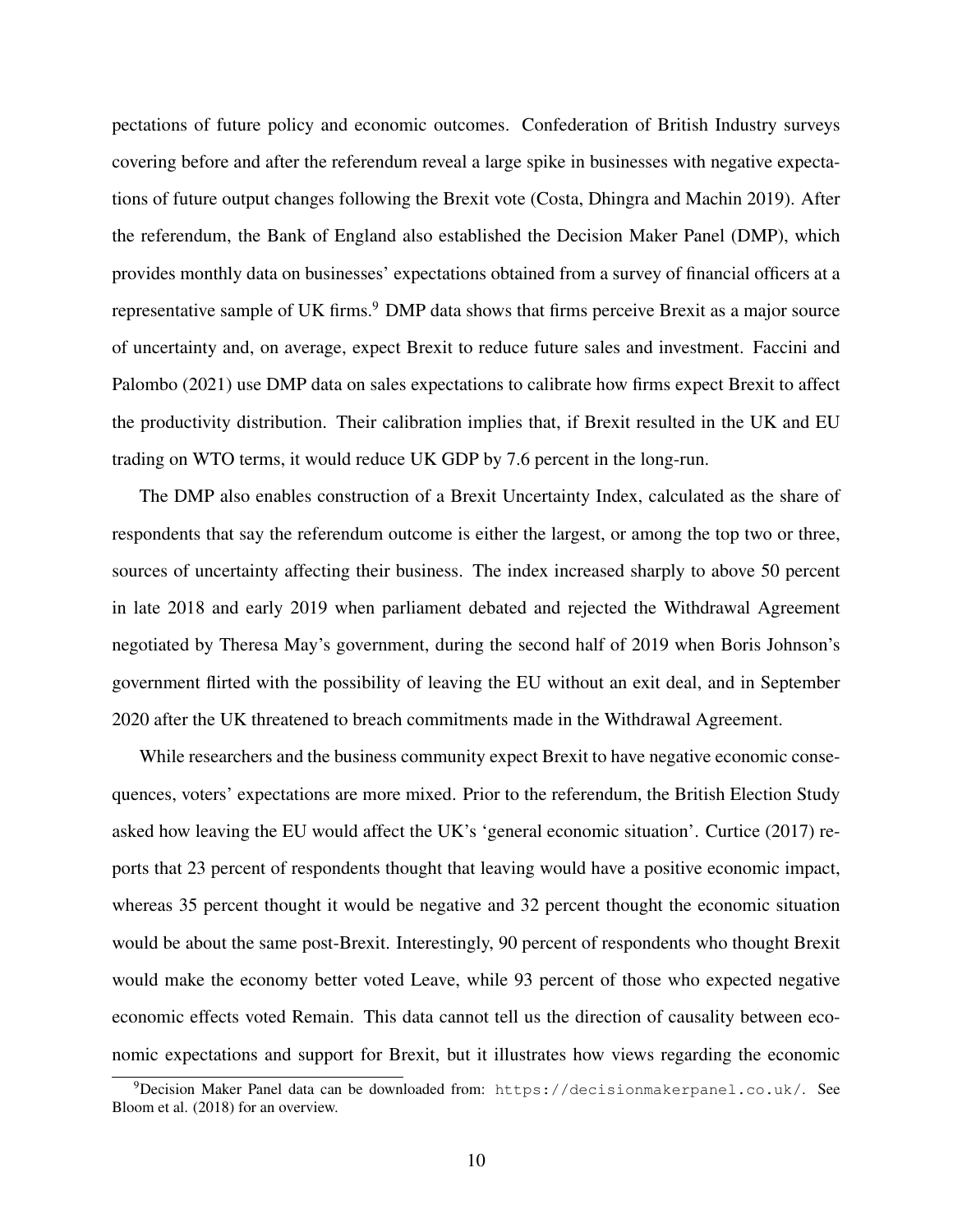implications of Brexit differed starkly between Leave and Remain voters.

Moving from forecasts to observed impacts, we now proceed to review research studying how the change in expectations triggered by the Brexit vote affected the economy. For ease of reference, Table 1 lists a selection of the empirical papers that we review. For each paper, the table reports the outcomes studied, the channels analyzed, the main data source, and whether the estimated results are consistent with observed changes at the aggregate level. We start by considering financial markets.

#### 4 Financial markets

The economic consequences of the Leave vote first materialized in financial markets. As Figure 1 shows, the pound started to fall on the night of the referendum within moments of early results from Sunderland (an industrial town in the north of England) showing an unexpectedly large win for the Leave campaign. And as the outcome became clear, sterling experienced the biggest overnight fall in any of the world's four major currencies since floating exchange rates were introduced in the early 1970s (Costa, Dhingra and Machin 2019).

The day after the referendum, the FTSE 100 stock market index fell by 3.8 percent and the pound depreciated by 8.1 percent against the US dollar and 5.8 percent against the euro (Breinlich et al. 2022). With support from an easing of monetary policy, stock prices quickly recovered from their initial falls, although in dollar terms UK stock indices grew less quickly than US and German indices in the year following the referendum (Gourinchas and Hale 2017). By contrast, the pound declined further, particularly after Theresa May announced in a speech to the Conservative party conference in October 2016 that the UK would seek to leave the Single Market. Moreover, the fall in sterling proved to be persistent. In the two years following the vote the pound fluctuated around 10 percent below its pre-referendum value. Gourinchas and Hale (2017) argue that the depreciation resulted from market participants' expectations that Brexit would reduce future UK economic growth. We discuss how the depreciation affected consumers, firms and workers in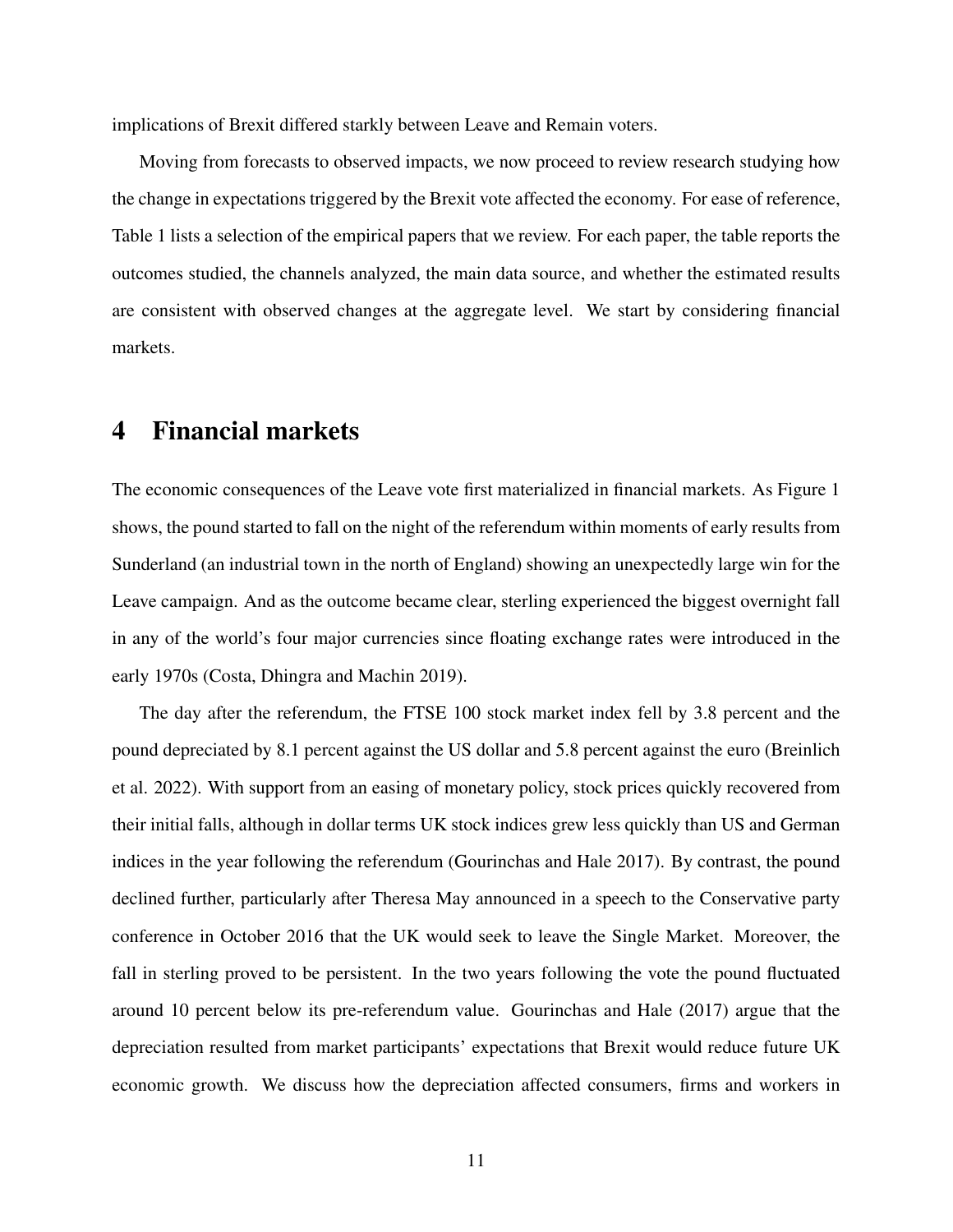

Figure 1: Sterling depreciation on referendum night

Source: Costa, Dhingra and Machin (2019).

Notes: Vertical line indicates announcement of referendum result in Sunderland.

#### Sections 5 and 6.

Event studies of stock returns in the days around the referendum shed additional light on market expectations regarding Brexit. The main conclusion of this work is that the Leave vote had a negative short-run effect on the share prices of firms with greater exposure to the UK market and to the depreciation of sterling. Ramiah et al. (2017) find that the banking, and travel and leisure sectors suffered the largest negative effects. Davies and Studnicka (2018) show that FTSE 350 firms with a greater share of affiliates in the UK and, to a lesser extent the EU, had lower than expected returns. By contrast, when studying the German HDAX index, which also fell sharply after the referendum, they find that returns are not correlated with the share of EU affiliates. This result is consistent with predictions that Brexit will have a larger negative effect on the UK than on other EU countries (Dhingra et al. 2017).

Breinlich et al. (2018) find that UK-listed stocks in sectors that are less sensitive to the business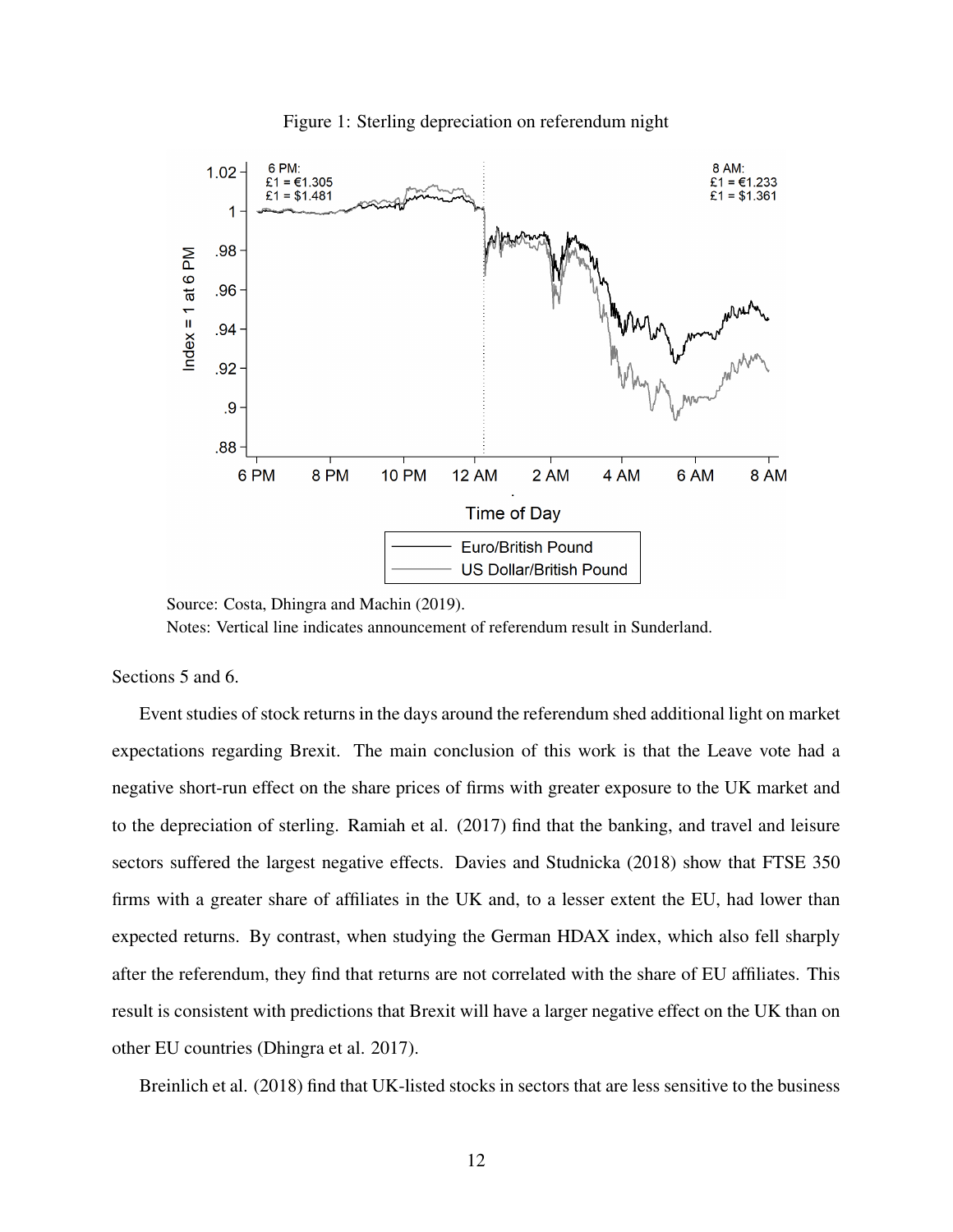cycle had higher than expected returns, suggesting investors were concerned about a slowdown in growth. They also show that firms that report earnings in sterling had lower than expected returns. Interestingly, Breinlich et al. do not find evidence that variation in expected trade barrier increases affected returns in the days following the referendum. Returns are uncorrelated with sector-level measures of the EU's MFN tariffs and of the EU's restrictions on services trade with non-members. However, there is some evidence that the MFN tariff variable is associated with lower returns after May's Conservative Party conference speech in October 2016. May's speech marked the first official announcement that the UK would seek to leave the EU's Single Market and Customs Union, a decision that made it more likely future UK-EU trade would be subject to tariffs.

Fisman and Zitzewitz (2019) construct a 'long-short' index of stocks that outperformed versus underperformed the market on the day after the referendum and then track the evolution of index returns to gauge whether initial market expectations are realized. They show that during July 2016 returns increase following events that raise the probability a Leave supporter wins the race to succeed Cameron as Prime Minister. However, they also find that the index reverts towards its pre-referendum value by the end of 2016, suggesting that over time Brexit became a less important determinant of investors' profit expectations.

## 5 Consumer and border prices

The depreciation of sterling following the Leave vote has been used in several papers as a quasiexperimental shock to estimate the price effects of exchange rate movements. A consistent finding that emerges from this work is that pass-through from the depreciation to UK border and consumer prices was very high. Consequently, the medium-to-long-run price effects of the Brexit depreciation are well approximated by treating the UK as a small, neoclassical economy.

Breinlich et al. (2022) consider the impact of the depreciation on the cost of living. Their identification strategy exploits variation across product groups in the import share of consumer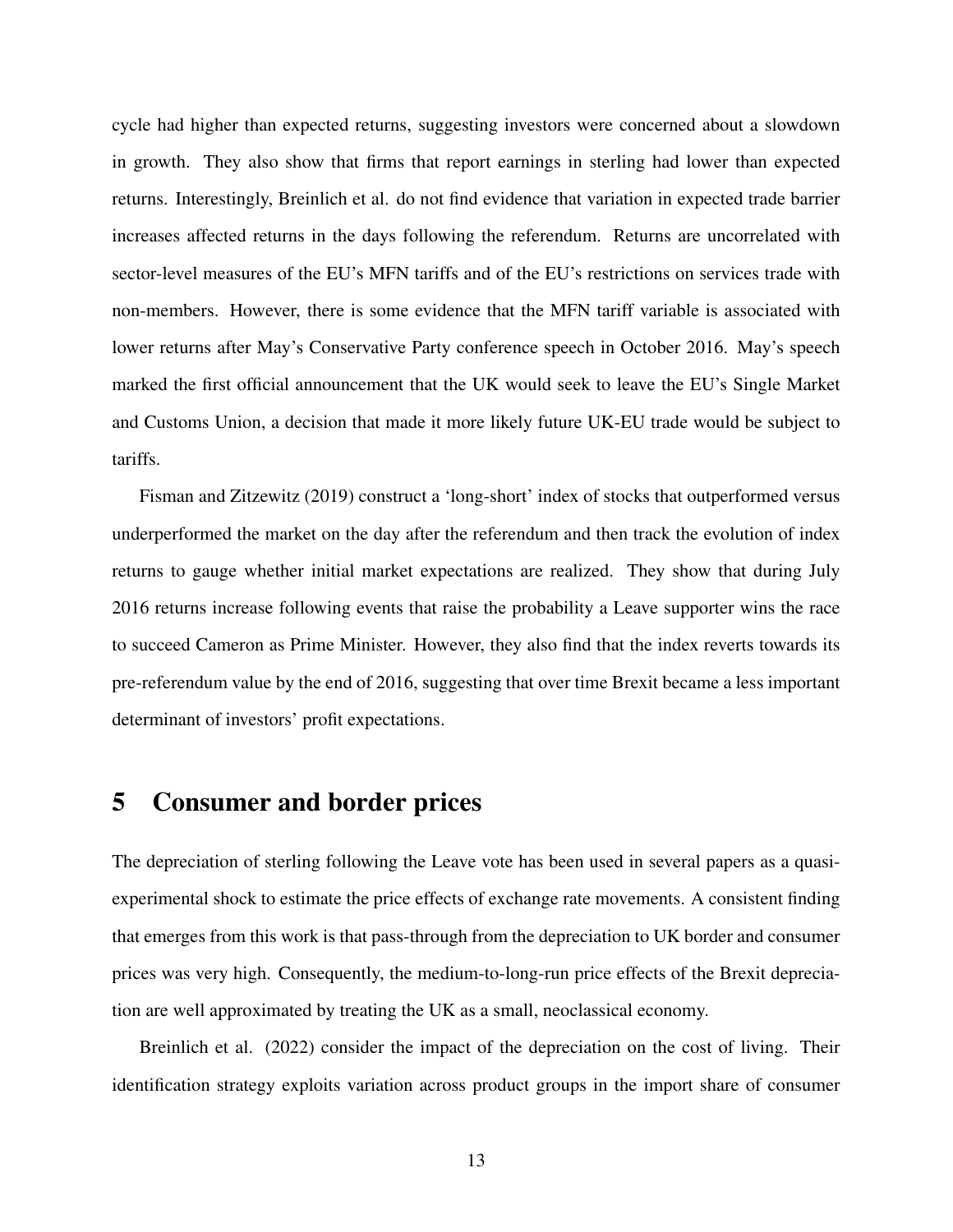expenditure, accounting for both directly consumed imports and imported inputs used in domestic production. The import share measure they construct from UK input-output tables is, unsurprisingly, higher for tradable goods such as food or clothing, than for services like restaurants or education. But even services groups have positive import shares because they are produced with inputs from sectors that use imported intermediates.

UK consumer price index (CPI) inflation rose rapidly after the referendum from 0.5 percent in June 2016 to peak at 3.1 percent in November 2017 as depicted in Figure 2. Breinlich et al. show, using an event study specification, that the rise in inflation is greater for product groups with higher import shares and that producer prices for goods sectors increased more in industries where the share of imported inputs in domestic production costs is larger. These results support the hypothesis that the rise in inflation was caused by the fall in sterling. The paper also estimates pass-through from the exchange rate to consumer prices, allowing pass-through to vary across product groups with different import shares. The results are consistent with complete long-run pass-through conditional on the import share, meaning that a 1 percent depreciation causes a 0.1 percent greater price increase for a product group with a 10 percent higher import share.

These findings imply that the Brexit depreciation led to a substantial increase in UK consumer prices. Assuming that prices for a product group with zero import share are unaffected by the exchange rate, the estimates mean that aggregate pass-through to consumer prices equals the import share of overall consumer expenditure, which is 29 percent in the UK. It follows that the approximately 10 percent decline in sterling following the referendum raised consumer prices by 2.9 percent, with the full impact taking around two years to materialize. This sizable increase in the cost of living was the first channel through which the economic consequences of voting for Brexit were widely felt and contributed to a sharp decline in real wage growth from 1.7 percent in the year to June 2016 to 0.1 percent per year between June 2016 and June 2018 (see Figure 2).<sup>10</sup>

Breinlich et al.'s (2022) estimates are consistent with evidence on border price movements from transaction-level customs data. Chen, Chung and Novy (2021) study how pass-through to

 $10$ Hobijn, Nechio and Shapiro (2019) study the roles of state-dependent and time-dependent price setting in explaining the dynamics of consumer price adjustment following the depreciation.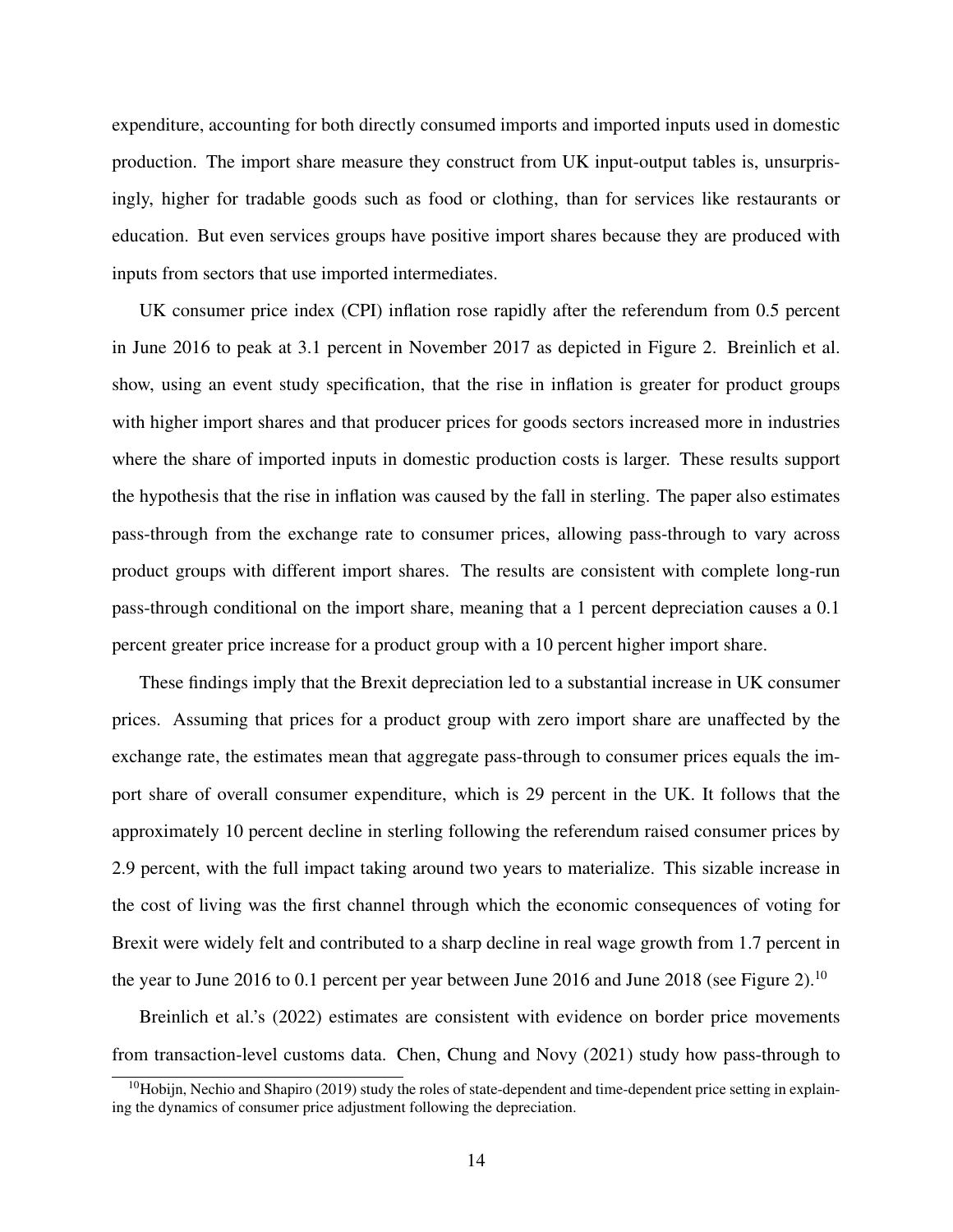

Figure 2: UK inflation and real wage growth, monthly 2015-18

Source: Office for National Statistics. Inflation: Annual CPI inflation (series D7G7). Real wage growth: EARN01 3 month average percentage change year on year in Total pay, seasonally adjusted (series A3WW).

Notes: Vertical line indicates date of Brexit referendum (June 2016).

UK import prices depends upon the currency in which transactions are invoiced. They argue that accounting for vehicle currency invoicing is important in explaining the magnitude of the shortrun rise in import prices following the referendum. Relatedly, Corsetti, Crowley and Han (2020) find that sterling-invoiced import prices were slower to adjust to the depreciation than producer or vehicle currency transactions. However, after around 36 weeks, sterling prices had fully adjusted to the weaker pound regardless of the currency of invoicing and, overall, there was rapid and complete pass-through of the depreciation into higher import costs.

Strikingly, Corsetti, Crowley and Han also find near complete pass-through of the depreciation to export prices. They estimate that the sterling price of exports invoiced in local and vehicle currencies rose quickly and roughly one-to-one with the depreciation, such that after around six weeks local prices in destination markets showed no effect of the depreciation. Export prices invoiced in sterling responded more slowly to the depreciation. However, the potential competitive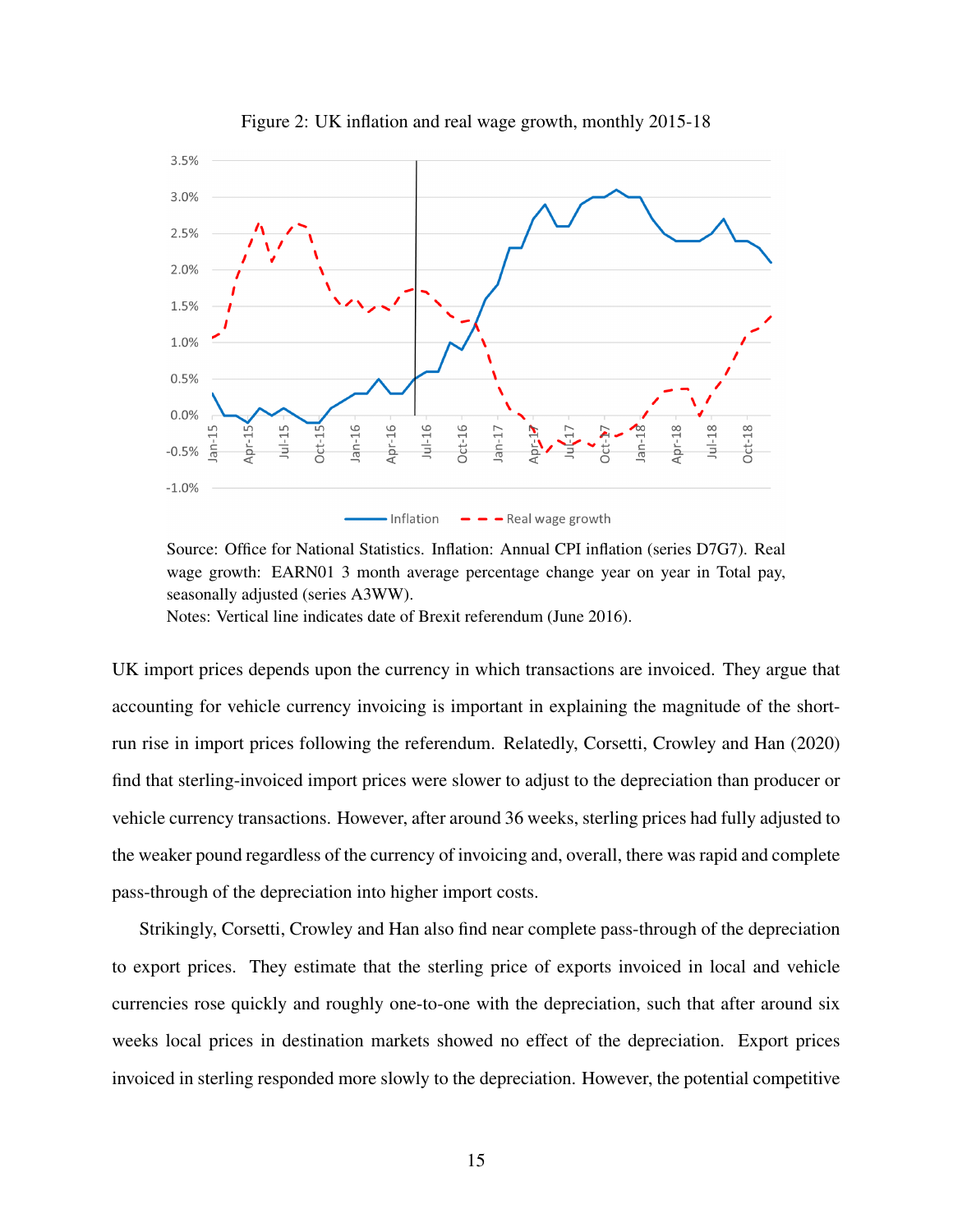advantage this created for UK exporters did not lead to a rise in export volumes and the price of sterling-invoiced exports fully reflected the depreciation after around 18 months (Ayele and Winters 2020, Corsetti, Crowley and Han 2020). The implication of these findings is that the border price response to the Brexit depreciation raised import costs without giving UK exporters any long-run gain in price competitiveness.

Working with Portuguese customs data, Fernandes and Winters (2021) estimate how the depreciation affected the price of Portuguese exports to the UK. They identify price effects within firm-product-destination triples by comparing growth in unit values before and after the referendum. Their estimates imply that the average euro-dominated export price to the UK decreased by between 2 and 2.5 percent in the year following the referendum and that price declines were greater for more productive exporters. This evidence of pricing-to-market by Portuguese exporters is consistent with the literature showing that larger firms face less elastic demand and adjust mark-ups by more following exchange rate shocks (Berman, Martin and Mayer 2012). But as the authors note, since sterling depreciated by roughly 10 percent, their findings imply high short-run exchange rate pass-through into sterling-denominated UK import prices. In addition, their event study estimates show that the fall in Portuguese export prices only persisted for around six months. At longer horizons, euro-denominated prices are unaffected by the Brexit referendum implying complete pass-through of the depreciation into UK import prices.

An important question regarding these papers concerns their external validity. The Brexit depreciation was an unusually large and salient exchange rate shock and was caused by news about future policy rather than a change in current conditions, such as an economic crisis, which often drives big depreciations. Burstein, Eichenbaum and Rebelo (2005) provide evidence that tradable goods prices are more responsive to exchange rate movements following large devaluations than after smaller exchange rate fluctuations. Future work could address whether smaller and less salient exchange rate shocks generate consumer price pass-through similar to that observed after the Brexit depreciation.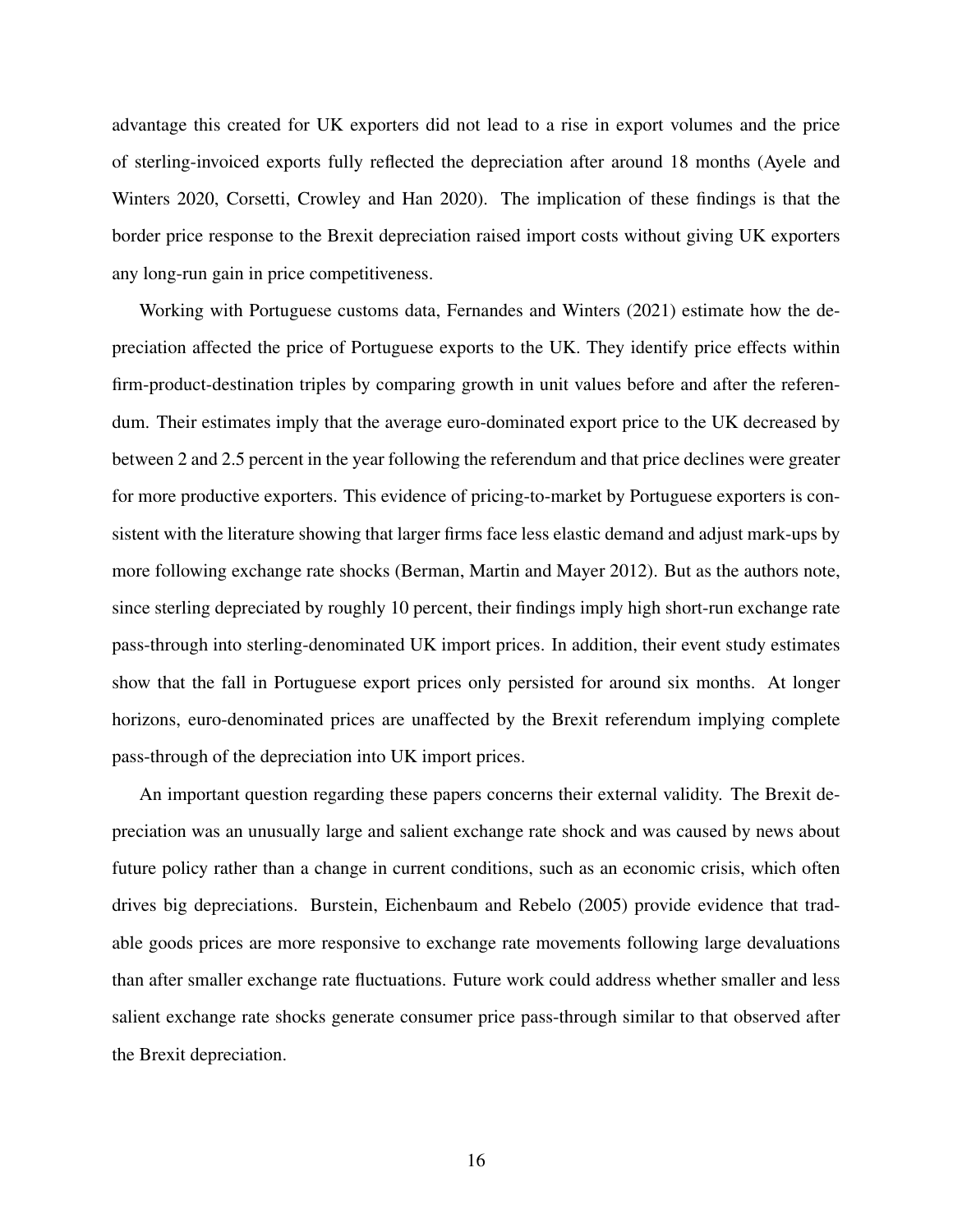### 6 Labor markets

The impact of leaving the EU on jobs was a key battleground in the Brexit campaign and was closely tied to the debate over the labor market effects of immigration from the EU. Prominent Leave supporters claimed new trade deals with countries outside the EU could create 400,000 jobs (Daily Mail 2017), while short-term government forecasts put job losses from a Brexit vote at around half a million (HM Treasury 2016). It is too soon to disentangle the long run effects of Brexit and Covid-19 on workers, but researchers have already started to explore how the Leave vote affected short-run outcomes.

Although some evidence suggests that exposure to Brexit may have led to slower employment growth (Javorcik et al. 2020, Hassan et al. 2021), studies using representative samples of firms and workers have not found significant effects (Bloom et al. 2019, Costa, Dhingra and Machin 2019). Aggregate statistics show no discernible effect of the referendum outcome on employment growth and the UK unemployment rate stood at record lows of around 4 percent prior to the Covid-19 pandemic. However, labor market outcomes other than employment do appear to have been affected by the referendum.

The depreciation of sterling in the 24 hours around the Leave vote varied by currency, with smaller falls on average against European than non-European currencies. Costa, Dhingra and Machin (2019) exploit this observation to estimate the impacts of the depreciation on UK labor market outcomes. Sectors and regions differ in their exposure to the fall in sterling because of differences in their pre-referendum trade partners. Using this variation, they find that the depreciation caused a return to real wage stagnation, largely in services sectors, which were more exposed to the shock.

Sectors and regions that rely on imports from countries outside the EU were most affected because of the larger depreciation against non-European currencies. Interestingly, the real wage stagnation is driven by imports of intermediate goods, rather than exports or final good imports. Figure 3 illustrates this by dividing sector-region pairs into groups with above and below median intermediate import weighted exchange rate shocks. Prior to the referendum, real wage growth is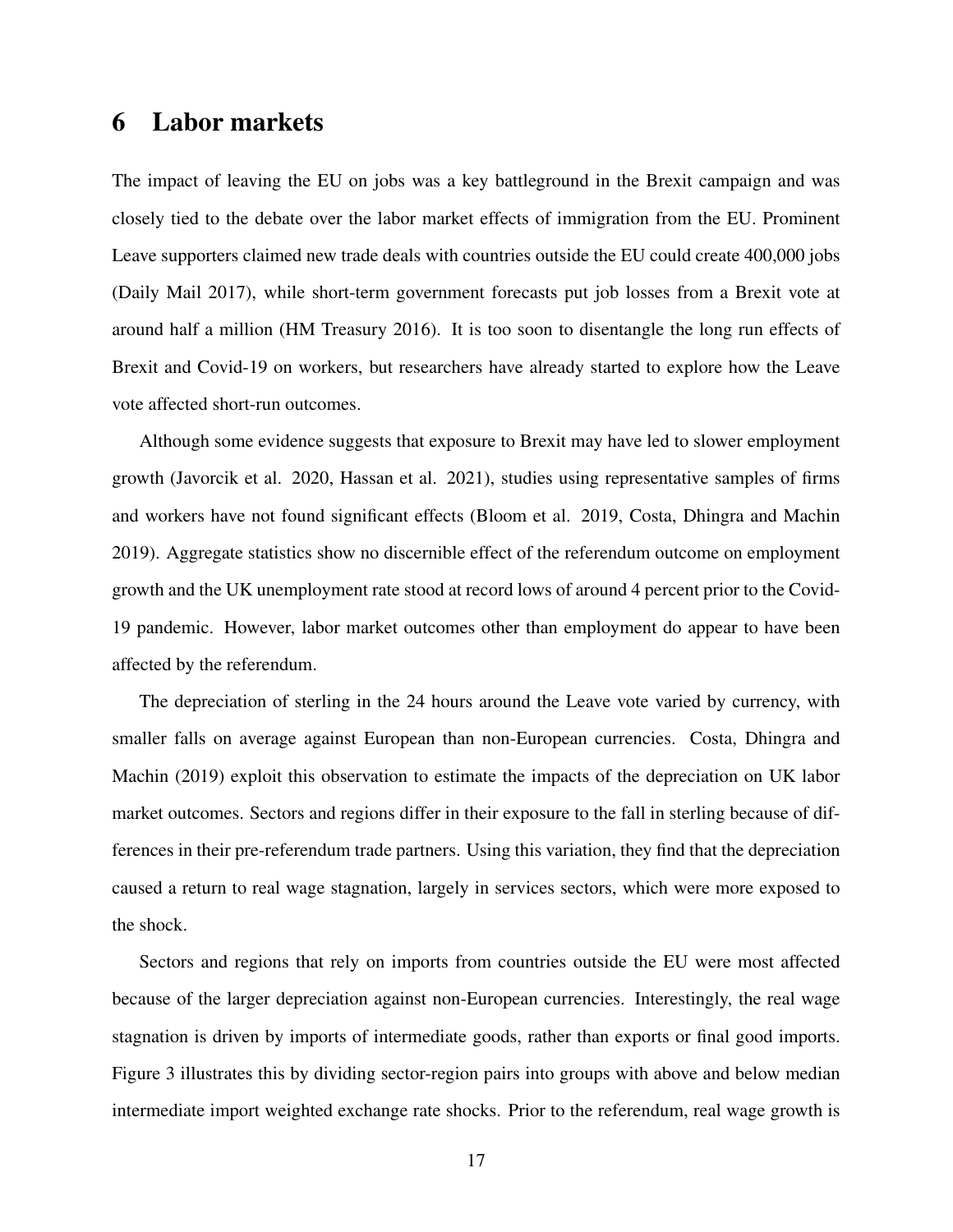similar for both groups. However, after the Leave vote, real wage growth stagnated in the above median sector-regions and did not catch up until 2019.



Figure 3: Brexit depreciation and real wage growth

Costa, Dhingra and Machin's results imply that the increase in imported intermediate costs caused by sterling's depreciation was not offset by revenue gains from higher exports. Consequently, real wage growth declined due to both a reduction in nominal wages and higher consumer prices. Calibrating the estimated wage elasticity to textbook theory, Costa, Dhingra and Machin uncover evidence of a production complementarity between imported intermediates and domestic workers. This complementarity is also evident in other flexible margins of labor market adjustment, such as job-related education and training, and overtime work, which were negatively impacted by the sterling depreciation.

Source: Costa, Dhingra and Machin (2022)

Notes: Average real wage growth for sector-region pairs that experienced above and below median intermediate import-weighted exchange rate shocks in the 24 hours around the referendum. Real wage growth is cumulative relative to 2013/14. Vertical line indicates date of Brexit referendum (June 2016).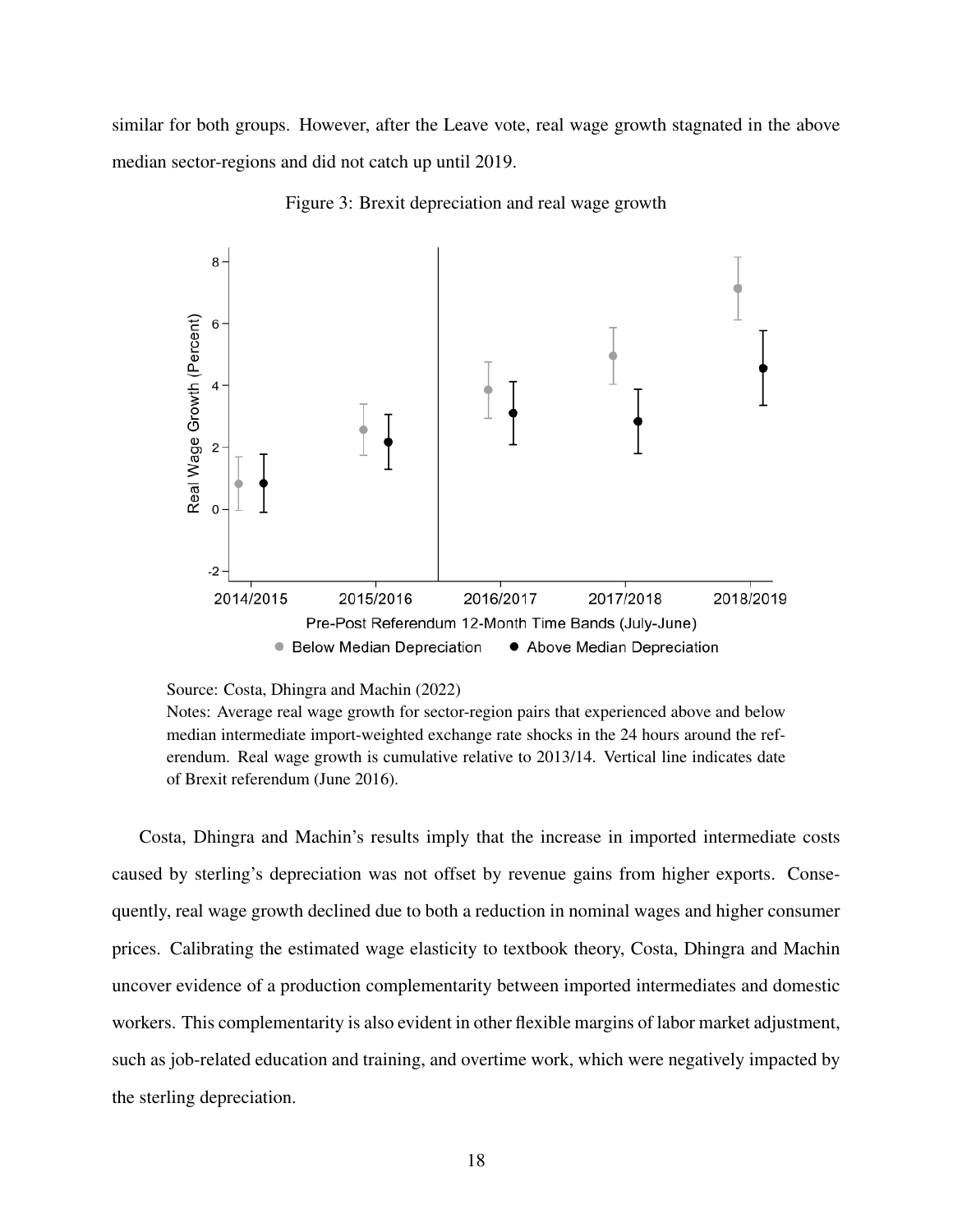A notable feature of the analysis is that it covers service sector workers. Although services account for the majority of employment in most countries, there are relatively few studies on trade and labour market impacts in services. Measurement challenges and the difficulty of finding plausibly exogenous variation in services trade has meant previous studies have often needed to focus on small subsets of workers (such as those in manufacturing sectors or those affected by trade in goods only) to obtain causal identification (Hummels et al. 2016). The large sterling depreciation caused by the Brexit vote is a rare unanticipated shock that is applicable to both goods and services and provides a unique window into understanding the impact of trade on all workers.

An alternative strategy for using Brexit to shed light on the labor market and regional effects of services trade is developed by Javorcik et al. (2020). They study the impact of expected increases in services trade barriers due to Brexit on online job postings using data for 2015 to 2019 from Burning Glass Technologies. Their measure of expected trade barriers uses the OECD's Services Trade Restrictiveness Index (STRI) for professional services exports to 24 EU countries. Following the influential literature on trade policy uncertainty, Javorcik et al. calculate the gap between the pre-referendum STRIs that prevailed with countries outside the EU and with members of the EU's Single Market. This STRI gap is a destination-specific proxy for the increase in trade barriers UK exporters would face outside the Single Market. It is combined with sectoral data on UK exports per worker to obtain a sector-level measure of trade policy uncertainty and finally interacted with pre-referendum employment shares to yield a shift-share measure of regional exposure to Brexit. Their main finding is that regions that were more exposed to potential trade barriers in professional service exports experienced a larger decline in online job adverts in the period after the referendum, particularly for higher skilled jobs.

Despite its salience in the referendum campaign, there has so far been little work on how the Leave vote affected immigration. Wadsworth et al. (2016) and Wadsworth (2018) summarize the key issues debated in the run-up to the referendum, concluding that immigration from the EU had negligible impact on native labour market outcomes and limited, if any, effect on access to public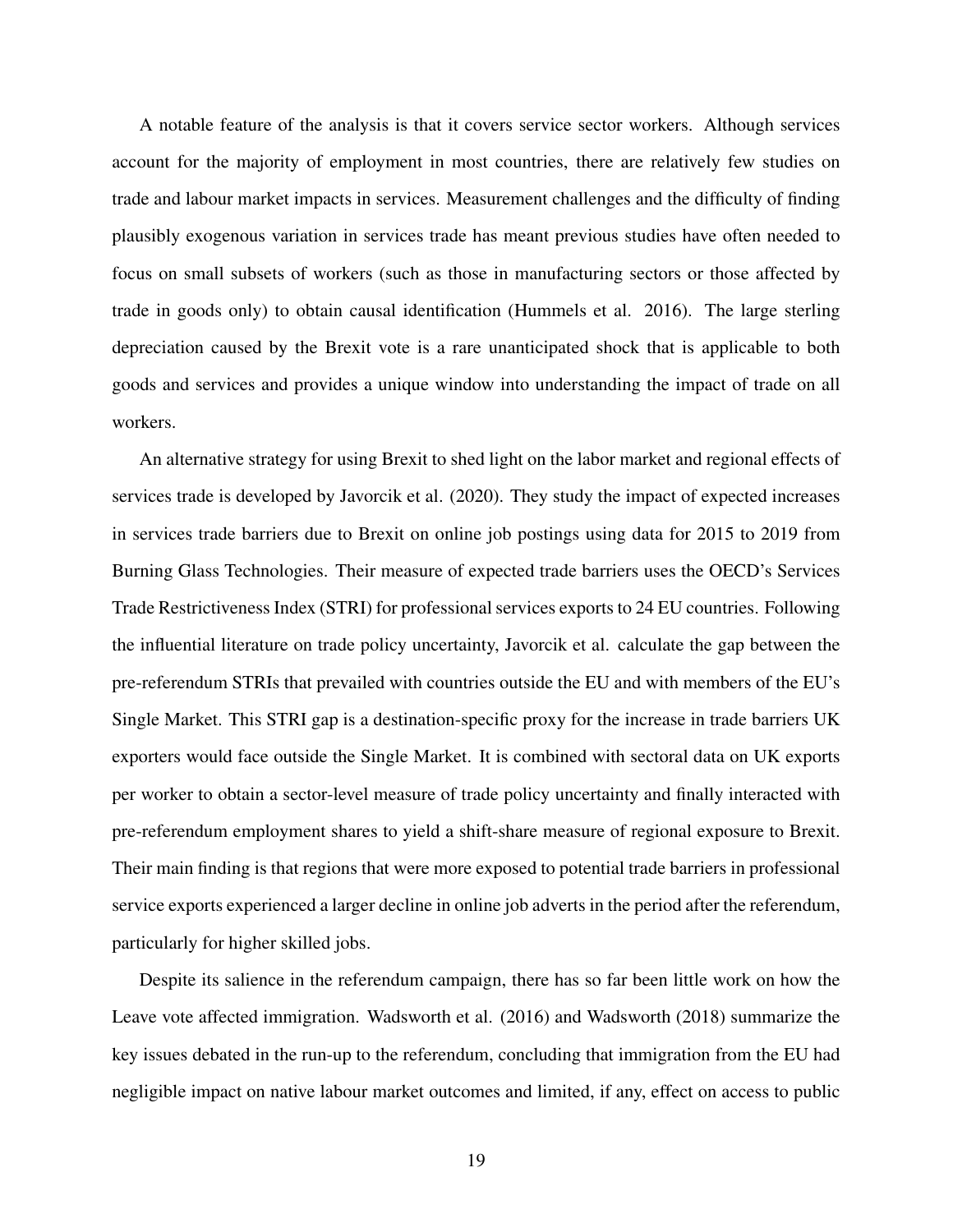services. Moreover, immigrants from the EU made a positive net contribution to UK government finances.

There is evidence of a sharp reduction in net migration to the UK from EU countries after the referendum (Wadsworth 2018, Portes 2021) – although patchy data collection and confounding Covid-19 effects cloud the picture and make it difficult to assess the size of the fall (Manning 2021). The UK has also loosened immigration restrictions for countries outside the EU (Portes 2021), which may have contributed to a rise in skilled migration from non-EU countries. We expect immigration to receive much greater attention in future research, particularly given the labour shortages reported by UK firms during real-time surveys in 2021 (De Lyon and Dhingra 2021a).

## 7 Output and investment

GDP growth in the UK was not immediately affected by the referendum, but slowed during 2017 and 2018 as shown in Figure 4. The UK dropped from having the highest growth rate in the G7 in 2015 to the lowest two years later (De Lyon and Dhingra 2019). Identifying the determinants of aggregate growth is challenging, but both micro and macro evidence suggest that voting to leave the EU contributed to the UK's growth slowdown.

Applying the synthetic control method, Born et al. (2019) estimate that the Leave vote reduced UK GDP at the end of 2018 by between 1.7 and 2.5 percent.<sup>11</sup> Their synthetic control gives the largest weight of 51 percent to the United States, with Italy, New Zealand and Hungary also receiving weights above 10 percent. Decomposing GDP into its components, Born et al. find that reductions in private consumption and investment both make important contributions to the gap between UK GDP and the synthetic control. The consumption slowdown starts soon after the vote, while the investment effect is not visible until the second half of 2017.

<sup>&</sup>lt;sup>11</sup>We note that, though not a direct welfare measure, these costs are large relative to the estimated effects of many trade policy changes. For example, Caliendo and Parro (2015) find NAFTA increased US welfare by 0.08 percent, while Fajgelbaum et al. (2020) estimate that the US-China trade war initiated by President Trump reduced US real income by 0.04 percent.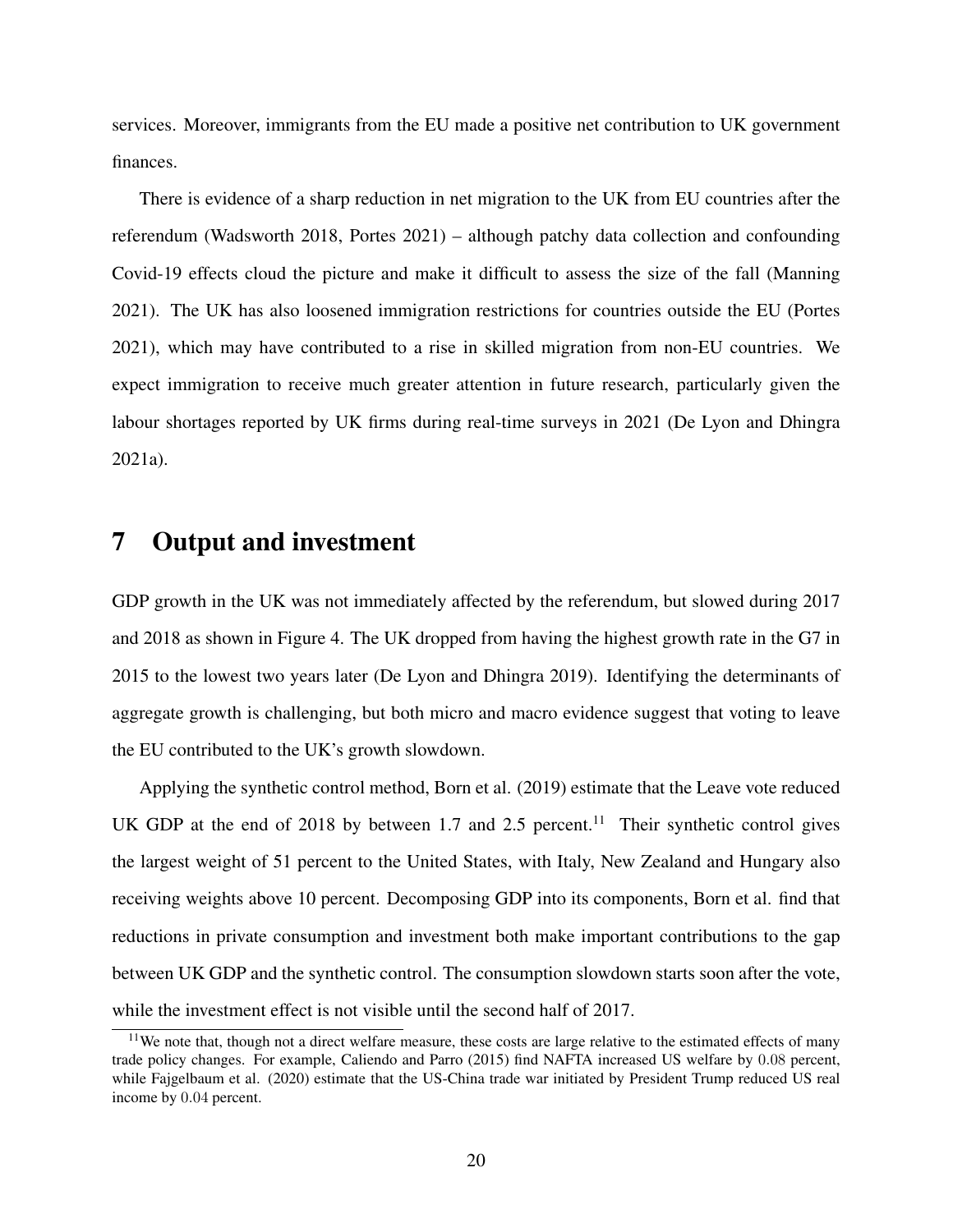

Figure 4: UK and G7 GDP, quarterly 2013-19

Source: OECD. National currency, chained volume, seasonally adjusted, expenditure approach (series LNBQRSA). Notes: Quarterly GDP normalized to 100 in 2016-Q2. Rest of G7 simple average of nor-

malized GDP in Candada, France, Germany, Italy, Japan and US. Vertical line indicates date of Brexit referendum (2016-Q2).

Fetzer and Wang (2020) also use the synthetic control method to study the referendum effect, but at the regional level. Their results are consistent with the aggregate findings of Born et al. (2019) and show that two-thirds of 382 UK local authorities had lower gross value added than their synthetic control by the end of 2018. The estimates imply average lost output is greater in regions with higher Leave vote shares, bigger manufacturing sectors and more low skilled workers.

Working with more disaggregated data, Bloom et al. (2019) use DMP data up to June 2019 to study the effects of Brexit on a representative sample of UK firms. They show that firms that have stronger trade, workforce, regulatory and ownership links with the EU report facing higher levels of Brexit-related uncertainty. In addition firms reporting higher Brexit uncertainty experienced lower stock price growth in the 30 days after the referendum compared to the previous 30 days and a bigger increase in stock price volatility over the same period. Importantly, these firms also report spending more managerial time and financial resources on Brexit preparations.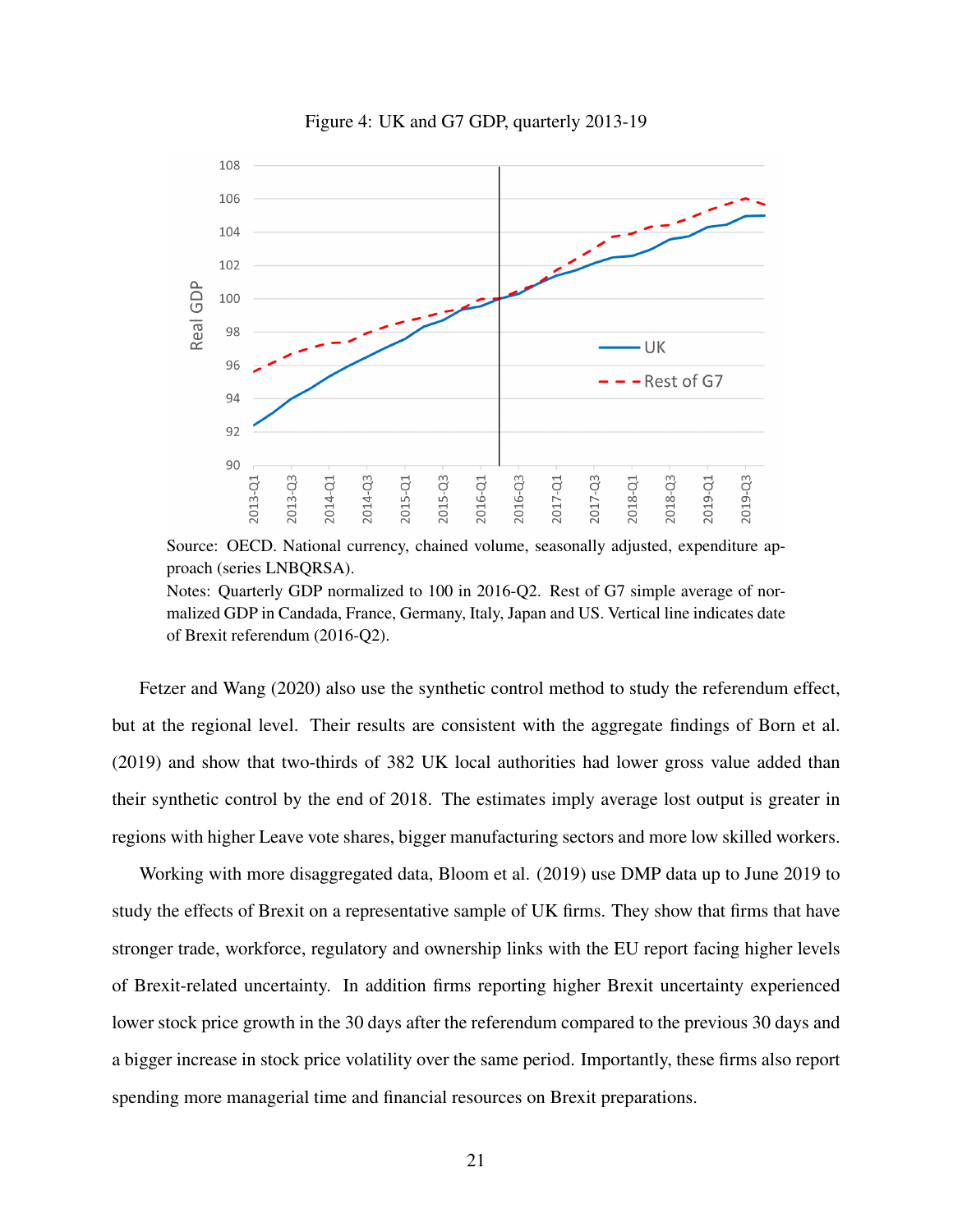Bloom et al. use their data to estimate the within firm effects of the Leave vote by interacting firm-level Brexit uncertainty with a post-referendum dummy. They find that higher uncertainty is associated with lower growth in investment, value-added and productivity, but has an insignificant effect on employment. Their estimates imply that the Leave vote reduced total investment by 11 percent and value-added by 2 to 5 percent over the three years after the referendum. These declines arise mostly from within firm changes. However, since Brexit uncertainty is positively correlated with firm productivity, there is also a small reduction in aggregate productivity due to cross-firm reallocation.

Based on the analysis by Born et al. (2019), Fetzer and Wang (2020) and Bloom et al. (2019), together with the other studies reviewed in this article, our judgment is that by the end of 2019 the Brexit vote had reduced UK GDP by around 2 to 3 percent. Although this estimate is inevitably subject to uncertainty, it gives a useful sense of the magnitude of the economic impact of the referendum on the UK economy.

What were the channels through which the Brexit vote affected output and investment? Bloom et al. (2019) point to the shift in expectations caused by the vote leading to higher economic uncertainty, which resulted in firms reducing capital investment and consumers cutting expenditure. Their uncertainty measure derived from the DMP survey incorporates both first and second moment changes in expectations. Other studies have attempted to disentangle the relative importance of the first and second moment shocks in explaining the firm-level and aggregate effects of the referendum.

Broadbent et al. (2020) analyze macroeconomic dynamics in the UK following the referendum using a small open economy model without nominal rigidities. They argue that conceptualizing the Leave vote as news of a future productivity growth slowdown in the tradable sector can explain observed short-run changes. In the window before the slowdown occurs, the news shock leads to a real exchange rate depreciation, lower investment and GDP growth, an expansion of the tradable sector relative to the non-tradable sector and a decline in interest rates, but has little effect on labor supply – all patterns that are present in the data. However, once the shock materializes, the model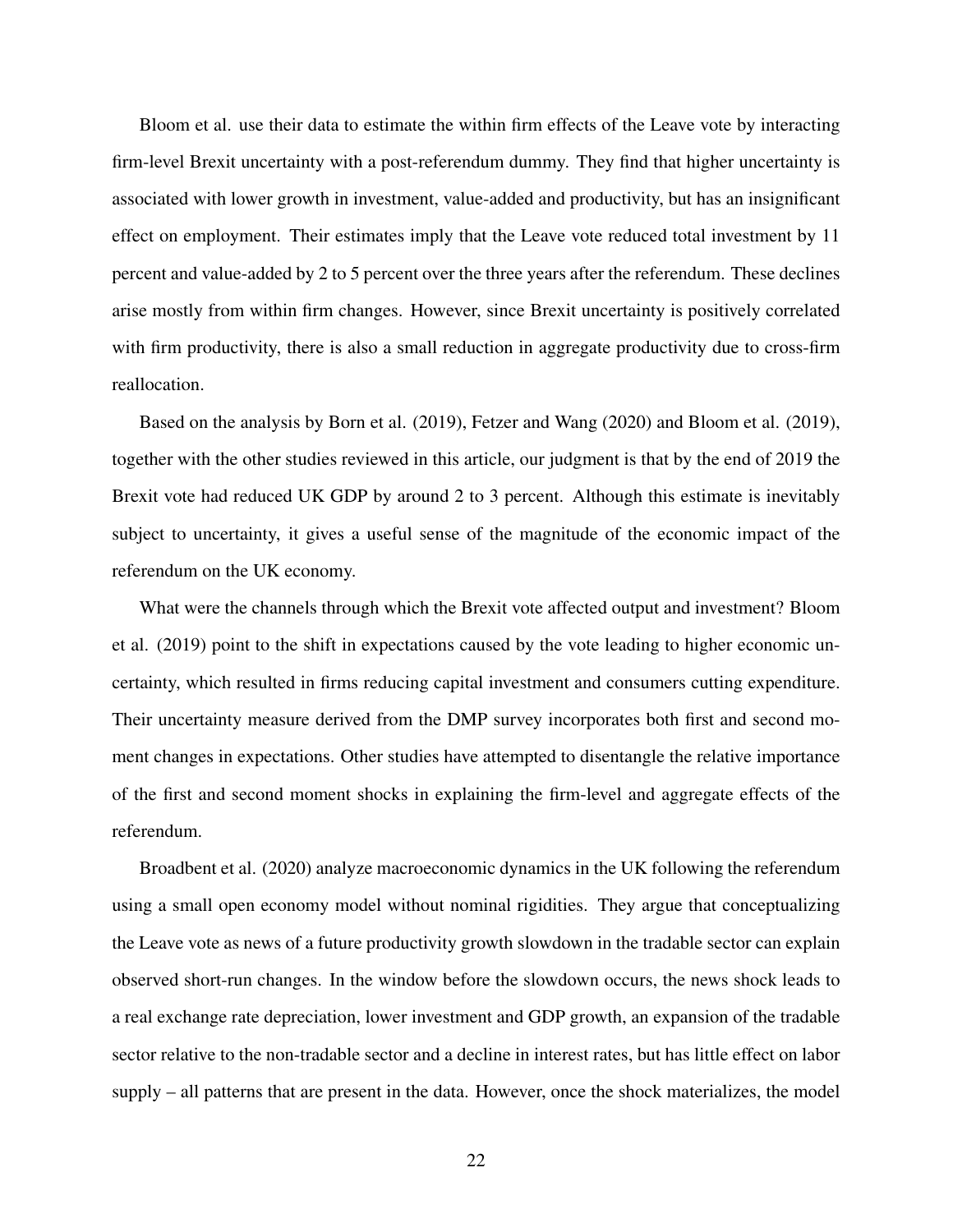predicts that the tradable sector will contract relative to the non-tradable sector leading to falling trade and further declines in GDP. Since Broadbent et al. do not allow Brexit to affect uncertainty, their analysis suggests that the short-run effects of the referendum were driven by the first moment, not the second moment, of the shift in expectations.

Born et al. (2019) and Faccini and Palombo (2021) reach similar conclusions. Born et al. estimate a structural expectations-augmented vector autoregression model incorporating measures of economic policy uncertainty and revisions to future output growth forecasts. Their results imply that second moment uncertainty played a limited role in the UK's post-referendum growth slowdown and that downgrades of future output growth expectations can account for most of the gap between UK GDP and their synthetic control.

Faccini and Palombo use DMP data on firms' expectations to calibrate both uncertainty over the outcome of the Brexit negotiations and how different outcomes are expected to affect the first and second moments of the firm-level productivity distribution. Their calibrated partial equilibrium model implies the Leave vote led to gradual falls in output and employment, as firms cut investment in expectation of future productivity declines. Most interestingly, they show that the impact of the referendum is primarily driven by the shift in the level of expectations rather than by higher uncertainty. Given the calibrated first moment shock to productivity, changes in the second moment have a negligible effect on the economy's response to the Brexit vote.

While structural methods suggest that the first moment news shock explains the macroeconomic effects of the Brexit vote, firm-level analysis by Hassan et al. (2021) points in the opposite direction. Using the transcripts of English language quarterly earnings calls from a global sample of publicly listed firms, Hassan et al. construct separate firm-level measures of Brexit sentiment and Brexit risk. Brexit sentiment proxies first moment exposure and is coded based on the prevalence of positive versus negative tone words used when discussing Brexit in the transcripts. Brexit risk is calculated using a count of synonyms for risk and uncertainty appearing close to Brexit and is a proxy for firms' second moment Brexit exposure.

Negative Brexit sentiment is evident in all sample countries, especially Ireland, the UK and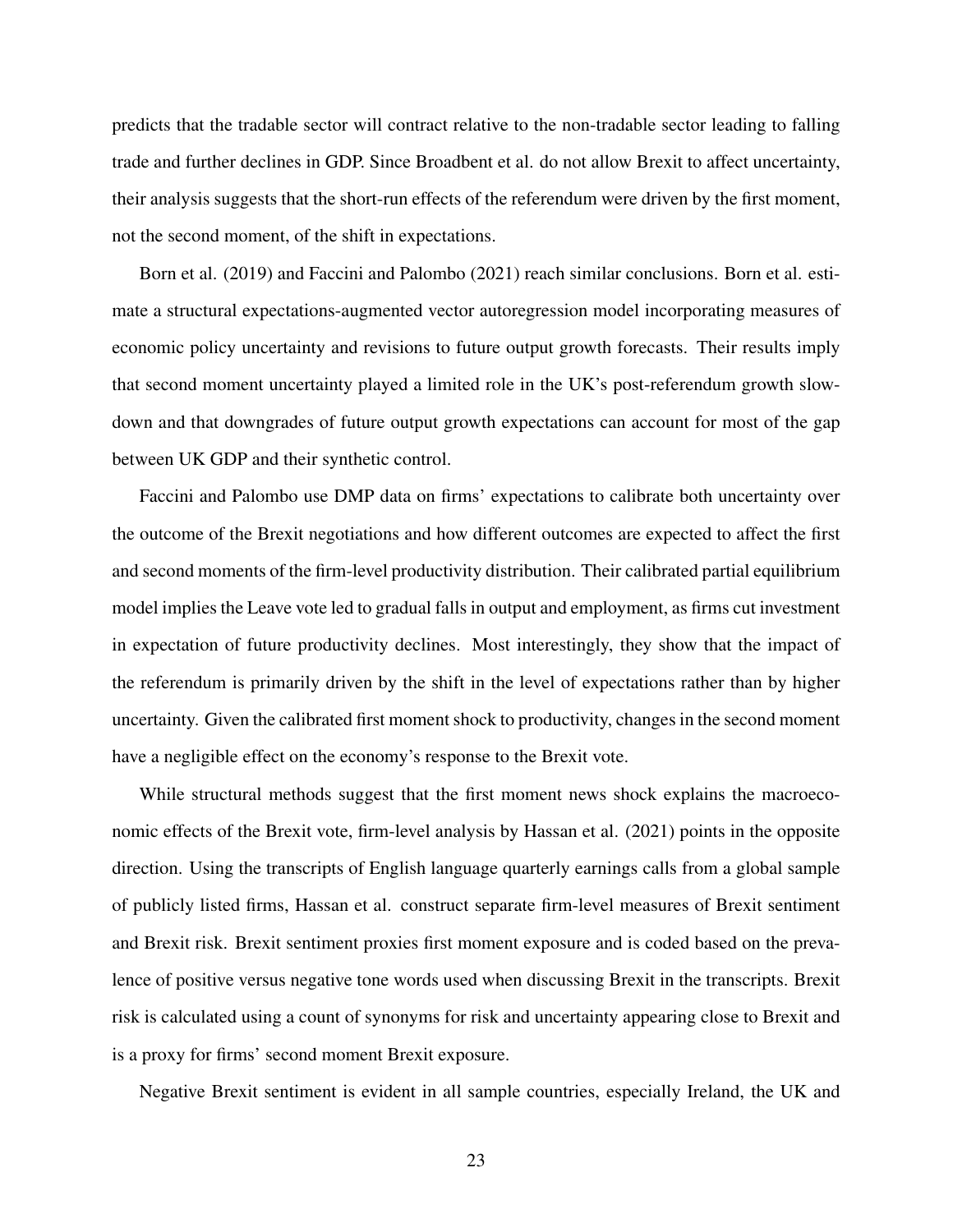Germany. It stems mainly from concerns about regulatory divergence, reduced labor mobility, higher trade barriers, and adjustment costs. Brexit sentiment falls and Brexit risk rises immediately after the referendum. Sentiment and risk then quickly revert towards their pre-referendum levels, before spiking again in the second half of 2018 and throughout 2019. These patterns are similar to those seen in the Brexit uncertainty measures discussed in Section 3 and illustrate the progress that has been made in constructing novel measures of expectations and uncertainty.

Studying firm-level outcomes, Hassan et al. first show that stock returns in a 4-day window around the referendum are positively correlated with sentiment and negatively correlated with risk. However, while higher Brexit risk is associated with lower capital investment and employment growth up until 2019, these outcomes are not related to Brexit sentiment. Sales growth is not significantly correlated with either variable. These findings are consistent with second moment policy uncertainty causing delays to investment and hiring, but differ from other work which finds a larger role for first moment exposure to Brexit.

Further understanding the relative importance of news versus uncertainty shocks in explaining the impact of the Leave vote is an important avenue for future research. Developing pre-determined measures of first versus second moment Brexit exposure would help in achieving this objective. If uncertainty is the main culprit, the UK may experience catch-up growth as implementation of the TCA reduces uncertainty. But if the expectation of higher future trade costs drove the slowdown, or businesses did not internalise the expected changes, then the introduction of trade barriers under the TCA is likely to cause further reductions in growth.

#### Foreign investment

Leaving the EU's Single Market and Customs Union is expected to make the UK a less attractive destination for foreign direct investment (FDI), particularly for export platform FDI intended to serve European markets (Dhingra et al. 2016). To date, there has been little research on how Brexit has affected FDI and existing studies have used data on announcements of new FDI projects rather than actual flows. Breinlich et al. (2020) use data on the announcement of new cross-border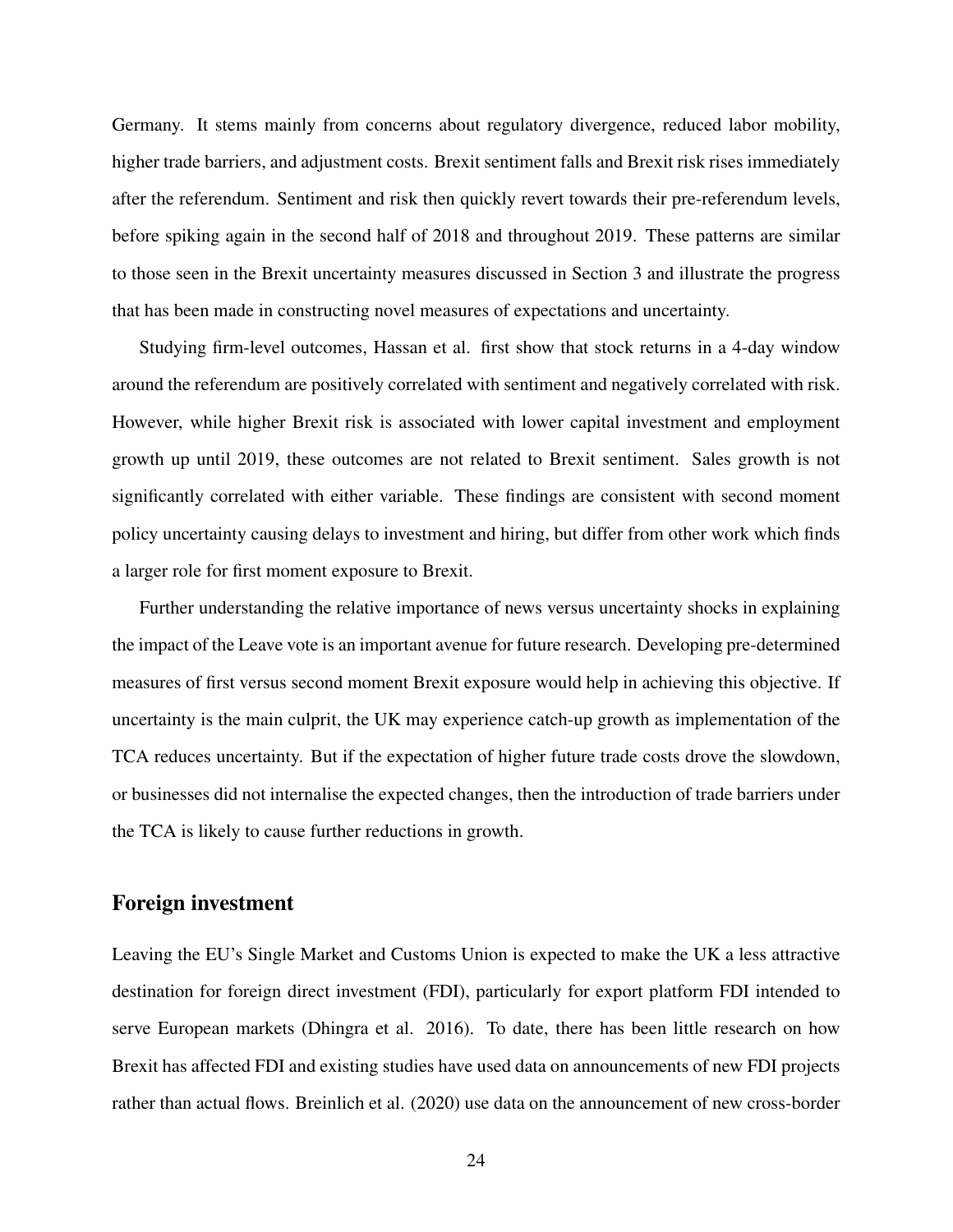greenfield investments and mergers and acquisitions. Using the synthetic control method, they find that the Leave vote led to a 9 percent reduction in announced EU investment projects in the UK by March 2019. Serwicka and Tamberi (2018) also provide evidence of a decline in inward investment from the EU. And Tamberi (2021) argues that the referendum led to fewer announcements of new greenfield investments in the UK by non-EU investors in sectors facing greater expected rises in trade costs (as measured by the EU's MFN tariffs).

Looking at outward investment, Breinlich et al. (2020) find that the Leave vote led to a 17 percent increase in announced FDI projects by UK firms in the EU, but did not affect investment in OECD countries outside the EU. The increase in announced UK outward investment is entirely driven by the services sector, particularly business, financial and real estate services. This is consistent with UK services firms responding to the referendum by setting up subsidiaries within the EU to guarantee continued access to the Single Market after Brexit. The asymmetry between higher outward investment and lower inward investment highlights how the smaller UK economy is more exposed to the costs of Brexit than the EU. As more data becomes available, future research should be able to paint a richer picture of how changes in trade barriers affect foreign investment, a question which has often been difficult to answer because of policy endogeneity.

## 8 Trade

In the long run Brexit is expected to substantially reduce the EU's share of UK trade. For example, Bevington et al.'s (2019) analysis using the trade model developed by Dhingra et al. (2017) predicts that a free trade agreement similar to the TCA would lead to a roughly one-third decline in UK-EU trade and a 13 percent fall in total UK trade. However, trade barriers were unchanged before the TCA came into force at the start of 2021. Until then the Leave vote affected trade through two channels: the shift in expectations about future trade policy, and the depreciation of sterling following the referendum. Studying UK trade prior to agreement of the TCA therefore provides evidence on both the trade effects of exchange rate shocks and, more unusually, on how trade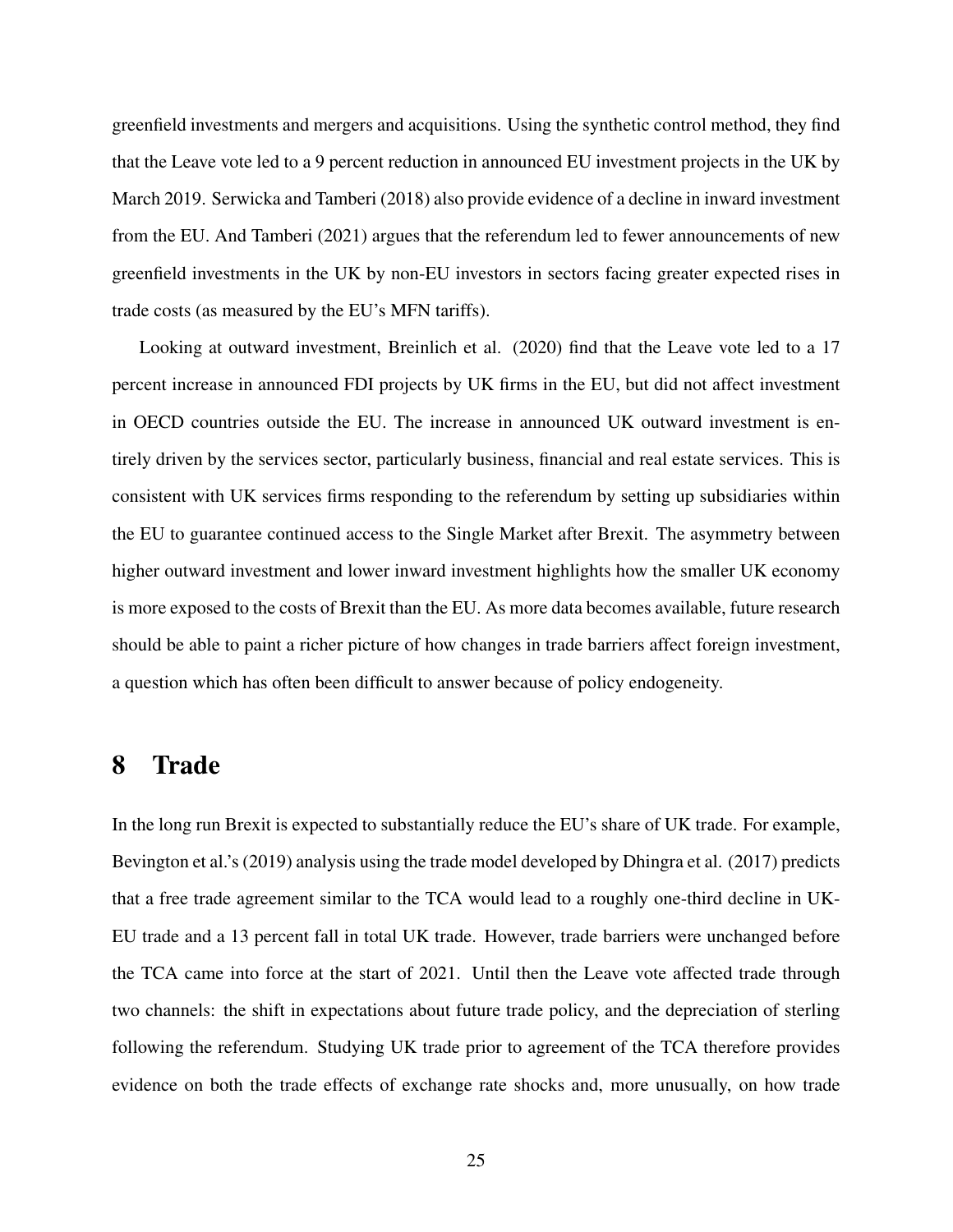responds to an anticipated, but uncertain, unravelling of deep economic integration.

All else equal, the sterling depreciation would be expected to boost UK exports and cut imports by reducing the relative cost of domestically produced output. Indeed, Broadbent et al. (2020) argue that the Leave vote created a temporary sweet spot for the UK tradable sector during which producers benefited from the depreciation but did not yet face higher trade barriers. In support of this argument, they show that the aggregate value of UK exports relative to GDP rose immediately following the referendum and that the tradable sector of the UK economy expanded relative to the non-tradable sector between the referendum and the end of 2018. However, they do not decompose changes in the value of trade into price versus volume effects.

Analysis by Fernandes and Winters (2021) on Portuguese data finds that the Leave vote reduced UK imports on both the intensive and extensive margins. Their estimates imply that the referendum outcome reduced imports from Portugal by around 5-7 percent in the year following the vote, with around two-third of the decline coming from lower import quantities. Their analysis does not speak to the cause of the decline, which may have been the appreciation of the euro relative to sterling or the shock to expectations about future trade barriers between the UK and Portugal. Similarly, Martin, Martinez and Mejean (2019) estimate that the Leave vote led to a 1.2 percent decline in the number of new buyer-seller relationships between French exporters and UK importers. However, they do not find evidence of a post-referendum fall in the value of French exports to the UK.

Looking at UK exports, there is no evidence that the fall in sterling boosted the volume of exports (Ayele and Winters 2020). Studies using synthetic control methods suggest that, if anything, the referendum reduced aggregate UK import and export growth relative to other countries when trade is measured in a common currency (Du and Shepotylo 2021; Springford 2021), although this decline could partially reflect short-run price stickiness in sterling-denominated prices together with the slowdown in UK output growth. The absence of an export boom is consistent with the evidence discussed in Section 5 showing that the depreciation raised average import and export prices, thereby increasing the cost of imported intermediate inputs without generating a persistent gain in price competitiveness for UK exporters. However, there is undoubtedly scope for more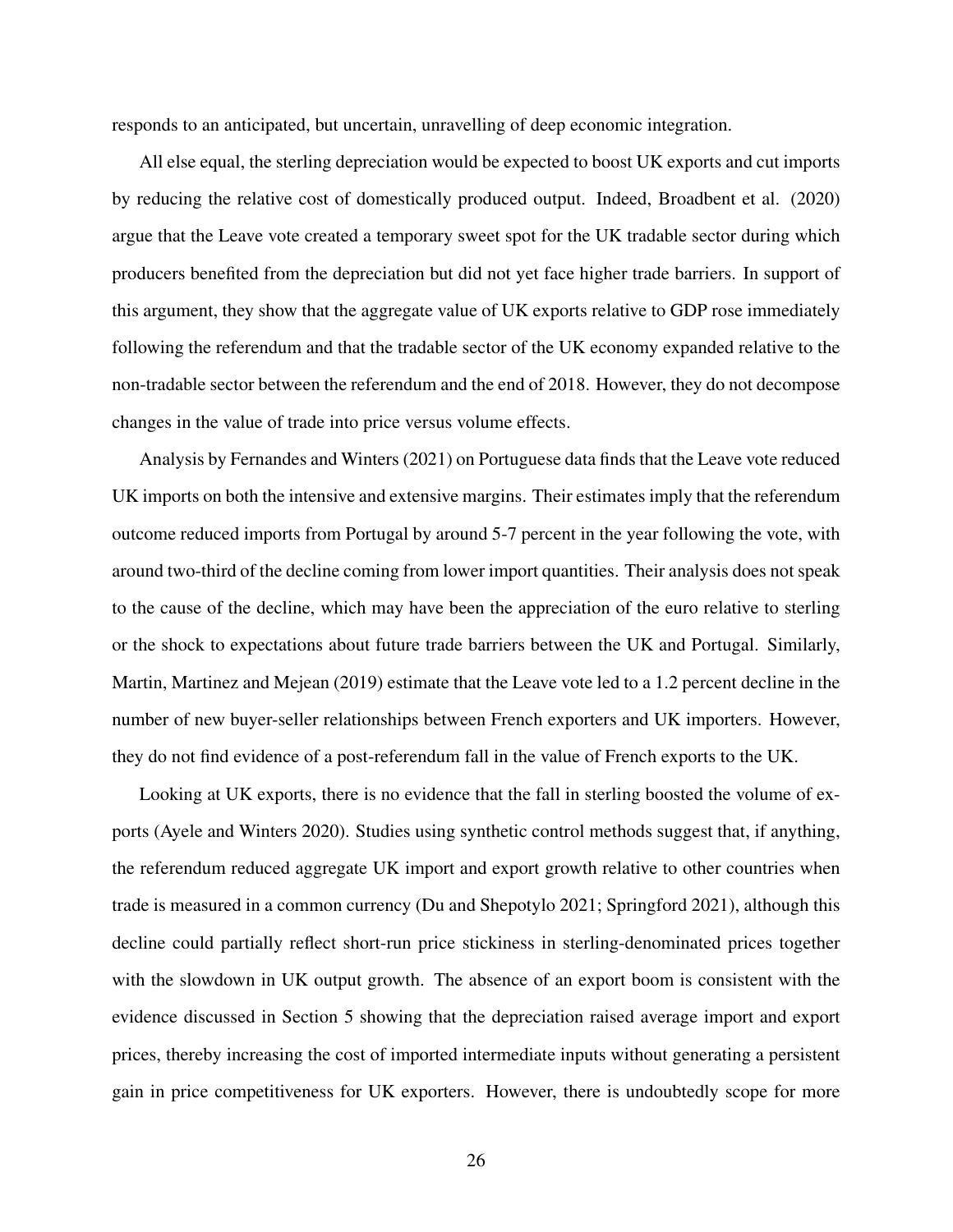work examining how UK firms responded to the depreciation.

Another strand of the literature has sought to identify how anticipation of Brexit has affected trade. This research has produced contrasting results at different levels of aggregation and for different trade margins. Several studies find that the referendum had a negative impact on trade for products more exposed to the risk of Brexit-induced increases in trade barriers (Crowley, Exton and Han 2019, Ahmad et al. 2020, Graziano, Handley and Limao 2021). At the same time, the EU's share of total UK trade has remained stable and it is hard to find evidence that growth in UK-EU trade since the referendum has been lower for products more exposed to Brexit risk (Freeman et al. 2021).

Graziano, Handley and Limao (2021) show that Brexit-related uncertainty affected UK goods trade even before the referendum. Using prediction market contract prices as a time-varying measure of the probability of a Leave vote, the paper tests whether changes in the probability of a Brexit vote affected relative trade levels of products with different exposure to Brexit risk. To measure variation in Brexit exposure across products, the authors use the EU's MFN tariffs, which provide an observable proxy for the effect of Brexit on both the first and second moments of expected future UK-EU trade costs. A higher EU MFN tariff implies a greater expected tariff increase on UK-EU trade after Brexit in the event that the UK and EU trade under WTO terms (first moment trade policy exposure) and greater uncertainty over future tariff levels (second moment exposure).

Using monthly trade data for HS 6 digit products from August 2015 to June 2016, Graziano, Handley and Limao find that an increase in the probability of a Leave vote reduced UK-EU trade in products with higher EU MFN tariffs.<sup>12</sup> This effect holds for both exports and imports, for productlevel entry and exit, and when comparing changes in UK-EU trade to trade with third countries. In related work, Douch and Edwards (2021) use the synthetic control method to analyse bilateral UK trade flows. They argue that anticipation of Brexit reduced UK exports to the EU (and to a lesser extent non-EU countries) in the year prior to the referendum.

 $12$ Graziano, Handley and Limao (2020) provide evidence that a higher Leave vote probability also reduced UK exports to five countries that have a free trade agreement with the EU. The Leave vote increased the probability the UK would have to renegotiate preferential access to these markets leading to lower exports of products that would face higher non-preferential tariffs.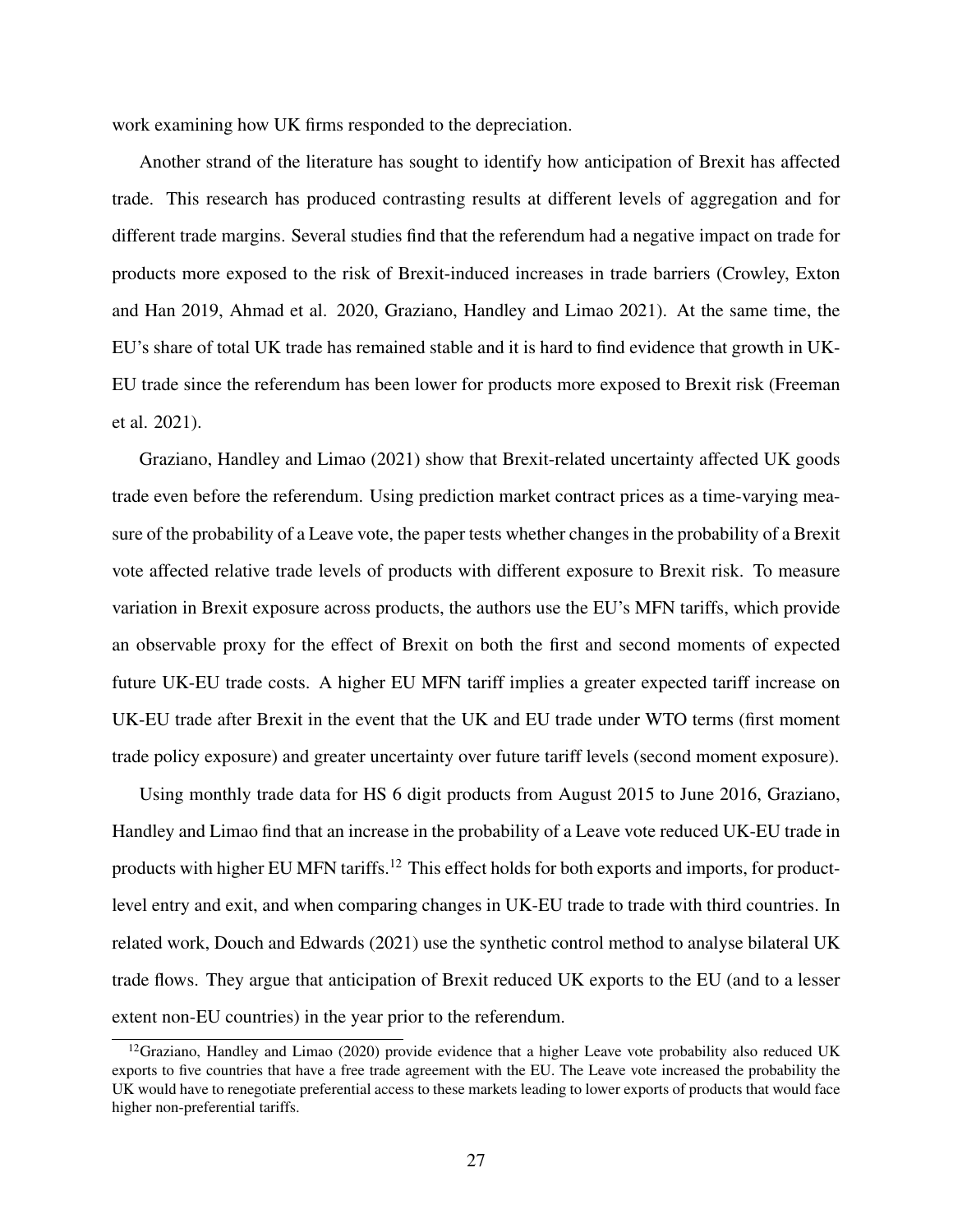Crowley, Exton and Han (2020) also use the EU's MFN tariffs as a product-level measure of Brexit exposure. But they study changes in goods trade immediately after the referendum using UK customs data at the firm-CN 8 digit product level. Focusing on the extensive margin, they find that the referendum reduced entry and increased exit for EU exports in products with higher MFN tariffs and products where the EU applies import quotas. Under the assumption that the referendum did not affect entry or exit for products facing a zero tariff threat, the estimates imply that the Leave vote reduced entry by 5.0 percent and increased exit by 6.1 percent in 2016. However, the authors caution that the aggregate statistics do not show a decline in aggregate export value or the number of exporters to the EU in 2016, which could be due to strong entry growth for zero tariff threat products.

While most work has focused on goods trade, Ahmad et al. (2020) adapt Graziano, Handley and Limao's (2021) identification strategy to study trade in services, which account for close to half of UK exports. Ahmad et al. use quarterly data on 12 services industries from 2016-18 and measure Brexit exposure by industry using variation in "restrictions to foreign entry" from the OECD's Services Trade Restrictiveness Index. By their measure, Brexit risk exposure is highest in the air and sea transportation, finance and insurance industries. It is lowest for architectural, engineering, scientific, audiovisual and computer services. Like Graziano, Handley and Limao (2021), they find that increases in the probability of Brexit are associated with lower UK-EU trade in industries with higher Brexit exposure.

Together these studies provide compelling evidence that trade flows responded to Brexit-related changes in expectations of future trade barriers. However, the magnitude of these responses was insufficient to cause a noticeable shift in the geography of aggregate UK trade. As Figure 5 shows, the EU's share of UK trade changed little between the referendum and the beginning of the Covid-19 pandemic. For goods trade, it was 52.4 percent in 2015 and 51.7 percent in 2019, while for services trade it was 42.3 percent in 2015 and 42.2 percent in 2019.

A more sophisticated version of this comparison is performed by Freeman et al. (2022), who analyze UK goods trade from 2013 onwards. They compare EU and non-EU trade to control for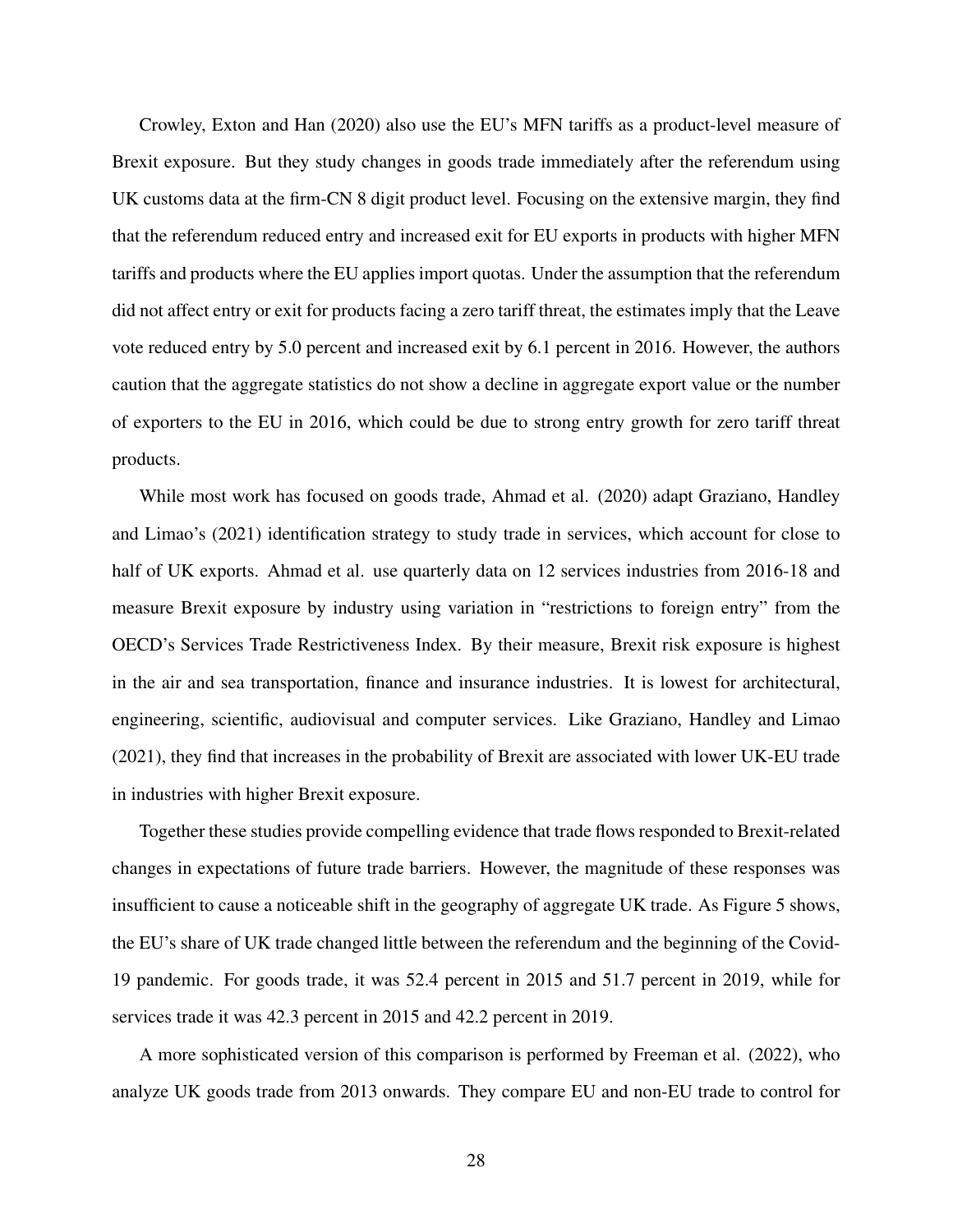

Figure 5: EU share of UK trade, 2012-20

Source: Office for National Statistics. Goods: UK trade: May 2021. Services: UK total trade: all countries, non-seasonally adjusted, July 2021. Notes: Goods trade excludes precious metals.

UK-specific supply and demand shocks that have the same effect on trade with all partners and use US trade flows to control for export supply and import demand shocks in partner countries. Freeman et al. find that the referendum did not affect bilateral UK-EU trade between 2016 and 2020. They also find no evidence of differential changes in the value of EU trade for products with higher EU MFN tariffs or products where the EU applies more non-tariff measures according to the UNCTAD TRAINS database.

This aggregate stability is consistent with the predictions of Steinberg (2019), who calibrates a dynamic trade model featuring uncertainty over whether the UK will remain in the Single Market after Brexit or end up trading with the EU on WTO terms. An appealing feature of his model is that it can be used to simulate both the short and long run effects of Brexit in a unified framework. In Steinberg's simulations, the Leave vote has a very small effect on trade until Brexit takes place,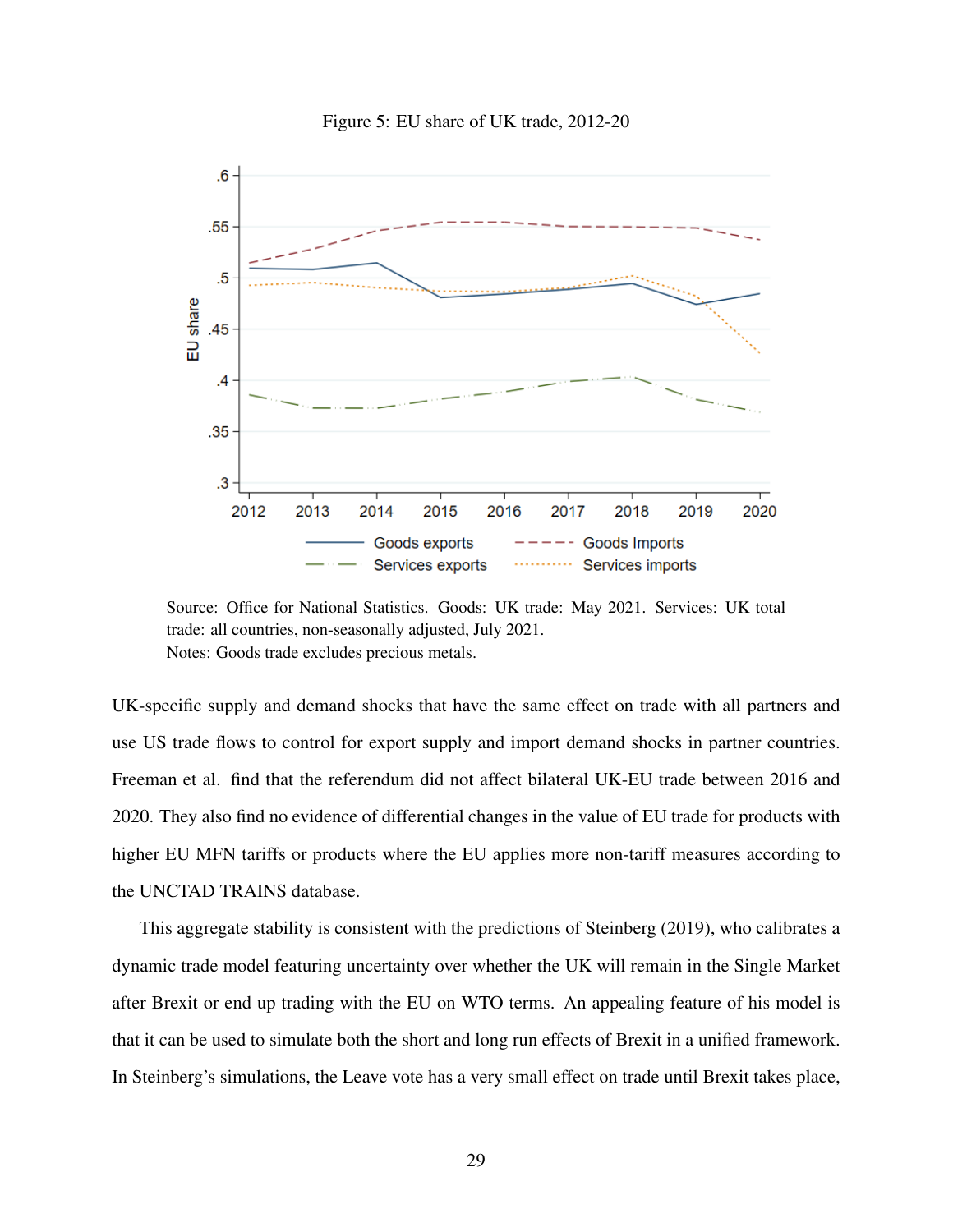but UK-EU trade falls sharply once trade barriers increase. Steinberg also finds that the second moment uncertainty shock accounts for a negligible fraction of the total welfare costs of Brexit.

### Trade under the TCA

The implementation of the TCA starting in 2021 has created many new non-tariff barriers between the UK and the EU. These barriers include customs checks, rules of origin requirements, sanitary and phytosanitary restrictions on trade in animal and plant products, the need to prove regulatory compliance separately in the UK and EU, reduced market access for service providers, the end of passporting rights for financial services, and restrictions on short-term business visits. Additional barriers will come into effect in 2022 when the UK introduces customs checks on imports from the EU. And trade costs will increase further over time if policy divergence results in firms facing different regulations in the UK versus the EU.

Although the Leave vote did not shift aggregate UK trade away from the EU, the eventual introduction of new trade barriers had a more dramatic impact. Research on UK-EU trade under the TCA is still in its infancy, but the raw data shows that UK-EU goods trade experienced a major shock at the start of 2021. Figure 6 plots monthly UK goods trade with the EU and with non-EU countries. Exports are in panel A and imports in panel B with all series normalized such that the monthly average in the final quarter of 2020 equals 100. Comparing EU to non-EU trade is a simple way to control for the common components of Covid-19 effects.<sup>13</sup> Note that Covid-19 led to large declines in trade in the first half of 2020, but that both exports and imports of goods had recovered to pre-pandemic levels by the end of 2020.

Exports to the EU fell 45 percent in January 2021 compared to December 2020, a bigger drop than occurred at the beginning of the Covid-19 pandemic in the first quarter of 2020. But exports

<sup>&</sup>lt;sup>13</sup>To date, Brexit has not had a significant effect on trade costs between the UK and the rest of the world. The UK succeeded in rolling over the EU's existing trade deals with non-EU countries (with some minor modifications) and is yet to secure any major new deals. However, it has reached a free trade agreement with Australia and a preliminary deal with New Zealand, and has opened negotiations to join the Comprehensive and Progressive Agreement for Trans-Pacific Partnership (CPTPP). The UK government's impact assessment puts the benefits of the Australia deal at round 0.08 percent of GDP (Department for International Trade 2021).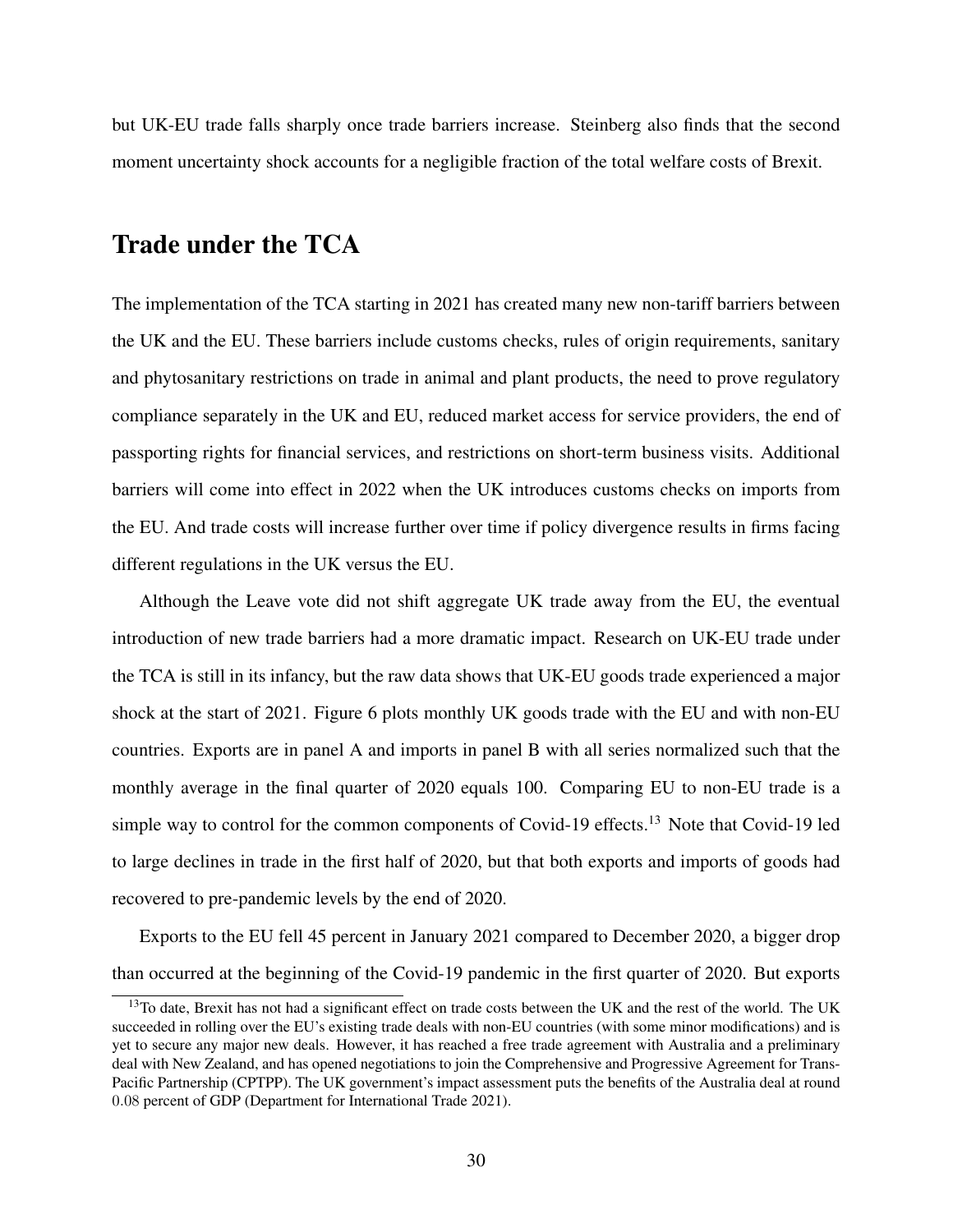subsequently recovered strongly and Figure 6 shows no evidence of a persistent drop in EU exports relative to non-EU exports. By contrast, imports from the EU fell around 20 percent more than imports from non-EU countries in the first nine months of 2021, suggesting that the TCA has sharply reduced UK imports.<sup>14</sup>

Business surveys provide additional evidence that the TCA has created new barriers for UK firms trading with the EU. In April 2021, 24 percent of exporters reported that Brexit had caused a decline in exports to the EU, while 33 percent of importers reported negative effects on EU imports. Over 60 percent of firms had experienced at least one Brexit-related issue with the most prevalent issues relating to the border: 37 percent of firms reported delays, 36 percent reported additional customs and administration costs and 22 percent reported regulatory checks (De Lyon and Dhingra 2021b).

It is not yet possible to draw any conclusions about the long-run effects of Brexit on UK-EU trade. But we expect future studies of trade under the TCA to play an important role in better understanding the consequences of non-tariff barriers and in evaluating the wisdom of the prereferendum consensus that Brexit would reduce UK-EU trade and leave the UK worse off economically in the long run.

## 9 Future research

The Brexit vote led to the UK leaving the world's deepest economic integration agreement. Studying the resulting economic shock provides new evidence on the impact of trade policy changes. In this review we have summarized research analyzing the short run effects of the referendum. But the UK's eventual departure from the EU has now opened up a new set of research questions.

Although it may take a decade or more for the long-run effects of Brexit to materialize, we hope that future work will inform important questions such as: the quantitative impacts of deep economic integration; the importance of market access for services trade, investment flows and the

<sup>&</sup>lt;sup>14</sup>Early research on the trade effects of the TCA reaches conclusions consistent with the descriptive evidence in Figure 6. See Ayele, Larbalestier and Tamberi (2021) and Freeman et al. (2022).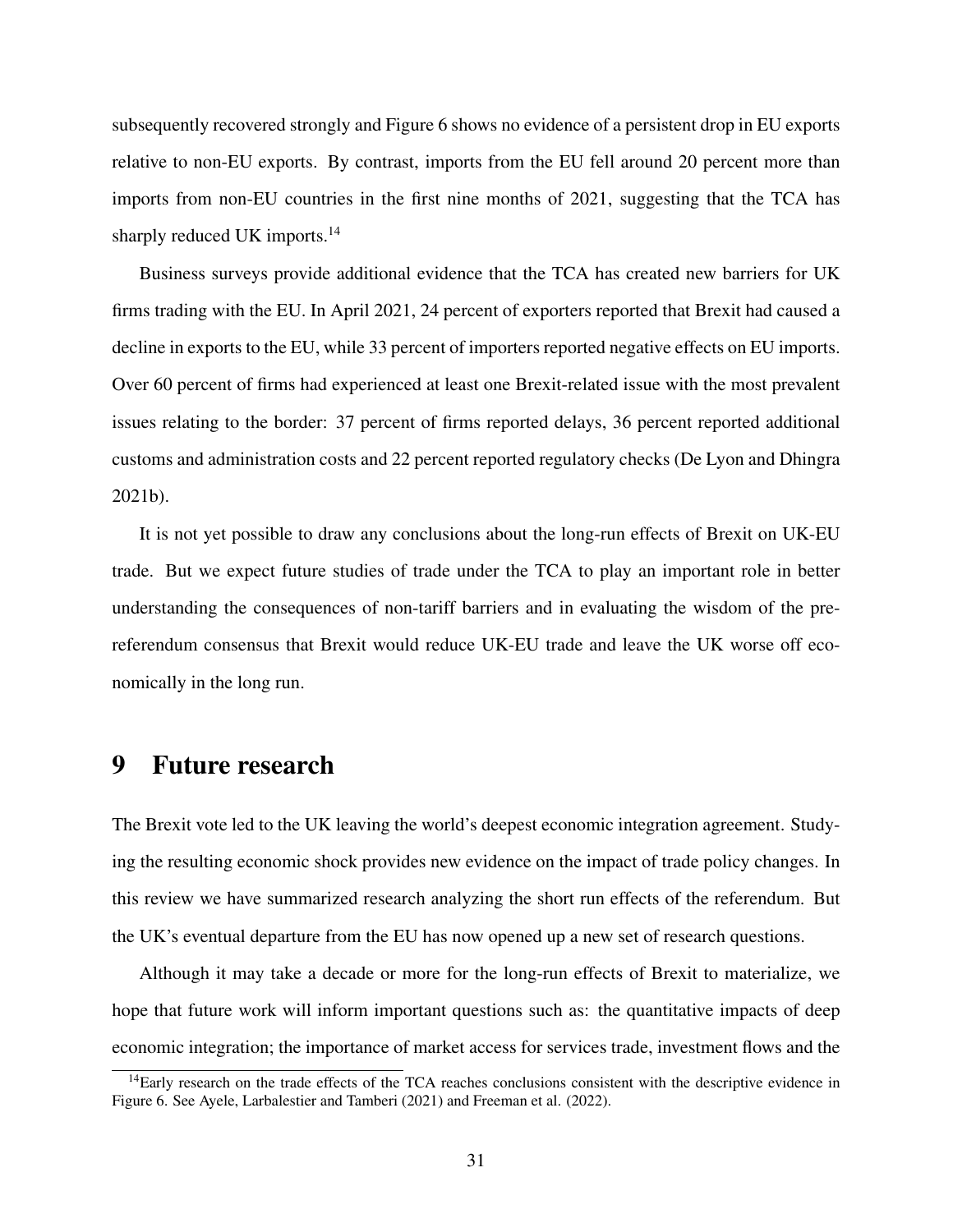



Source: Office for National Statistics, UK trade: September 2021. Notes: Monthly average of each series normalized to 100 in 2020-Q4. Data is seasonally adjusted and excludes trade in precious metals.

geography of supply chains; the speed and margins of microeconomic adjustment to higher trade barriers; the impact of disintegration on innovation and productivity, and; the costs, benefits and political economy of regulatory sovereignty.

Better understanding the short and long run impacts of Brexit on pre-existing regional inequalities in the UK is also likely to be important, particularly given the regional divides in support for Brexit and the ambition of successive UK governments to 'level-up' poorer regions. At the same time, the uncertainty Brexit has created over the future relationships of Scotland and Northern Ireland with the rest of the United Kingdom raises new questions about the links between domestic and international integration, while the Irish Sea border between Britain and Northern Ireland provides a rare opportunity to study the impact of customs checks on domestic trade.

There is also scope for insightful sector-specific studies of how industries adapt to higher trade costs and which non-tariff barriers are the most costly. Systematic analysis of how leaving the single market has affected sectors such as financial services, research and development, and transportation would start to open up the black box of non-tariff barriers.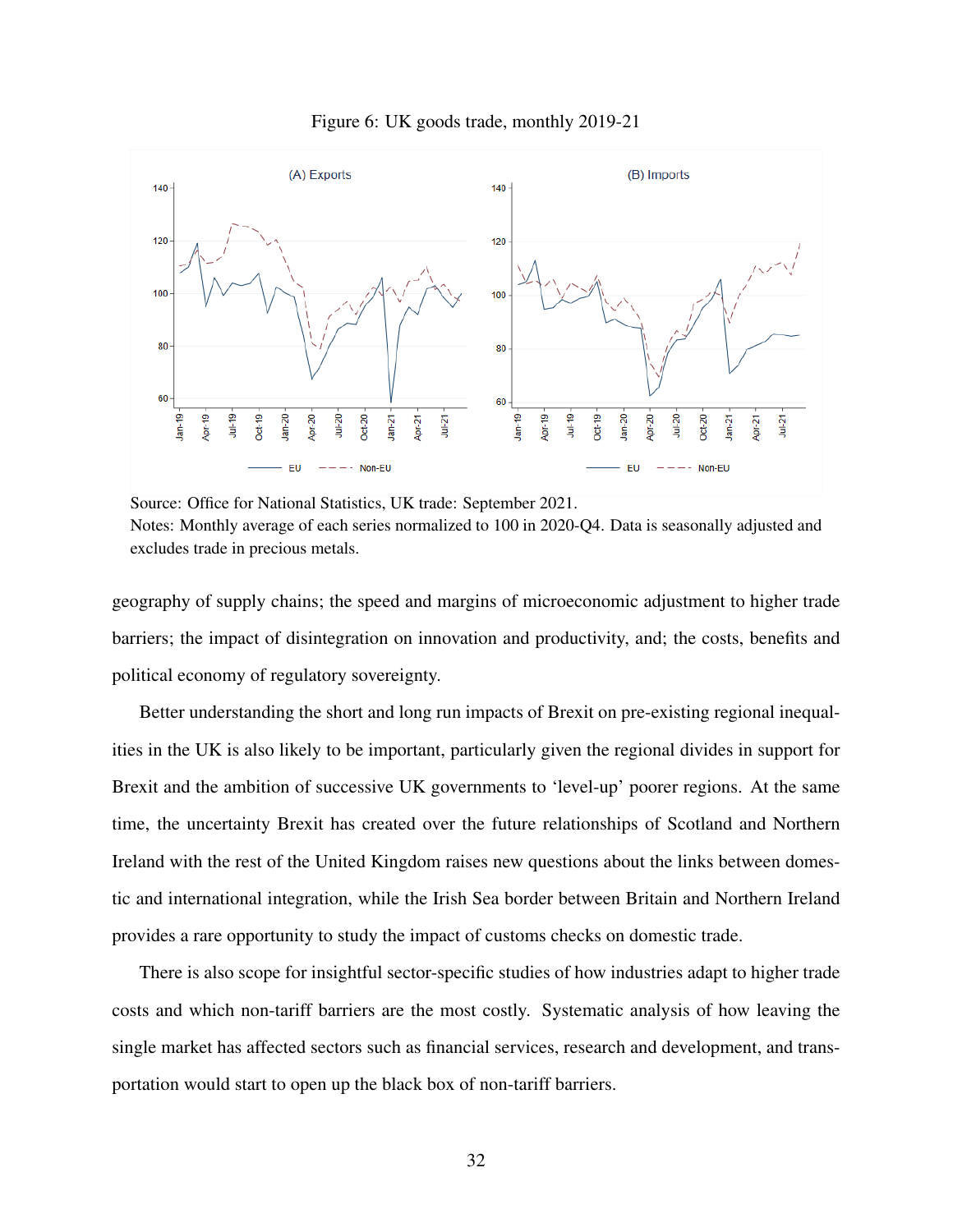Finally, future research should devote more attention to a topic that is conspicuous by its neartotal absence from this article: immigration. Despite the fact that migration seems to have responded to the Leave vote more quickly than trade flows, the economics literature is yet to probe the causes or consequences of post-referendum changes in migration, or to analyze the extent to which Brexit and Covid-19 have contributed to widespread reports of UK labor shortages during 2021. In this and other areas the policy changes Brexit has generated will provide fertile ground for research for years to come.

## References

- Ahmad, S., Limão, N., Oliver, S. and Shikher, S., 2020. Brexit Uncertainty and its (Dis) Service Effects (No. w28053). National Bureau of Economic Research.
- Albornoz, F., Bradley, J. and Sonderegger, S., 2021. The Brexit referendum and the rise in hate crime: Conforming to the new norm. Mimeo, University of Nottingham.
- Ayele, Y., Larbalestier, G. and Tamberi, N., 2021. Post Brexit: trade in good and services (II). UK Trade Policy Observatory Briefing Paper 63.
- Ayele, Y., and Winters, A., 2020. Should the Brexit sterling depreciation have boosted exports? How exchange rates affect trade and prices. UK Trade Policy Observatory Briefing Paper 44.
- Baker, J., Carreras, O., Ebell, M., Hurst, I., Kirby, S., Meaning, J., Piggott, R. and Warren, J., 2016. The short–term economic impact of leaving the EU. National Institute Economic Review, 236, pp.108-120.
- Beatty, C. and Fothergill, S., 2014. The local and regional impact of the UK's welfare reforms. Cambridge Journal of Regions, Economy and Society, 7(1), pp.63-79.
- Becker, S.O., Fetzer, T. and Novy, D., 2017. Who voted for Brexit? A comprehensive district-level analysis. Economic Policy, 32(92), pp.601-650.
- Berman, N., Martin, P. and Mayer, T., 2012. How do different exporters react to exchange rate changes?. The Quarterly Journal of Economics, 127(1), pp.437-492.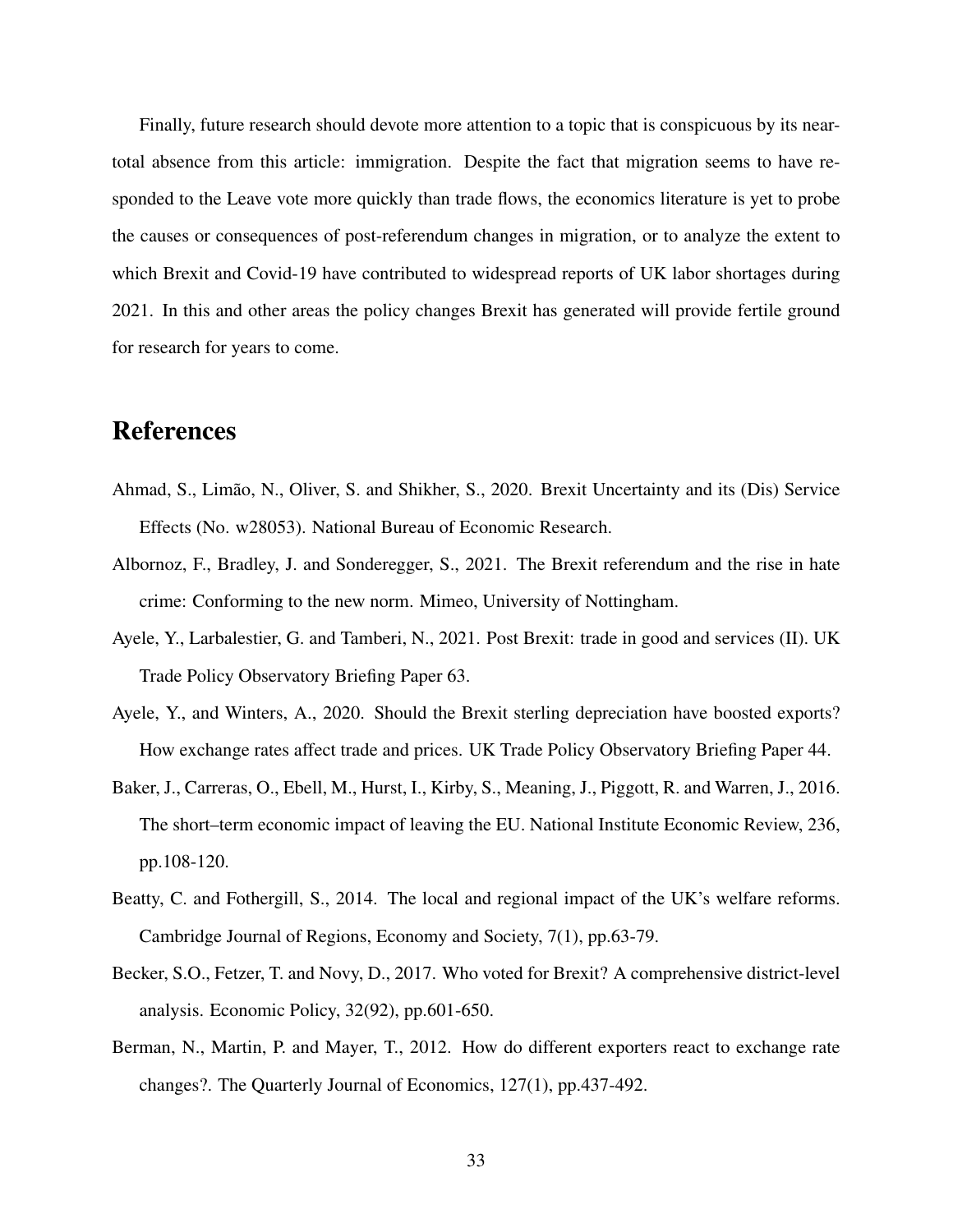- Bevington, M., Huang, H., Menon, A., Portes, J., Rutter J., and Sampson, T. 2019. The Economic Impact of Boris Johnson's Brexit Proposals. CEP Brexit Analysis No. 16.
- Bloom, N., Bunn, P., Chen, S., Mizen, P., Smietanka, P., Thwaites, G. and Young, G., 2018. Brexit and uncertainty: insights from the Decision Maker Panel. Fiscal Studies, 39(4), pp.555-580.
- Bloom, N., Bunn, P., Chen, S., Mizen, P., Smietanka, P. and Thwaites, G., 2019. The impact of Brexit on UK firms (No. w26218). National Bureau of Economic Research.
- Born, B., Müller, G.J., Schularick, M. and Sedláček, P., 2019. The costs of economic nationalism: evidence from the Brexit experiment. The Economic Journal, 129(623), pp.2722-2744.
- Breinlich, H., Leromain, E., Novy, D., Sampson, T. and Usman, A., 2018. The economic effects of Brexit: Evidence from the stock market. Fiscal Studies, 39(4), pp.581-623.
- Breinlich, H., Leromain, E., Novy, D. and Sampson, T., 2020. Voting with their money: Brexit and outward investment by UK firms. European Economic Review, 124, p.103400.
- Breinlich, H., Leromain, E., Novy, D. and Sampson, T., 2022. The Brexit vote, inflation and UK living standards. International Economic Review, forthcoming.
- Broadbent, B., Di Pace, F., Drechsel, T., Harrison, R. and Tenreyro, S., 2020. The Brexit vote, productivity growth and macroeconomic adjustments in the United Kingdom.
- Burstein, A., Eichenbaum, M. and Rebelo, S., 2005. Large devaluations and the real exchange rate. Journal of political Economy, 113(4), pp.742-784.
- Caliendo, L. and Parro, F., 2015. Estimates of the Trade and Welfare Effects of NAFTA. The Review of Economic Studies, 82(1), pp.1-44.
- Campos, N.F., 2019. B for Brexit: A survey of the economics academic literature.
- Campos, N.F., Coricelli, F. and Moretti, L., 2014. Economic growth and political integration: estimating the benefits from membership in the European Union using the synthetic counterfactuals method.
- Chen, N., Chung, W. and Novy, D., 2021. Vehicle currency pricing and exchange rate passthrough. Journal of the European Economic Association.
- Chen, W., Los, B., McCann, P., Ortega-Argiles, R., Thissen, M. and van Oort, F., 2018. The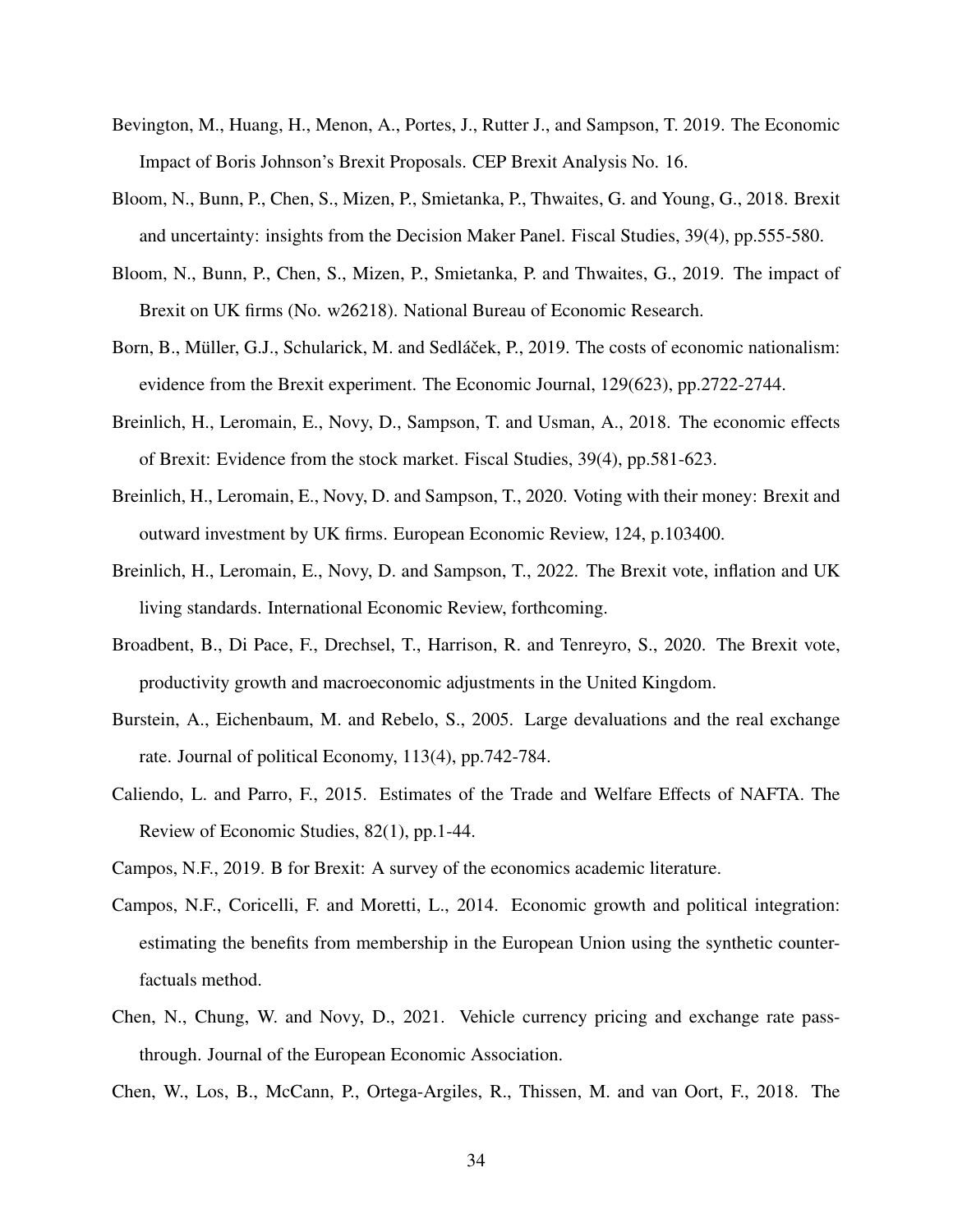continental divide? Economic exposure to Brexit in regions and countries on both sides of The Channel. Papers in regional science, 97(1), pp.25-54.

- Crowley, M.A., Corsetti, G. and Han, L., 2020. Invoicing and the Dynamics of Pricing-to-Market: Evidence from UK Export Prices around the Brexit Referendum.
- Costa, R., Dhingra, S. and Machin, S., 2019. Trade and worker deskilling. Mimeo, London School of Economics.
- Costa, R., Dhingra, S. and Machin, S., 2022. Real wage stagnation and the Brexit exchange rate depreciation. Mimeo, London School of Economics.
- Crafts, N., 2010. Openness, protectionism and Britain's productivity performance over the long run. Centre for Competitive Advantage in the Global Economy Working Paper Series, No. 36.
- Crowley, M.A., Exton, O. and Han, L., 2019. Renegotiation of Trade Agreements and Firm Exporting Decisions: Evidence from the Impact of Brexit on UK Exports (No. 13446). CEPR Discussion Papers.
- Curtice, J., 2017. Why leave won the UK's EU referendum. Journal of Common Market Studies, 55, pp.19-37.
- Daily Mail, 2017. Leaving EU customs union could create 400,000 jobs in UK.
- Davies, R.B. and Studnicka, Z., 2018. The heterogeneous impact of Brexit: Early indications from the FTSE. European Economic Review, 110, pp.1-17.
- De Lyon, J. and Dhingra, S., 2019. Economic performance since the EU referendum. CEP Brexit Analysis No. 14.
- De Lyon, J. and Dhingra, S., 2021a. Real-time updates on the UK economy: trends, expectations and implications from business survey data. CEP Covid-19 Analysis.
- De Lyon, J. and Dhingra, S., 2021b. The impacts of Covid-19 and Brexit on the UK economy: early evidence in 2021. CEP Covid-19 Analysis.
- Department for International Trade, 2021. Impact assessment of the free trade agreement between the United Kingdom of Great Britain and Northern Ireland and Australia.
- Dhingra, S., 2016. Salvaging Brexit, The Right Way to leave the EU. Foreign Affairs, vol. 95, no.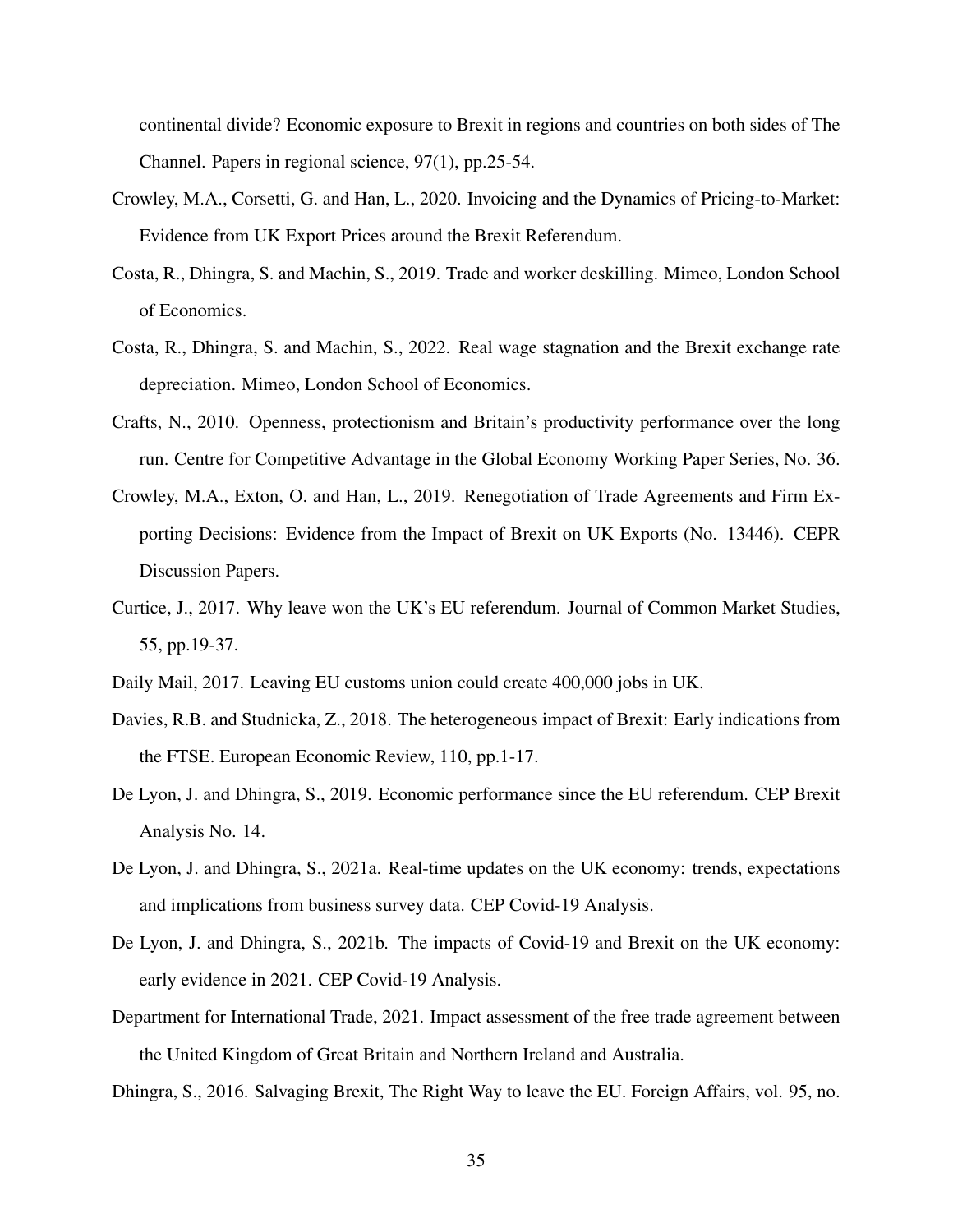6, pp. 90–100.

- Dhingra, S., Ottaviano, G., Sampson, T. and Van Reenen, J., 2016. The impact of Brexit on foreign investment in the UK. CEP Brexit Analysis No. 3.
- Dhingra, S., Huang, H., Ottaviano, G., Paulo Pessoa, J., Sampson, T. and Van Reenen, J., 2017. The costs and benefits of leaving the EU: trade effects. Economic Policy, 32(92), pp.651-705.
- Dhingra, S., Machin, S. and Overman, H., 2017. Local economic effects of Brexit. National Institute Economic Review, 242, pp.R24-R36.
- Dorling, D., 2018. Peak Inequality, Britain's Ticking Time Bomb, Policy Press.
- Douch, M. and Edwards, T.H., 2021. The bilateral trade effects of announcement shocks: Brexit as a natural field experiment. Journal of Applied Econometrics.
- Du, J. and Shepotylo, O., 2021. Brexit and services trade: new evidence from synthetic diff-in-diff approach. UKICE Working Paper 08.
- Economists for Brexit 2016. The economy after Brexit.
- Major, L.E. and Machin, S., 2018. Social mobility: And its enemies. Penguin UK.
- Faccini, R. and Palombo, E., 2021. News Uncertainty in Brexit United Kingdom. American Economic Review: Insights, 3(2), pp.149-64.
- Fajgelbaum, P.D., Goldberg, P.K., Kennedy, P.J. and Khandelwal, A.K., 2020. The return to protectionism. The Quarterly Journal of Economics, 135(1), pp.1-55.
- Fernandes, A.P. and Winters, L.A., 2021. Exporters and shocks: The impact of the Brexit vote shock on bilateral exports to the UK. Journal of International Economics, 131, 103489.
- Fetzer, T., 2019. Did austerity cause Brexit?. American Economic Review, 109(11), pp.3849-86.
- Fetzer, T. and Wang, S., 2020. Measuring the regional economic cost of Brexit: Evidence up to 2019.
- Financial Times, 2018. Growth and Brexit: Four lessons from the forecast wars. https://www. ft.com/content/a3a17eac-4a0b-11e8-8ee8-cae73aab7ccb
- Financial Times, 2019. Politics is failing on Brexit but economics has been on the money. https: //www.ft.com/content/534e108a-4651-11e9-b168-96a37d002cd3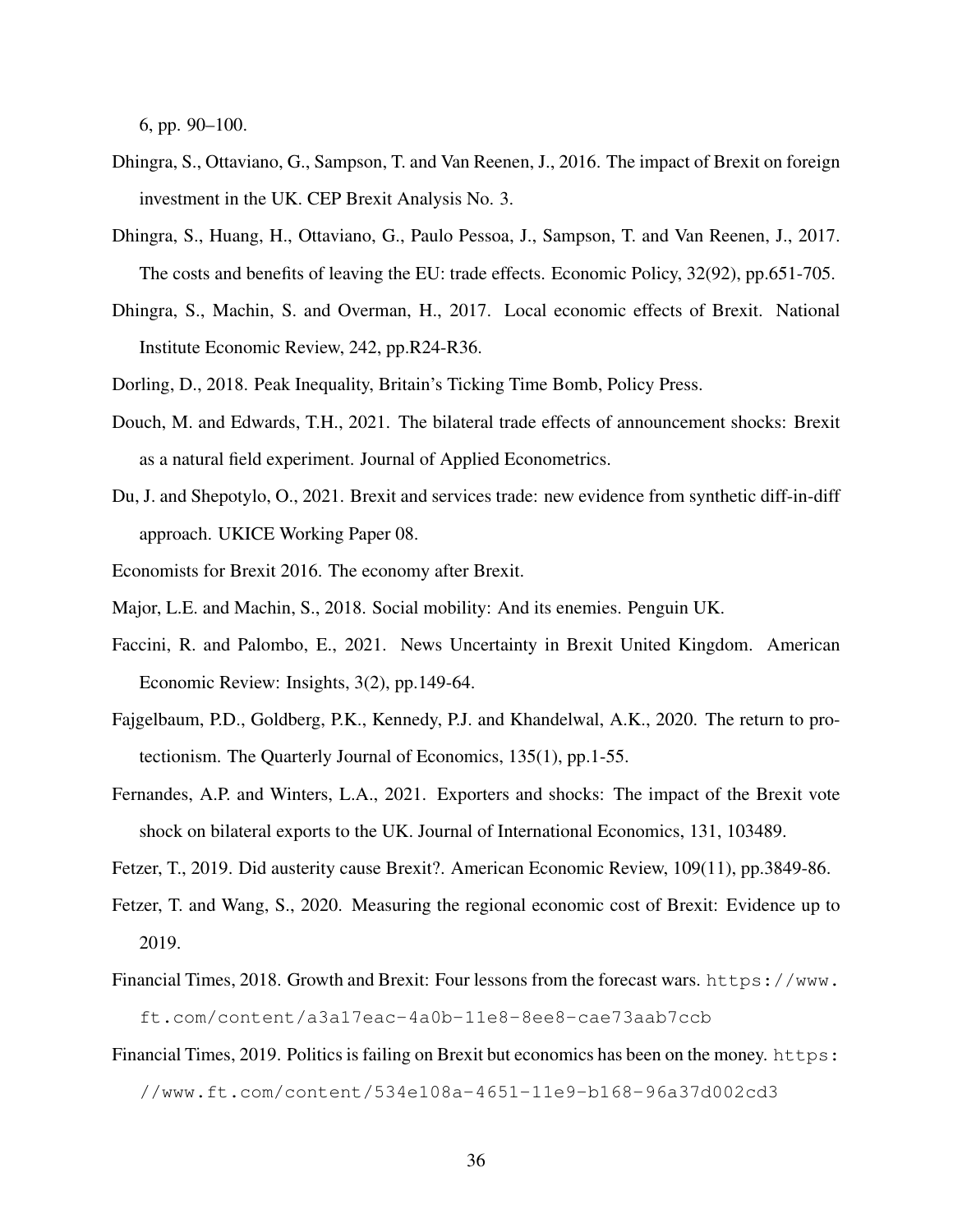- Fisman, R. and Zitzewitz, E., 2019. An event long-short index: Theory and applications. American Economic Review: Insights, 1(3), pp.357-72.
- Freeman, R., Manova, K., Prayer, T. and Sampson, T., 2022. Unravelling deep integration: Brexit and UK-EU trade.
- Gourinchas, P.O. and Hale, G., 2017. Brexit: whither the pound. FRBSF Economic Letter, 11.
- Graziano, A.G., Handley, K. and Limão, N., 2020, May. Brexit uncertainty: trade externalities beyond europe. In AEA Papers and Proceedings (Vol. 110, pp. 552-56).
- Graziano, A.G., Handley, K. and Limão, N., 2021. Brexit Uncertainty and Trade Disintegration. The Economic Journal, 131(635), pp.1150-1185.
- Grey, C., 2021. Brexit Unfolded. Biteback Publishing.
- Griffith, R., Harrison, R. and Macartney, G., 2007. Product market reforms, labour market institutions and unemployment. Economic Journal, 117, C142-C166(1).
- Hassan, T.A., Hollander, S., Van Lent, L. and Tahoun, A., 2021. The global impact of Brexit uncertainty (No. w26609). National Bureau of Economic Research.
- Hayward, K., 2021. 'Flexible and Imaginative': The EU's Accommodation of Northern Ireland in the UK–EU Withdrawal Agreement. International Studies, 58(2), pp.201-218.
- HM Treasury, 2016. HM Treasury analysis: the immediate economic impact of leaving the EU.
- Hobijn, B., Nechio, F. and Shapiro, A.H., 2021. Using Brexit to identify the nature of price rigidities. Journal of International Economics, 130, p.103448.
- Hummels, D., Munch, J.R. and Xiang, C., 2016. Offshoring and Labour Markets. NBER Working Paper 22041.
- Kavetsos, G., Kawachi, I., Kyriopoulos, I. and Vandoros, S., 2021. The effect of the Brexit referendum result on subjective well-being. Journal of the Royal Statistical Society: Series A (Statistics in Society), 184(2), pp.707-731.
- Javorcik, B., Stapleton, K., Kett, B. and O'Kane, L., 2020. Unravelling deep integration: Local labour market effects of the brexit vote. CEPR Discussion Paper 14222.
- Lydgate, E., Szyszczak, E., Winters, L.A. and Anthony, C., 2021. Taking Stock of the UK-EU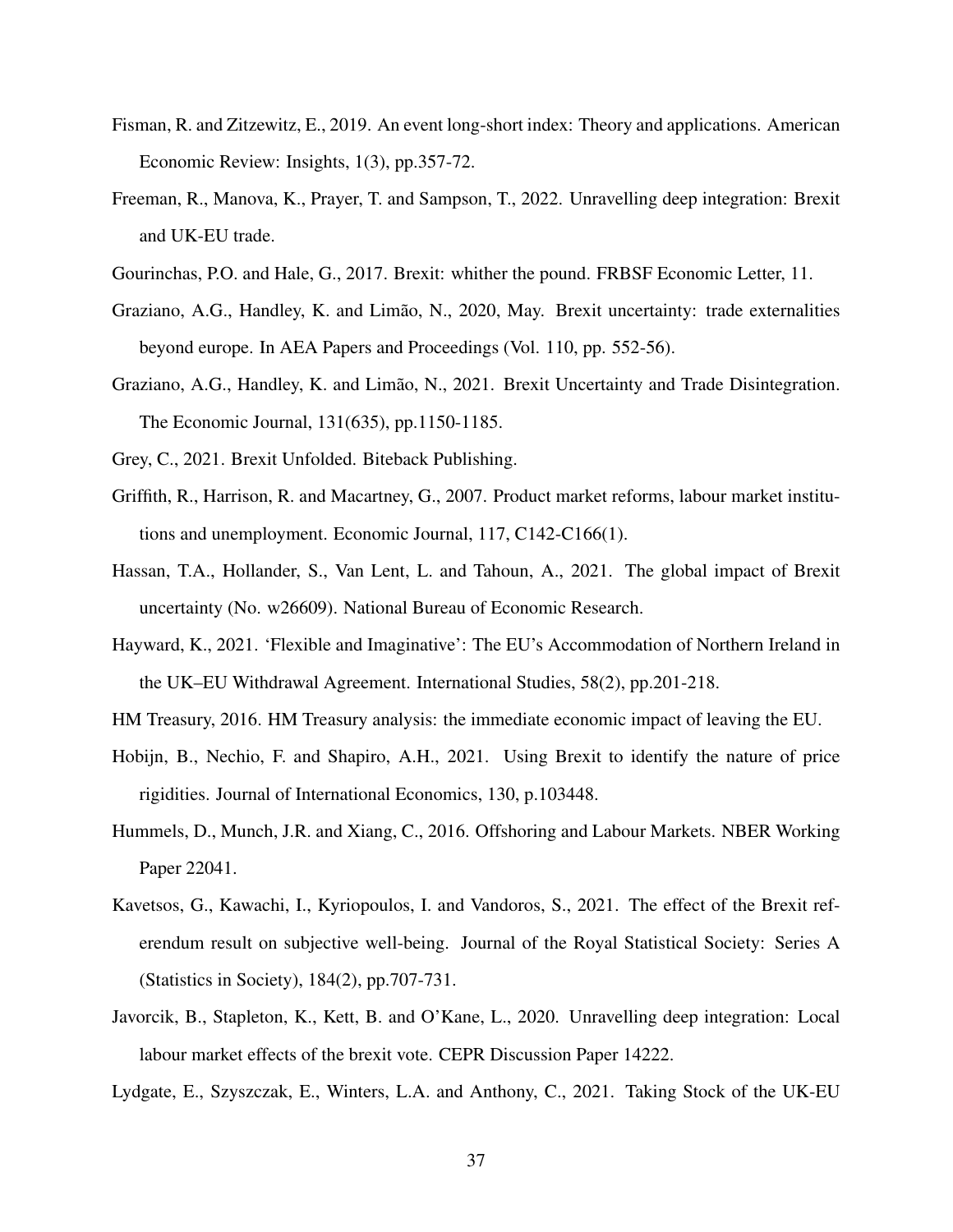Trade and Cooperation Agreement: Governance, State Subsidies and the Level Playing Field. UK Trade Policy Observatory Briefing Paper 54.

- Manning, A., 2021. UK labour shortages and immigration: looking at the evidence. LSE Business Review, 10th September.
- Martin, J., Martinez, A. and Mejean, I., 2019. The cost of Brexit uncertainty: missing partners for French exporters. Notes IPP, (48).
- McCann, P., 2018. The trade, geography and regional implications of Brexit. Papers in Regional Science, 97(1), pp.3-8.
- McGrattan, E.R. and Waddle, A., 2020. The impact of Brexit on foreign investment and production. American Economic Journal: Macroeconomics, 12(1), pp.76-103.

Office for Budget Responsibility, 2020. Economic and fiscal outlook: March 2020.

O'Rourke, K., 2019. A short history of Brexit: From brentry to backstop. Penguin UK.

Portes, J., 2021. Immigration and the UK economy after Brexit.

- Powdthavee, N., Plagnol, A.C., Frijters, P. and Clark, A.E., 2019. Who got the Brexit blues? The effect of Brexit on subjective wellbeing in the UK. Economica, 86(343), pp.471-494.
- Ramiah, V., Pham, H.N. and Moosa, I., 2017. The sectoral effects of Brexit on the British economy: early evidence from the reaction of the stock market. Applied economics, 49(26), pp.2508- 2514.
- Sampson, T., 2017. Brexit: the economics of international disintegration. Journal of Economic Perspectives, 31(4), pp.163-84.
- Sampson, T., Dhingra, S., Ottaviano, G. and Van Reenen, J., 2016. Economists for Brexit: A critique. CEP Brexit Analysis No. 6.
- Serwicka, I. and Tamberi, N., 2018. Not backing Britain: FDI inflows since the Brexit referendum. UK Trade Policy Observatory Briefing Paper, 23.
- Sobolewska, M. and Ford, R., 2020. Brexitland: Identity, diversity and the reshaping of British politics. Cambridge University Press.

Springford, J., 2021. The Cost of Brexit: February 2021. Centre for European Reform Insight.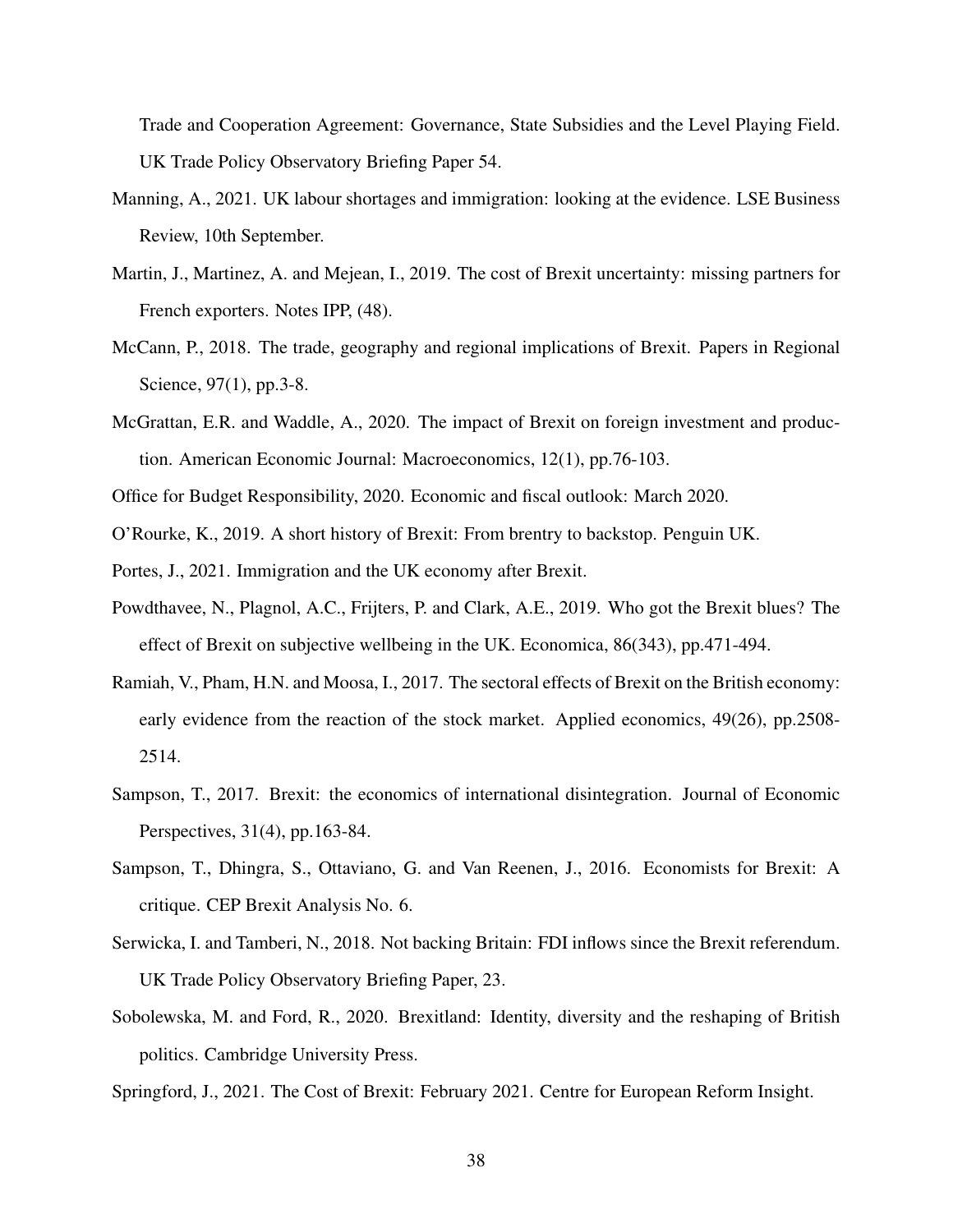- Steinberg, J.B., 2019. Brexit and the macroeconomic impact of trade policy uncertainty. Journal of International Economics, 117, pp.175-195.
- Tamberi, N., 2021. Export-platform FDI and Brexit Uncertainty. Department of Economics, University of Sussex Business School.

The Economist, 2016. Who Said Brexit was a Surprise?

- Van Reenen, J., 2016. Brexit's long-run effects on the UK economy. Brookings Papers on Economic Activity, pp.367-383.
- Wadsworth, J., Dhingra, S., Ottaviano, G.I.P. and Van Reenen, J., 2016. Brexit and the impact of immigration on the UK. CEP Brexit Analysis No. 5.
- Wadsworth, J., 2018. Off EU Go? Brexit, Immigration and the UK Labour Market. Fiscal Studies, Vol. 39, No. 4, pp. 625-649.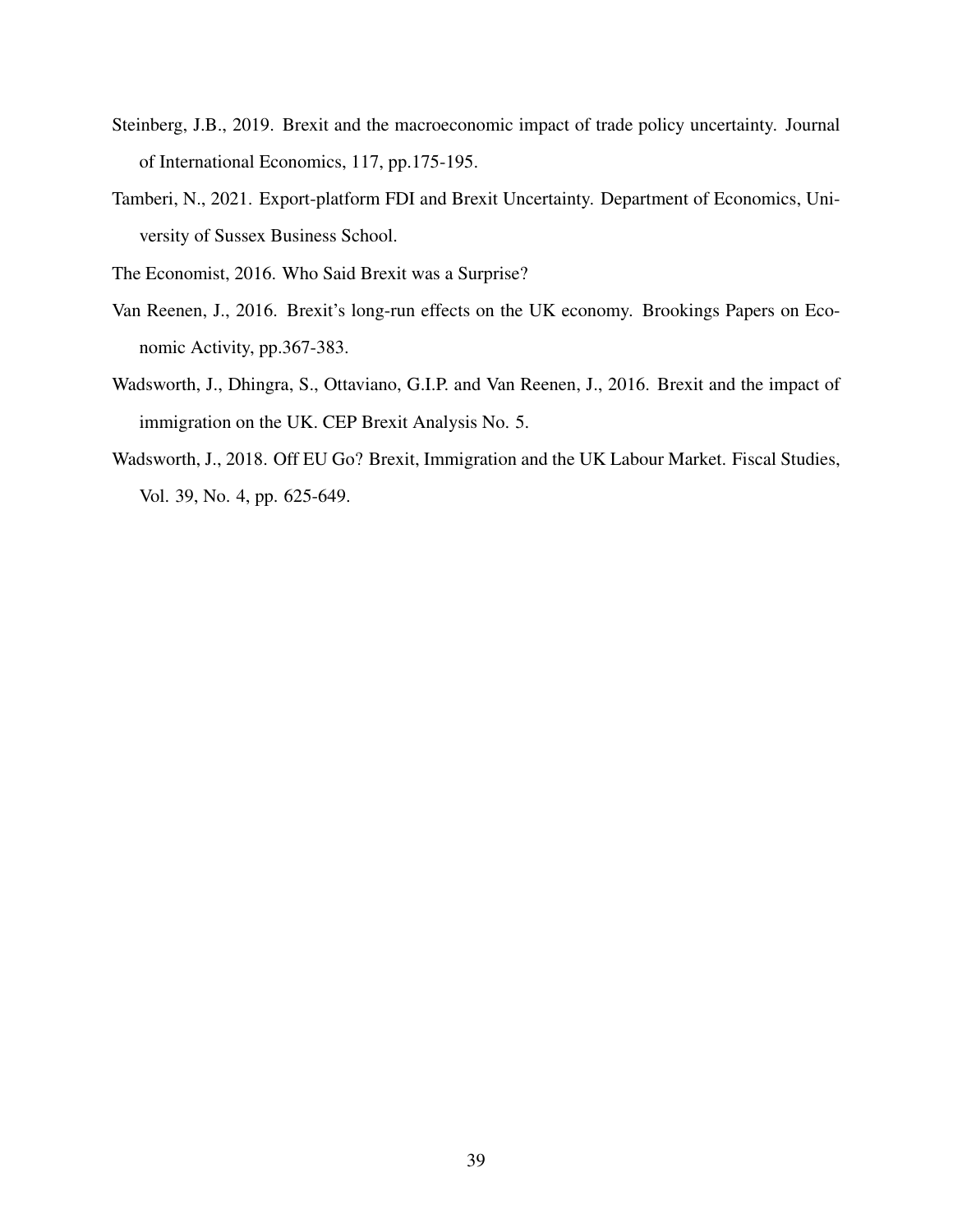| Topic                | Paper                             | Outcomes studied                                      | Main channels considered                                 | Main data sources                                                        | Results discernible at<br>aggregate level? |
|----------------------|-----------------------------------|-------------------------------------------------------|----------------------------------------------------------|--------------------------------------------------------------------------|--------------------------------------------|
| Financial<br>markets | Costa, Dhingra &<br>Machin 2019   | Sterling depreciation                                 | <b>Brexit vote</b>                                       | Reuters real-time exchange<br>rate data                                  | Yes                                        |
|                      | Davies & Studnicka<br>2018        | Stock prices                                          | Firm-level exposure to Brexit &<br>sterling depreciation | FTSE 350 stock prices &<br><b>ORBIS</b>                                  | Yes, but only in short-<br>run             |
| Prices               | Breinlich et al.<br>2022          | Consumer & producer prices                            | Product group exposure to<br>sterling depreciation       | Consumer prices & input-<br>output tables                                | Yes                                        |
|                      | Fernandes &<br>Winters 2021       | Border prices & trade                                 | <b>Brexit vote</b>                                       | Portugese customs<br>transactions                                        | Yes, for border prices                     |
| Labor<br>markets     | Costa, Dhingra &<br>Machin 2019   | Wages, employment &<br>training                       | Sector-region exposure to sterling<br>depreciation       | Labor force surveys, sector-<br>region trade                             | Yes                                        |
|                      | Wadsworth 2018                    | Immigration, wages &<br>employment                    | EU immigration & Brexit vote                             | Labor force surveys                                                      | Yes                                        |
| Output               | Born et al. 2019                  | GDP                                                   | <b>Brexit vote</b>                                       | OECD quarterly national<br>accounts                                      | Yes                                        |
|                      | Fetzer & Wang<br>2020             | Regional output                                       | <b>Brexit vote</b>                                       | Quarterly regional GDP,<br>annual local authority GVA                    | Yes                                        |
| Investment           | Bloom et al. 2019                 | Investment, employment,<br>value-added & productivity | <b>Brexit uncertainty</b>                                | Decision Maker Panel firm<br>survey                                      | Yes                                        |
|                      | Hassan et al. 2021                | Investment, employment &<br>sales                     | Brexit uncertainty & sentiment                           | Earnings call transcripts of<br>publicly listed firms                    | Yes, except for<br>employment              |
| Trade                | Crowley, Exton &<br>Han 2020      | Extensive margin of UK<br>exports to EU               | Product exposure to tariff<br>increases on UK-EU trade   | UK customs data & EU MFN<br>tariffs                                      | No, small aggregate<br>changes if any      |
|                      | Graziano, Handley<br>& Limao 2021 | UK-EU trade                                           | Product exposure to tariff<br>increases on UK-EU trade   | Monthly bilateral trade, EU<br>MFN tariffs & prediction<br>market prices | No, small aggregate<br>changes if any      |

Table 1: Selected studies of observed economic effects of expecting Brexit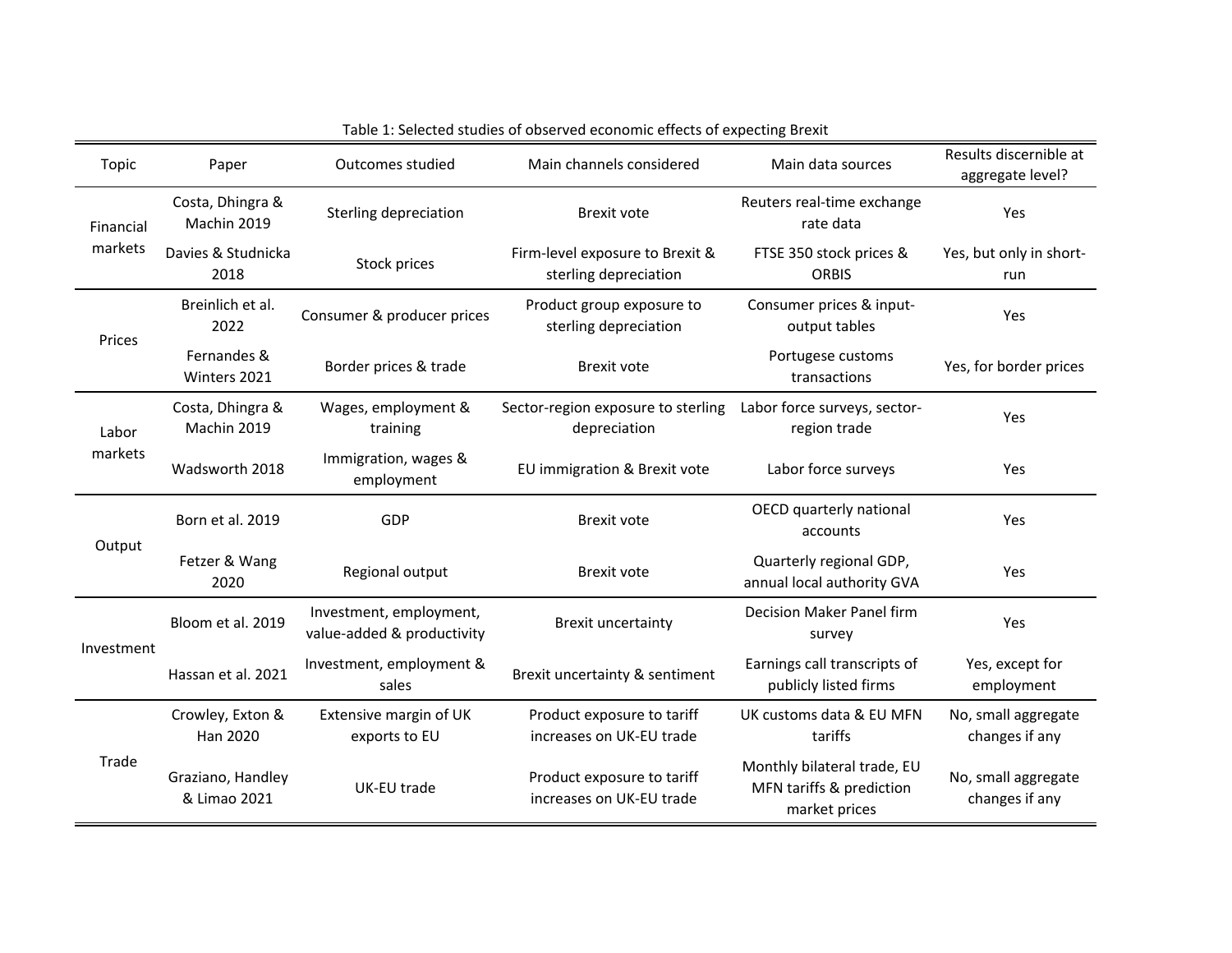## Brexit timeline

Key Political Events in the Brexit Process.

- 23 January 2014: In a speech at Bloomberg, Prime Minister David Cameron declares support for an in or out referendum on EU membership.
- 23 June 2016: UK holds referendum on its membership of the EU, with the majority (51.9 percent) of voters choosing to leave the EU.
- 24 June 2016: Cameron, who campaigned to remain in the EU, announces his intention to resign as Prime Minister.
- 2 October 2016: In her Conservative Party Conference speech, new Prime Minister Theresa May confirms the exit process (Article 50) will be triggered before the end of March 2017.
- 17 January 2017: May delivers her Lancaster House speech and hardens her red lines for Brexit, including an end to the jurisdiction of the European Court of Justice, exit from the Single Market and control over immigration from the EU.
- 29 March 2017: The UK triggers Article 50 of the Treaty on European Union starting a two year process for negotiating the terms of the UK's exit.
- 8 June 2017: May's gamble on holding a general election backfires. She loses her parliamentary majority and forms a minority government with the support of the Northern Irish Democratic Unionist Party.
- 15 January 2019: May's attempt to pass her Withdrawal Agreement with the EU suffers the biggest parliamentary defeat since 1924. Parliament rejects the Withdrawal Agreement two further times in March, leading to an extension of the Article 50 negotiations and May's resignation.
- 24 July 2019: Boris Johnson replaces May as Prime Minister.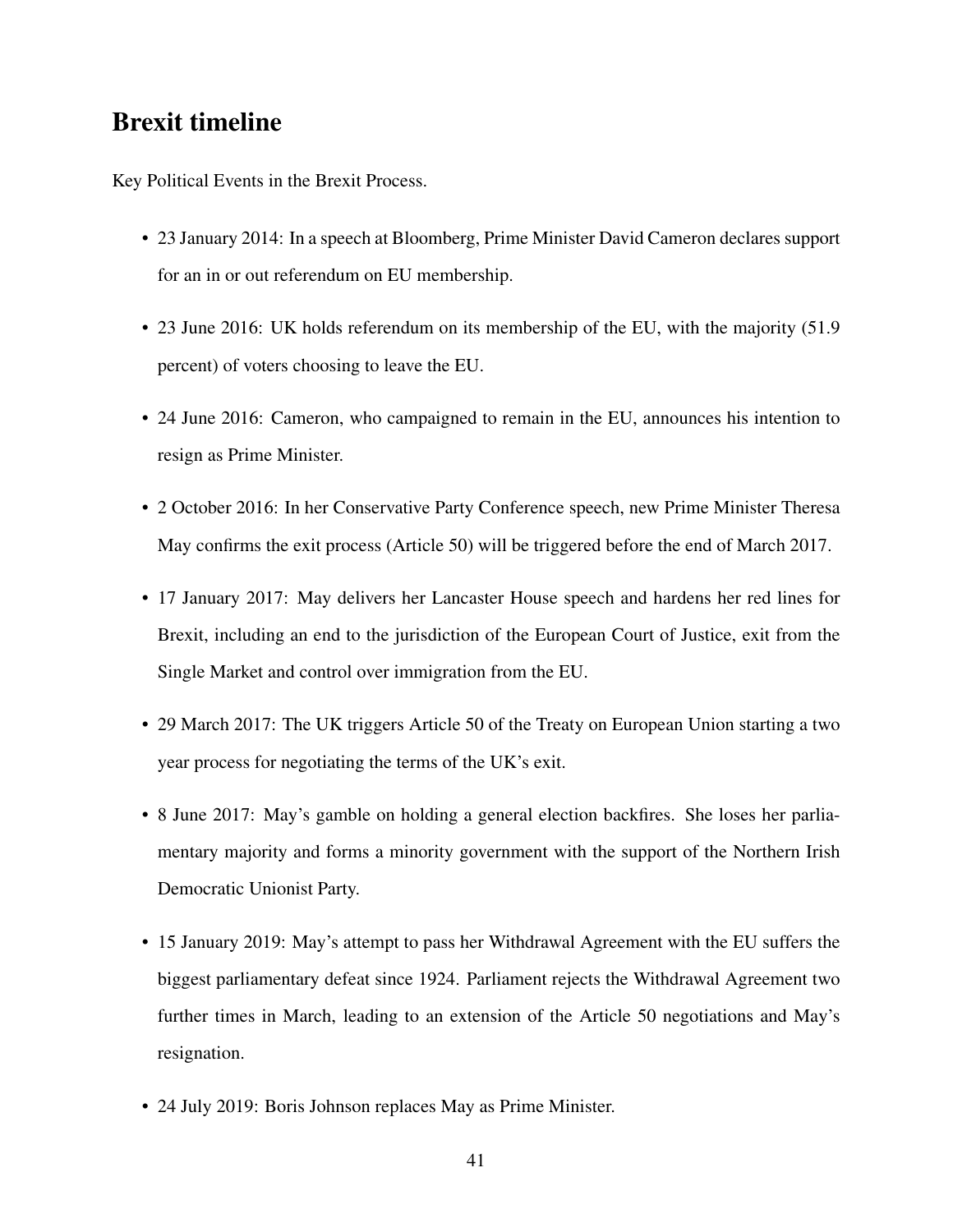- October 2019: Johnson negotiates a revised Withdrawal Agreement, but lacks parliamentary support to pass his deal.
- 12 December 2019: Johnson holds a general election and wins a large majority on the pledge to 'get Brexit done'. The revised Withdrawal Agreement subsequently passes easily through parliament.
- 31 January 2020: The UK leaves the EU at 11pm UK time and enters a standstill transition period.
- 24 December 2020: The UK and EU reach a deal on the Trade and Cooperation Agreement (TCA) setting the terms of their future relationship.
- 1 January 2021: UK leaves the EU's Single Market and Customs Union as the TCA comes into effect.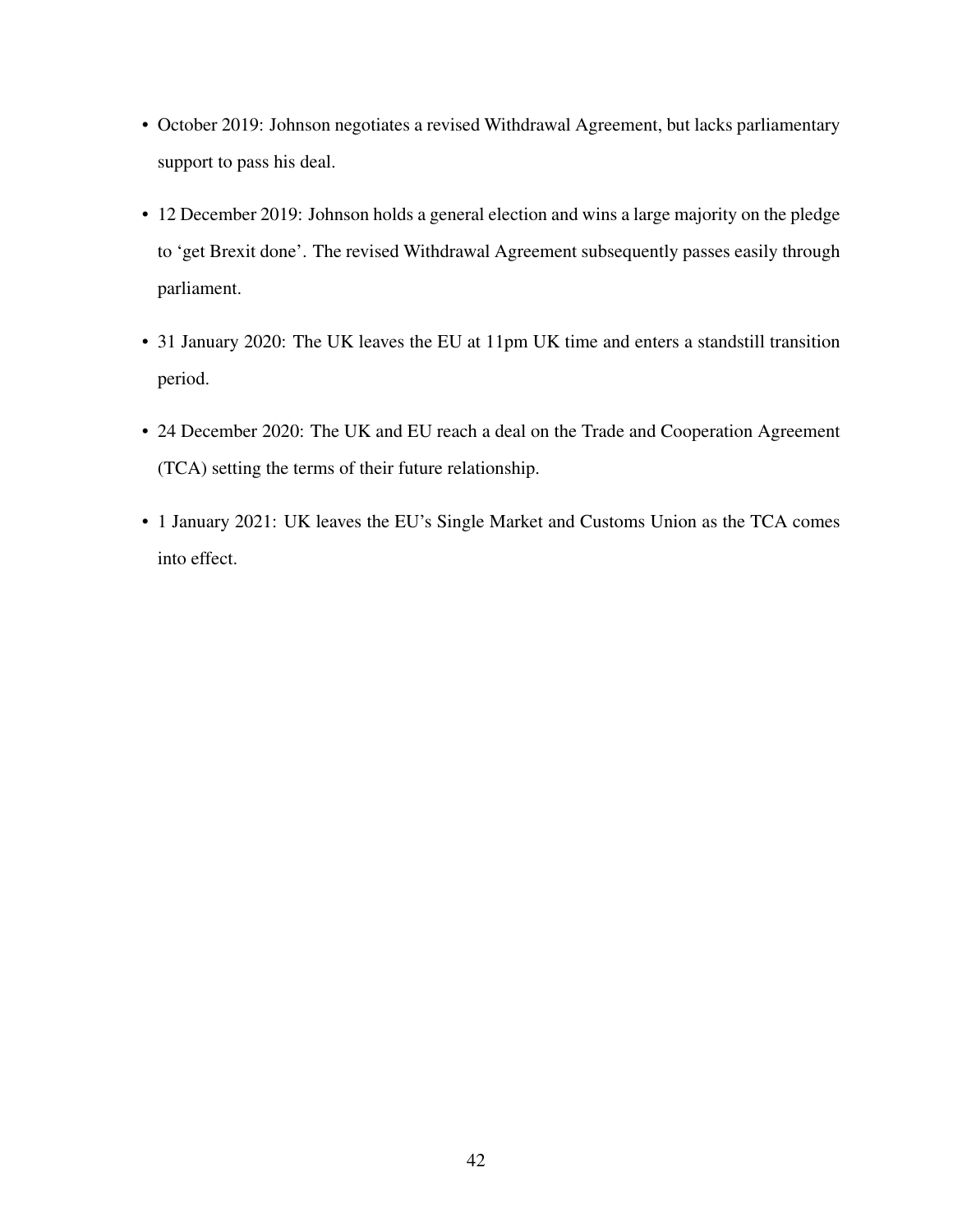#### **CENTRE FOR ECONOMIC PERFORMANCE Recent Discussion Papers**

| 1823 | Gabriel M. Ahlfeldt<br>Duncan Roth<br><b>Tobias Seidel</b>                                                                             | Optimal minimum wages                                                                                           |
|------|----------------------------------------------------------------------------------------------------------------------------------------|-----------------------------------------------------------------------------------------------------------------|
| 1822 | Fernando Borraz<br>Felipe Carozzi<br>Nicolás González-Pampillón<br>Leandro Zipitría                                                    | Local retail prices, product varieties and<br>neighborhood change                                               |
| 1821 | Nicholas Bloom<br>Takafumi Kawakubo<br><b>Charlotte Meng</b><br>Paul Mizen<br>Rebecca Riley<br><b>Tatsuro Senga</b><br>John Van Reenen | Do well managed firms make better forecasts?                                                                    |
| 1820 | Oriana Bandiera<br>Nidhi Parekh<br>Barbara Petrongolo<br>Michelle Rao                                                                  | Men are from Mars, and women too: a<br>Bayesian meta-analysis of overconfidence<br>experiments                  |
| 1819 | <b>Olivier Chanel</b><br>Alberto Prati<br>Morgan Raux                                                                                  | The environmental cost of the international<br>job market for economists                                        |
| 1818 | Rachel Griffith<br>John Van Reenen                                                                                                     | Product market competition, creative<br>destruction and innovation                                              |
| 1817 | Felix Bracht<br>Dennis Verhoeven                                                                                                       | Air pollution and innovation                                                                                    |
| 1816 | Pedro Molina Ogeda<br><b>Emanuel Ornelas</b><br>Rodrigo R. Soares                                                                      | Labor unions and the electoral consequences<br>of trade liberalization                                          |
| 1815 | <b>Camille Terrier</b><br>Parag A. Pathak<br>Kevin Ren                                                                                 | From immediate acceptance to deferred<br>acceptance: effects on school admissions and<br>achievement in England |